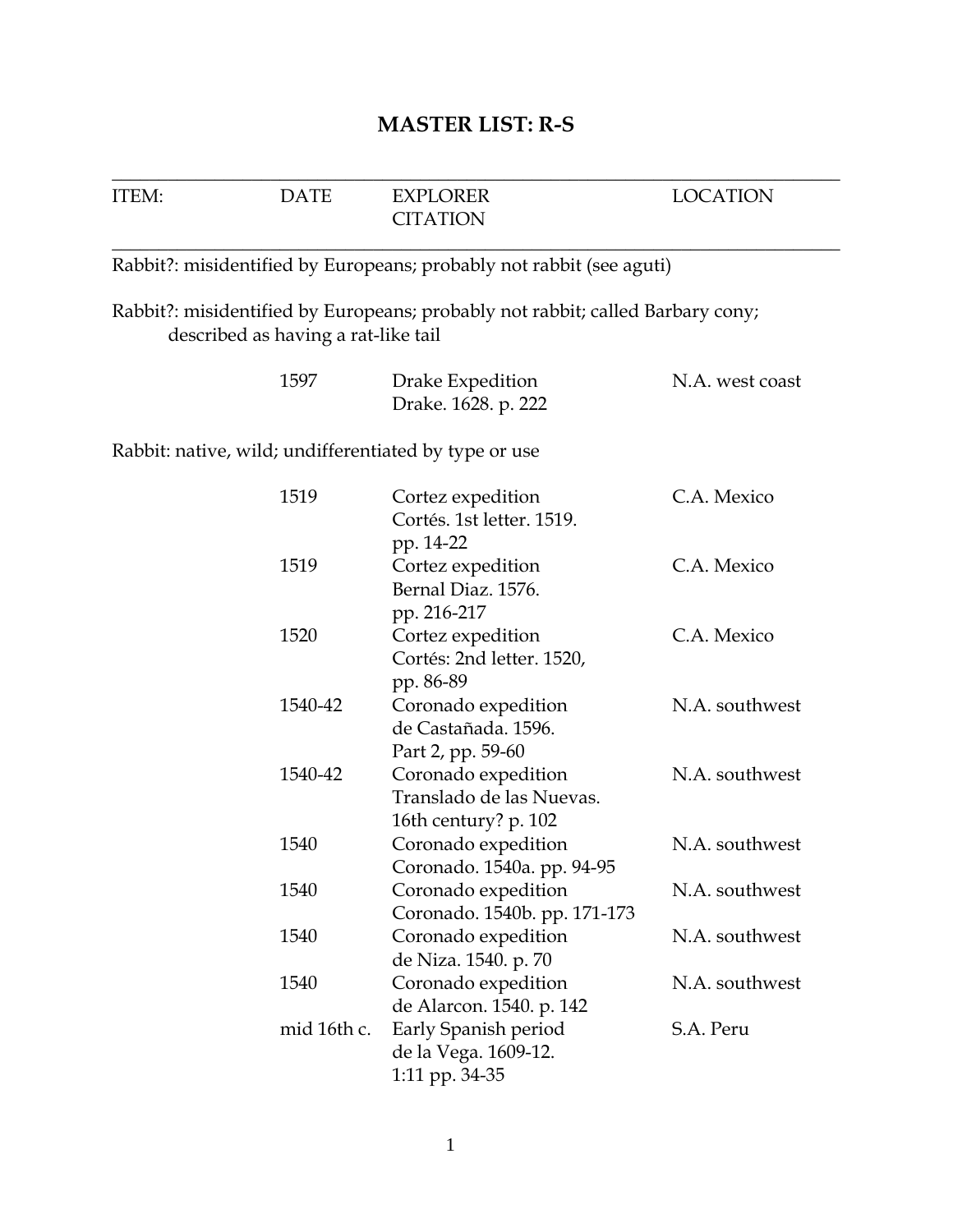| 1599-1602                         | Champlain voyage.<br>Champlain. 1603. p. 35                         | C.A. Mexico    |
|-----------------------------------|---------------------------------------------------------------------|----------------|
| Rabbit: native, wild; jackrabbit? |                                                                     |                |
| 1539-42                           | DeSoto expedition<br>Fidalgo de Elvas. 1557.<br>Vol. 1, pp. 145-146 | N.A. southeast |

Rabbit: native, wild; vizcacha variety

|  | mid 16th c. Early Spanish period | S.A. Peru |
|--|----------------------------------|-----------|
|  | de la Vega. 1609-12.             |           |
|  | 8:17 pp. 517-518                 |           |

Rabbit: native, wild; variety misidentified by Europeans; called ayre [hare]

| 1493-94 | Columbus: 2nd voyage | Caribbean |
|---------|----------------------|-----------|
|         | Bernaldez. 1513.     |           |
|         | Vol. 1, pp. 120-121  |           |

Rabbit: native, wild; variety misidentified by Europeans; called coney

| 1539-42 | DeSoto expedition            | N.A. southeast  |
|---------|------------------------------|-----------------|
|         | Fidalgo de Elvas. 1557.      |                 |
|         | ol. 1, pp. 51-57             |                 |
| 1562    | Florida settlement           | N.A. southeast  |
|         | Ribault. 1582. pp. 101-108   |                 |
| 1584    | Barlow expedition            | N.A. east coast |
|         | Barlow. 1584. pp. 96-98      |                 |
| 1585    | Virginia settlement          | N.A. east coast |
|         | Hariot. 1588. p. 355         |                 |
| 1586    | Florida settlement           | N.A. southeast  |
|         | de Laudonnière. 1586. p. 196 |                 |
| 1602    | Gosnold Expedition           | N.A. northeast  |
|         | Brereton. 1602. p. 160       |                 |
| 1606    | Archer Expedition            | N.A. east coast |
|         | Percy. 1608a. pp. 137-138    |                 |
|         |                              |                 |

Rabbit: native, wild; variety misidentified by Europeans; called hare

| 1519 | Cortez expedition         | C.A. Mexico |
|------|---------------------------|-------------|
|      | Cortés. 1st letter. 1519. |             |
|      | pp. 14-22                 |             |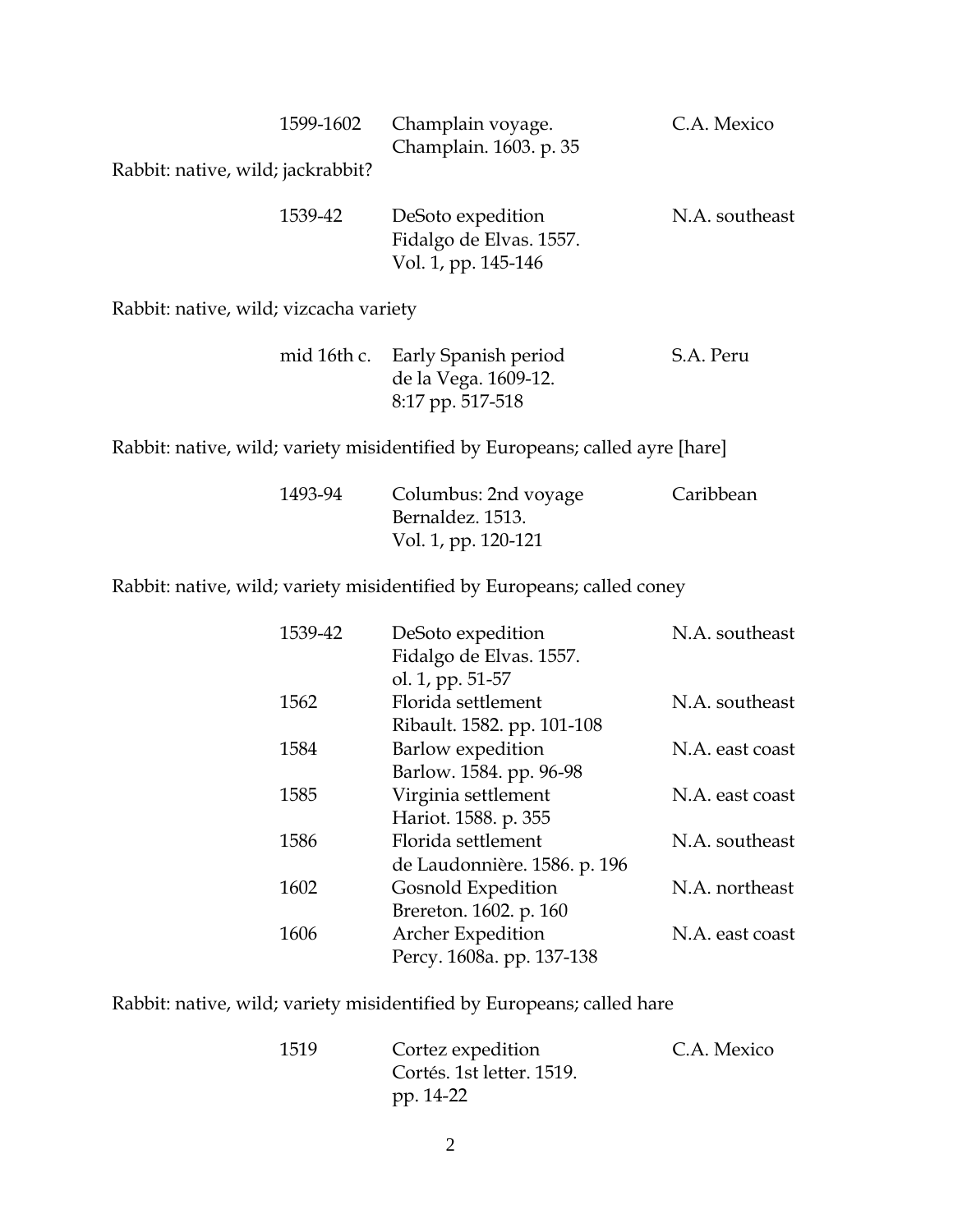| 1519      | Cortez expedition<br>Bernal Diaz. 1576.<br>pp. 216-217                  | C.A. Mexico     |
|-----------|-------------------------------------------------------------------------|-----------------|
| 1524      | Verarzanus expedition<br>Hakluyt. 1850. p. 56-71                        | N.A. east coast |
| 1539-42   | DeSoto expedition<br>de Biedma. 1544.<br>Vol. 2, pp. 21-24              | N.A. southeast  |
| 1540-42   | Coronado expedition<br>Translado de las Nuevas.<br>16th century? p. 102 | N.A. southwest  |
| 1540      | Coronado expedition<br>Coronado. 1540a. pp. 94-95                       | N.A. southwest  |
| 1540      | Coronado expedition<br>Coronado. 1540b. pp. 171-173                     | N.A. southwest  |
| 1562      | Florida settlement<br>Ribault. 1582. pp. 101-108                        | N.A. southeast  |
| 1584      | Barlow expedition<br>Barlow. 1584. pp. 96-98                            | N.A. east coast |
| 1585      | Virginia settlement<br>Hariot. 1588. p. 355                             | N.A. east coast |
| 1586      | Florida settlement<br>de Laudonnière. 1586. p. 196                      | N.A. southeast  |
| 1595      | Raleigh expedition<br>Raleigh. 1596. pp. 111-112                        | S.A. northeast  |
| 1599-1602 | Champlain voyage.<br>Champlain. 1603. p. 35                             | C.A. Mexico     |
| 1605      | Waymouth Expedition<br>Rosier. 1605. p. 294                             | N.A. northeast  |
| 1612      | Virginia settlement<br>Strachey. 1612. pp. 82-83,<br>also p. 124        | N.A. east coast |
| 1612      | Virginia settlement<br>Smith. 1612. pp. 348-349                         | N.A. east coast |

Rabbit: native; identified as "tame"

|  | mid 16th c. Early Spanish period | S.A. Peru |
|--|----------------------------------|-----------|
|  | de la Vega. 1609-12. 2:8 p. 86   |           |

Rabbit: native; identified as "tame"; exported to Spain

| mid 16th c. | Early Spanish period | S.A. Peru |
|-------------|----------------------|-----------|
|-------------|----------------------|-----------|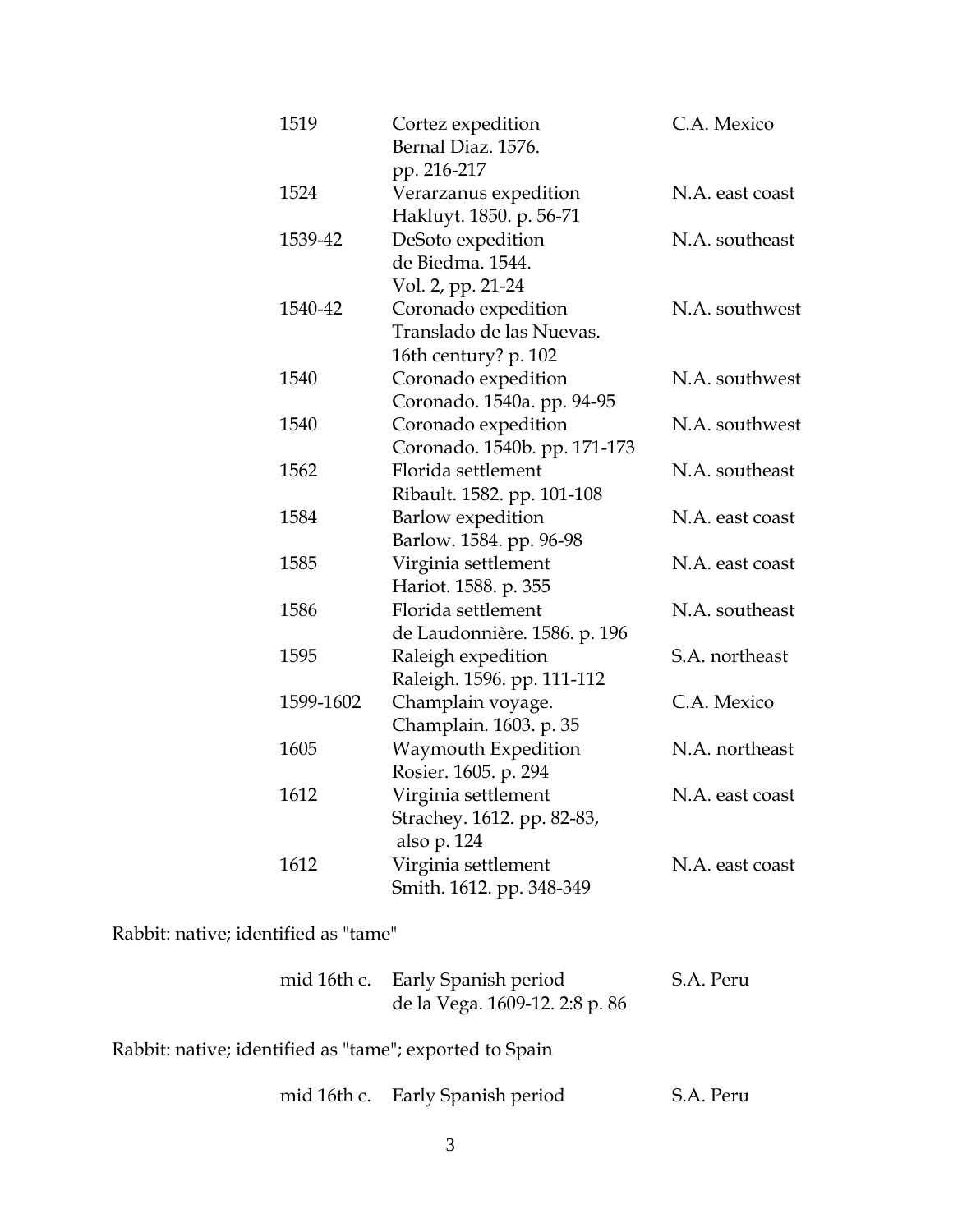de la Vega. 1609-12. 8:17 pp. 517-518

## Rabbit: domesticated; European introduction

|                                             | 1495        | Columbus expedition<br>Columbus memorandum.<br>1495. Vol. 1. pp. 84-86       | Caribbean       |
|---------------------------------------------|-------------|------------------------------------------------------------------------------|-----------------|
| Racoon?                                     | 1585        | Virginia settlement<br>Hariot. 1588. pp. 355-356                             | N.A. east coast |
| Raccoon: eaten by Europeans                 |             |                                                                              |                 |
|                                             | 1608        | Virginia settlement<br>Smith. 1608. p. 188                                   | N.A. east coast |
| Radish: European introduction               |             |                                                                              |                 |
|                                             | mid 16th c. | Early Spanish period<br>de la Vega. 1609-12.<br>9:29, pp. 601-602            | S.A. Peru       |
| Ragroughcun (see raccoon)                   |             |                                                                              |                 |
|                                             |             | Rainwater: boiled; blended with fresh maguey juice (unfermented)             |                 |
|                                             | mid 16th c. | Early Spanish period<br>de la Vega. 1609-12.<br>8:13, pp. 505-506            | S.A. Peru       |
| Raisins: native; wild; general descriptions |             |                                                                              |                 |
|                                             | 1592-93     | New England Settlements.<br>Hayes. 1592-93. pp. 170-172.                     | N.A. northeast  |
| Europeans                                   |             | Raisins: native, wild; raisin production from American grapes anticipated by |                 |
|                                             | 1607        | Virginia settlement<br>Archer. 1607b. pp. 99-102                             | N.A. east coast |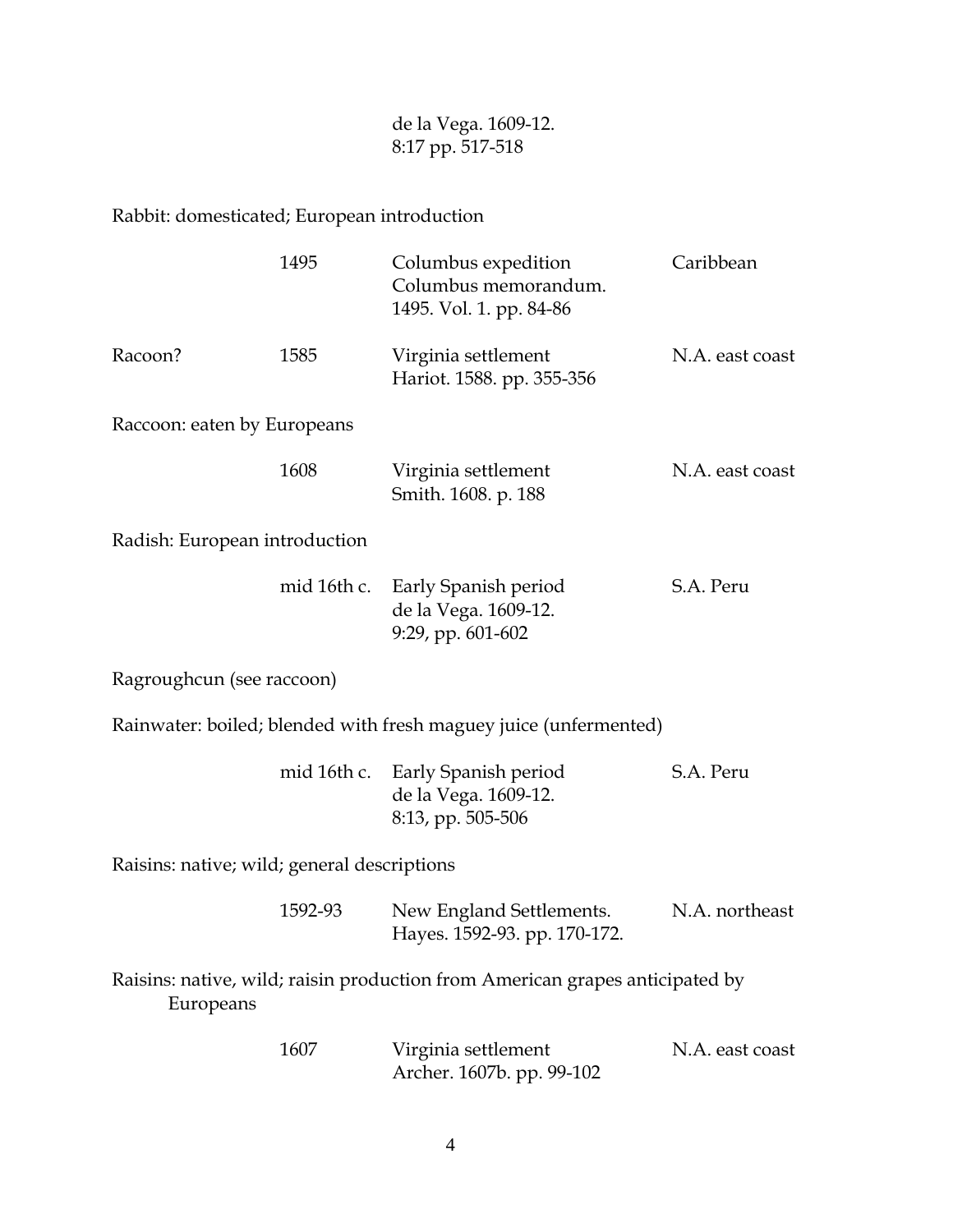Raisins: domesticated; from *Vitis vinifera* grapes; European introduction

|                         | 1495    | Columbus expedition<br>Columbus memorandum.                                                                           | Caribbean       |
|-------------------------|---------|-----------------------------------------------------------------------------------------------------------------------|-----------------|
| <b>Native Americans</b> |         | 1495. Vol. 1. pp. 84-86<br>Raisins: domesticated; from <i>Vitis vinifera</i> grapes; European introduction; served to |                 |
|                         | 1605    | Waymouth Expedition<br>Rosier. 1605. p. 272                                                                           | N.A. northeast  |
|                         |         | Rapeseed: domesticated; European introduction; test planting report                                                   |                 |
|                         | 1603    | Pringe Expedition<br>Pringe. 1603. p. 224                                                                             | N.A. northeast  |
|                         | 1607    | Virginia settlement<br>Archer. 1607b. pp. 99-102                                                                      | N.A. east coast |
|                         |         | Rapeseed: domesticated; European introduction; oil                                                                    |                 |
|                         | 1592-93 | New England Settlements.<br>Hayes. 1592-93. pp. 170-172.                                                              | N.A. northeast  |
| Raspberry               | 1562    | Florida settlement<br>Ribault. 1582. pp. 101-108                                                                      | N.A. southeast  |
|                         | 1582    | American summary<br>Hakluyt. 1582. pp. 139-141                                                                        | N.A. east coast |
|                         | 1586    | Florida settlement                                                                                                    | N.A. southeast  |

|         | Hayes. 1592-93. pp. 170-172.                              |                                                                                                                                                                                         |
|---------|-----------------------------------------------------------|-----------------------------------------------------------------------------------------------------------------------------------------------------------------------------------------|
| 1562    | Florida settlement                                        | N.A. southeast                                                                                                                                                                          |
| 1582    | American summary<br>Hakluyt. 1582. pp. 139-141            | N.A. east coast                                                                                                                                                                         |
| 1586    | Florida settlement<br>de Laudonnière. 1586.               | N.A. southeast                                                                                                                                                                          |
| 1602    | <b>Gosnold Expedition</b>                                 | N.A. northeast                                                                                                                                                                          |
| 1602    | <b>Gosnold Expedition</b>                                 | N.A. northeast                                                                                                                                                                          |
| 1603    | Pringe Expedition                                         | N.A. northeast                                                                                                                                                                          |
| 1605    | Waymouth Expedition                                       | N.A. northeast                                                                                                                                                                          |
| 1606    | <b>Archer Expedition</b>                                  | N.A. east coast                                                                                                                                                                         |
| 1607-08 | Gilbert Expedition<br>Strachey. 1610-1612.<br>pp. 400-401 | N.A. northeast                                                                                                                                                                          |
|         |                                                           | Ribault. 1582. pp. 101-108<br>pp. 195-196<br>Archer. 1602. pp. 124-125<br>Brereton. 1602. pp. 148-150<br>Pringe. 1603. pp. 223-224<br>Rosier. 1605. pp. 264-266<br>Percy. 1608a. p. 141 |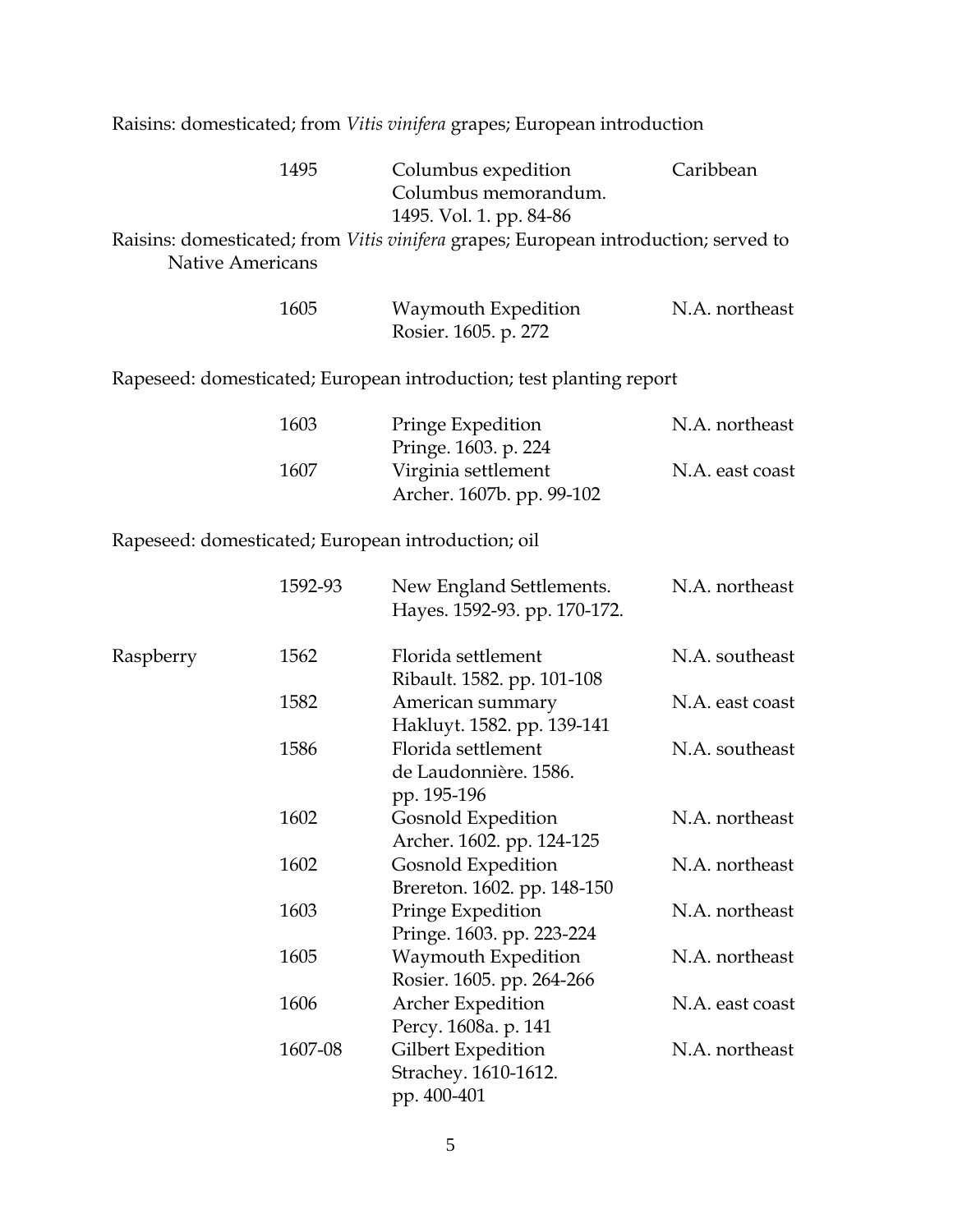|                               | 1607      | Davies [Davis] Voyage<br>Davies [Davis]. 1607.<br>pp. 419-420 | N.A. northeast  |
|-------------------------------|-----------|---------------------------------------------------------------|-----------------|
|                               | 1607      | Virginia settlement<br>Archer. 1607a. pp. 86-90               | N.A. east coast |
|                               | 1607      | Virginia settlement<br>Archer. 1607b. pp. 99-102              | N.A. east coast |
|                               | 1612      | Virginia settlement<br>Strachey. 1612. p. 121                 | N.A. east coast |
|                               | 1612      | Virginia settlement<br>Smith. 1612. p. 347                    | N.A. east coast |
| Raspices (see raspberry)      |           |                                                               |                 |
| Rattlesnake                   | 1599-1602 | Champlain voyage.<br>Champlain. 1603. p. 33                   | C.A. Mexico     |
| Rawcomene (see cranberry?)    |           |                                                               |                 |
| Ray (fish)                    | 1585      | Virginia settlement<br>Hariot. 1588. p. 360                   | N.A. east coast |
| Ray (see also fish: stingray) |           |                                                               |                 |
| Red deer                      | 1519      | Cortez expedition<br>Cortés. 1st letter. 1519.<br>pp. 14-22   | C.A. Mexico     |
|                               | 1592-93   | New England Settlements.<br>Hayes. 1592-93. pp. 170-172.      | N.A. northeast  |
|                               | 1606      | Hanham Expedition<br>Purchas. 1614. pp. 347-348               | N.A. northeast  |
|                               | 1606      | <b>Archer Expedition</b><br>Percy. 1608. p. 141               | N.A. east coast |
|                               | 1612      | Virginia settlement<br>Strachey. 1612. p. 124                 | N.A. east coast |
| Red herring (see Fish: shad)  |           |                                                               |                 |
| Reindeer: meat?               | 1605      | Waymouth Expedition<br>Rosier. 1605. pp. 301-304              | N.A. northeast  |

Reindeer: milk used to make butter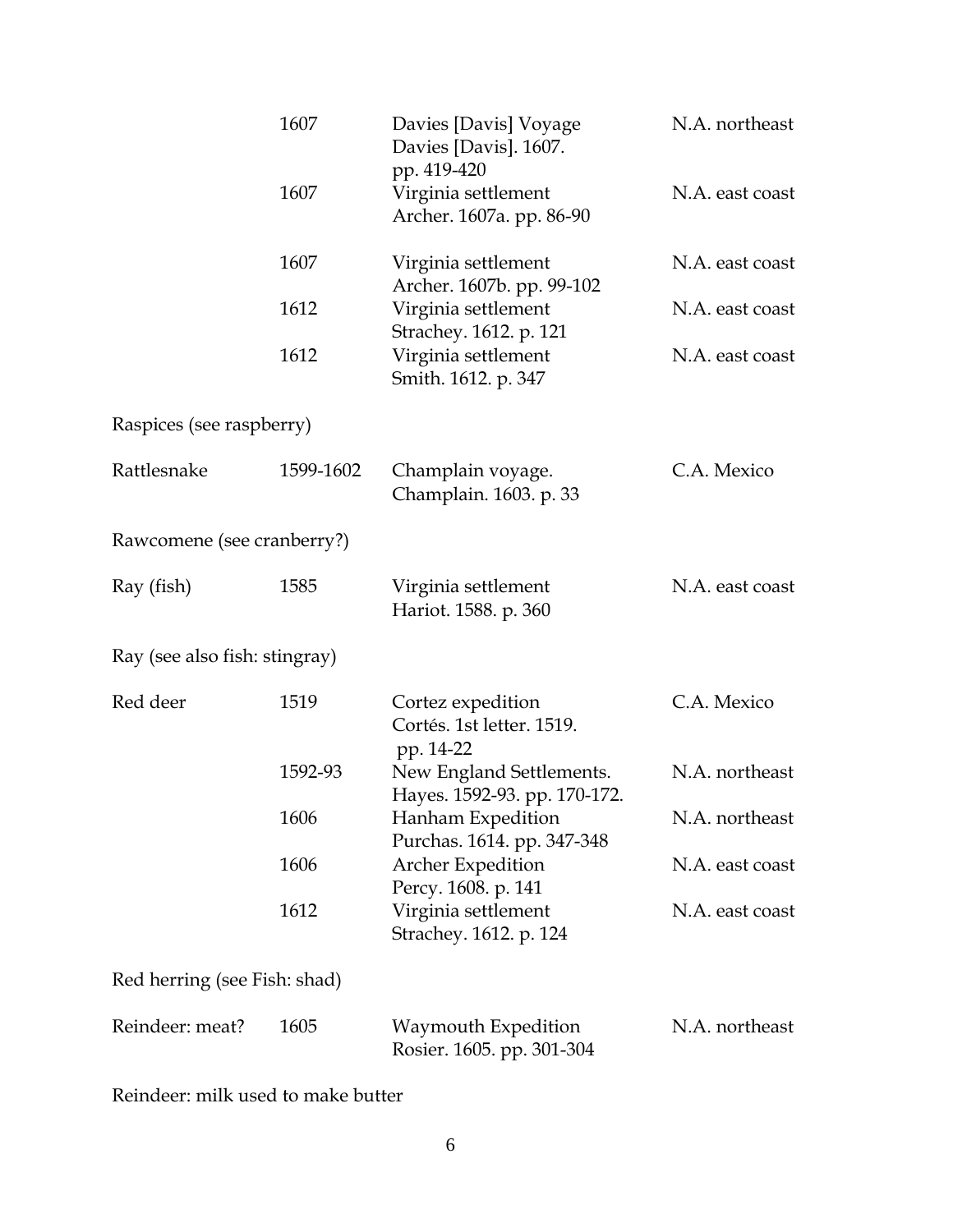| 1605 | Waymouth Expedition       | N.A. northeast |
|------|---------------------------|----------------|
|      | Rosier. 1605. pp. 301-304 |                |

## Reindeer: milk used to make cheese

|                                                       | 1605    | Waymouth Expedition<br>Rosier. 1605. pp. 301-304                 | N.A. northeast  |
|-------------------------------------------------------|---------|------------------------------------------------------------------|-----------------|
| Resin: edible; unidentified type described as "sweet" |         |                                                                  |                 |
|                                                       | 1585    | Virginia settlement<br>Hariot. 1588. p. 334                      | N.A. east coast |
|                                                       |         | Resin: edible; misidentified by Europeans as lentisk (mastik)    |                 |
|                                                       | 1493-94 | Columbus: 2nd voyage<br>Columbus. 16th century?<br>Vol. 1. p. 68 | Caribbean       |
|                                                       | 1586    | Florida settlement<br>de Laudonnière. 1586.<br>pp. 195-196       | N.A. southeast  |
| Resin (see also gum)                                  |         |                                                                  |                 |
| Rhubarb                                               | 1492    | Columbus: 1st voyage<br>Columbus. 1493.<br>Vol. 1, p. 16         | Caribbean       |
|                                                       | 1562    | Florida settlement<br>Ribault. 1582.<br>pp. 101-108              | N.A. southeast  |
| Rice: native, wild; wild rice                         |         |                                                                  |                 |
|                                                       | 1585    | Virginia settlement<br>Hariot. 1588. pp. 353                     | N.A. east coast |
| Rice: domesticated; European introduction             |         |                                                                  |                 |
|                                                       | 1495    | Columbus expedition                                              | Caribbean       |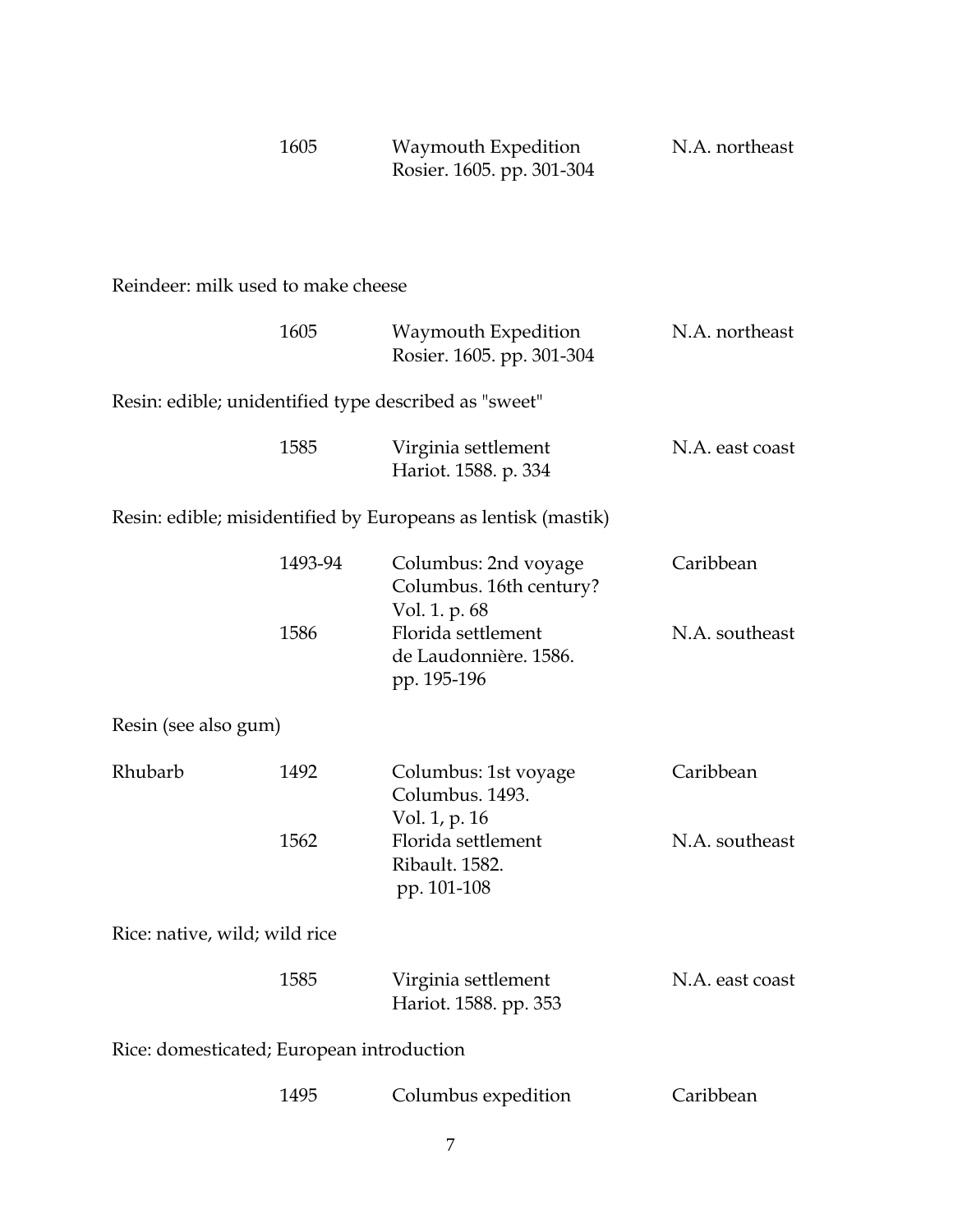| Columbus memorandum.<br>1495. Vol. 1. pp. 84-86<br>mid 16th c. Early Spanish period<br>de la Vega. 1609-12.<br>9:29 pp. 601-602 | S.A. Peru |
|---------------------------------------------------------------------------------------------------------------------------------|-----------|
|                                                                                                                                 |           |

Rice: native; identified as "little rice" (see quinoa)

| Ring dove<br>1586 | mid 16th c. Early Spanish period | S.A. Peru      |
|-------------------|----------------------------------|----------------|
|                   | de la Vega. 1609-12.             |                |
|                   | 8:20 pp. 523-525                 |                |
|                   | Florida settlement               | N.A. southeast |
|                   | de Laudonnière.                  |                |
|                   | 1586. p. 196                     |                |

Rocket (herb): European introduction

|          |      | mid 16th c. Early Spanish period<br>de la Vega. 1609-12.<br>$9:29$ pp. $601-602$ | S.A. Peru       |
|----------|------|----------------------------------------------------------------------------------|-----------------|
| Rockfish | 1602 | Gosnold Expedition                                                               | N.A. northeast  |
|          |      | Brereton. 1602. p. 161                                                           |                 |
|          | 1612 | Virginia settlement                                                              | N.A. east coast |
|          |      | Strachey. 1612. pp. 127-128                                                      |                 |
|          | 1612 | Virginia settlement                                                              | N.A. east coast |
|          |      | Smith. 1612. p. 350                                                              |                 |

Roll (see bread)

Root-bulb-tuber: native, wild?; undifferentiated

| 1497 | Vespucci. 1st voyage      | Caribbean   |
|------|---------------------------|-------------|
|      | Vespucci. 1504. pp. 3-11  |             |
| 1519 | Cortez expedition         | C.A. Mexico |
|      | Bernal Diaz. 1576.        |             |
|      | pp. 215-216               |             |
| 1522 | Cortez expedition         | C.A. Mexico |
|      | Cortés: 3rd letter. 1522, |             |
|      | p. 213                    |             |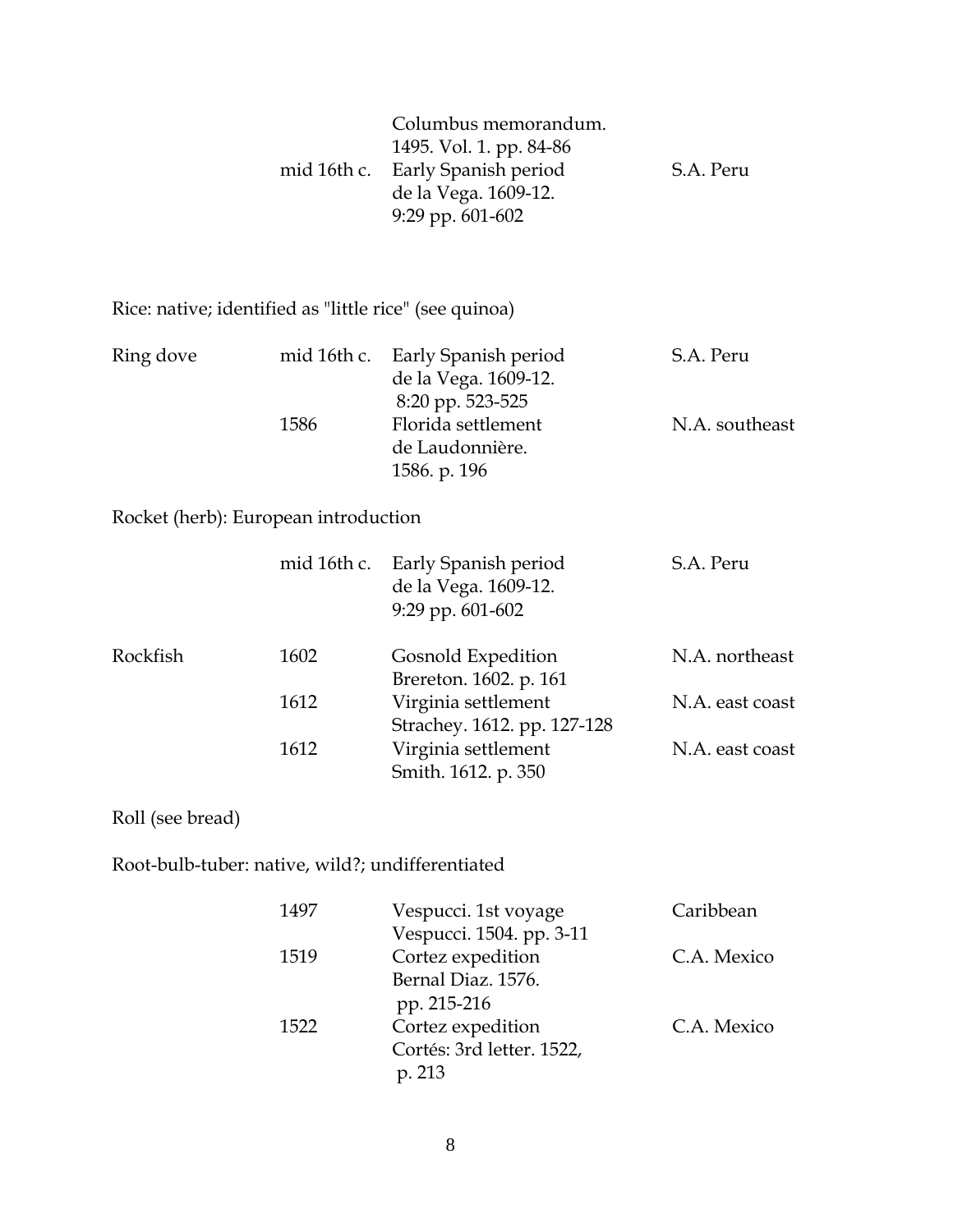|                                              | 1524        | Verarzanus expedition<br>Hakluyt. 1850. p. 56-71                               | N.A. east coast |
|----------------------------------------------|-------------|--------------------------------------------------------------------------------|-----------------|
|                                              | 1532        | F. Pizarro: 3rd expedition<br>Xeres. 1534. pp. 32-33                           | S.A. Peru       |
|                                              | 1532-34     | F. Pizarro: 3rd expedition<br>P. Pizarro. 1571.                                | S.A. Peru       |
|                                              | 1534        | Vol. 1. pp. 280-282<br>F. Pizarro: 3rd expedition<br>Sancho. 1534. pp. 150-151 | S.A. Peru       |
|                                              | 1539-42     | DeSoto expedition<br>Fidalgo de Elvas. 1557.                                   | N.A. southeast  |
|                                              | 1584        | Vol. 1, pp. 69-74<br>Barlow expedition<br>Barlow. 1584. pp. 105-106            | N.A. east coast |
|                                              | 1595        | Raleigh expedition<br>Raleigh. 1596. pp. 73-74                                 | S.A. northeast  |
|                                              | 1612        | Virginia settlement<br>Strachey. 1612. pp. 79-80                               | N.A. east coast |
|                                              |             | Root-bulb-tuber: native, wild?; undifferentiated; cooked,                      |                 |
|                                              | 1519        | Cortez expedition<br>Bernal Diaz. 1576. pp. 215-216                            | C.A. Mexico     |
| Root-bulb-tuber: añus                        |             |                                                                                |                 |
|                                              | mid 16th c. | Early Spanish period<br>de la Vega. 1609-12.<br>5:1 pp. 241-242                | S.A. Peru       |
| Root-bulb-tuber: añus; cooked                |             |                                                                                |                 |
|                                              | mid 16th c. | Early Spanish period<br>de la Vega. 1609-12.<br>8:10 pp. 500-501               | S.A. Peru       |
| Root-bulb-tuber: beet; European introduction |             |                                                                                |                 |
|                                              | mid 16th c. | Early Spanish period<br>de la Vega. 1609-12.<br>9:29 pp. 601-602               | S.A. Peru       |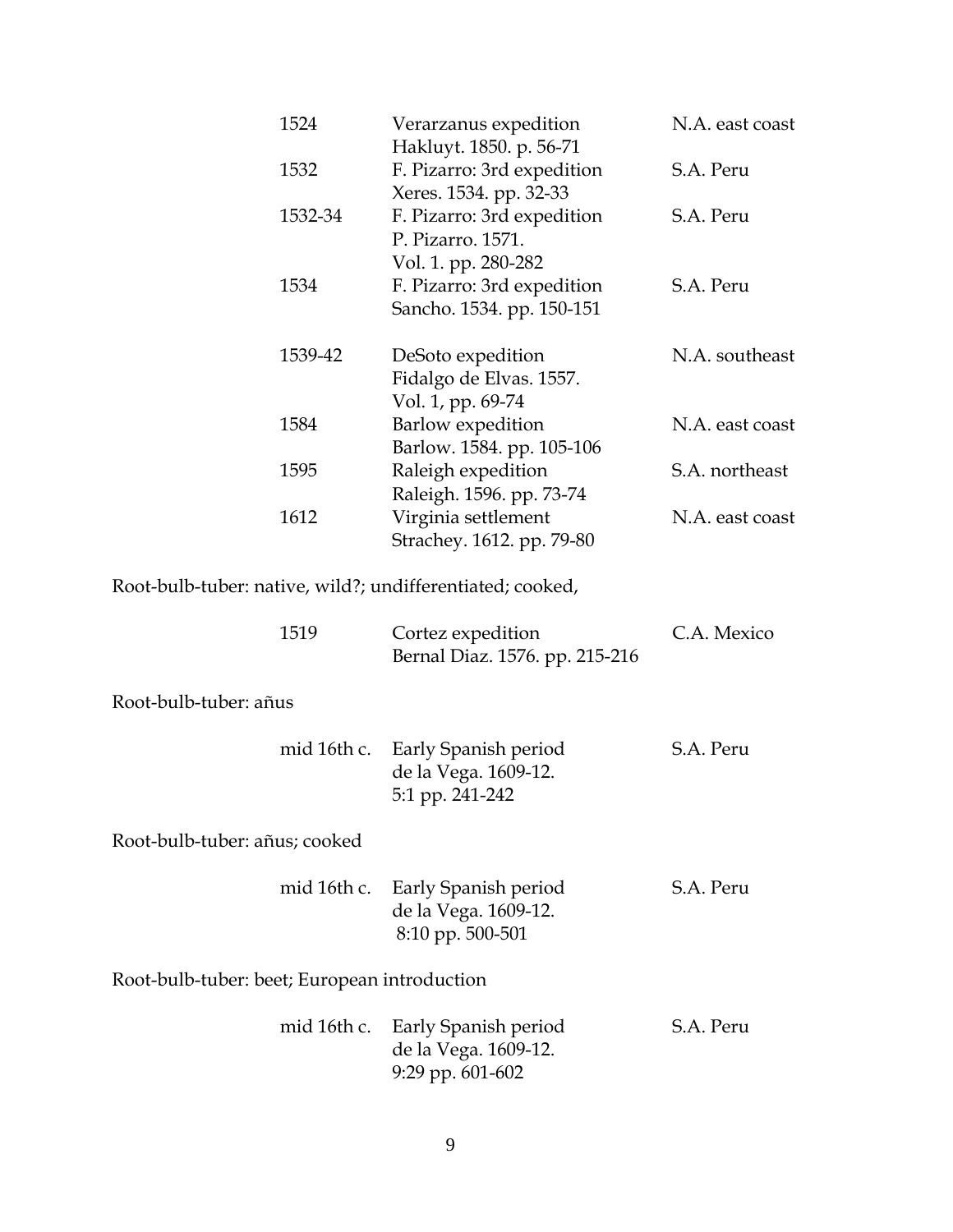Root-bulb-tuber: carabi

|                                                | 1497        | Vespucci. 1st voyage<br>Vespucci. 1504. pp. 3-11                                      | Caribbean       |
|------------------------------------------------|-------------|---------------------------------------------------------------------------------------|-----------------|
| Root-bulb-tuber: carrot; native, wild          |             |                                                                                       |                 |
|                                                | 1607        | Virginia settlement<br>Archer. 1607. pp. 99-102                                       | N.A. east coast |
| Root-bulb-tuber: carrot; European introduction |             |                                                                                       |                 |
|                                                | mid 16th c. | Early Spanish period<br>de la Vega. 1609-12.<br>9:29 pp. 601-602,<br>also 9:30 p. 606 | S.A. Peru       |
|                                                | 1612        | Virginia settlement<br>Strachey. 1612. pp. 38-39                                      | N.A. east coast |

Root-bulb-tuber: cassava; general descriptions of root or flour

| 1502      | Columbus: 4th voyage         | Caribbean       |
|-----------|------------------------------|-----------------|
|           | Diego Mendez. 1536.          |                 |
|           | Vol. 2, p. 124               |                 |
| 1518      | Grivjala expedition          | C.A. Mexico     |
|           | Bernal Diaz.1576. p. 26      |                 |
| 1519      | Cortez expedition            | C.A. Mexico     |
|           | Bernal Diaz. 1576. pp. 76-78 |                 |
| 1519      | Cortez expedition            | C.A. Mexico     |
|           | Cortés. 1st letter. 1519.    |                 |
|           | pp. 14-22                    |                 |
| 1519      | Cortez expedition            | C.A. Mexico     |
|           | de Sahaun. 1555. pp. 19-20   |                 |
| 1539-42   | DeSoto expedition            | Caribbean       |
|           | de Elvas. 1557.              |                 |
|           | Vol. 1 pp. 13-14             |                 |
| 1595      | Raleigh expedition           | Caribbean       |
|           | Raleigh. 1596. p. 4          |                 |
| 1595      | Raleigh expedition           | S.A. north-east |
|           | Raleigh. 1596. pp. 61-65     |                 |
| 1599-1602 | Champlain voyage.            | Caribbean       |
|           | Champlain. 1603. pp. 7-12    |                 |
|           |                              |                 |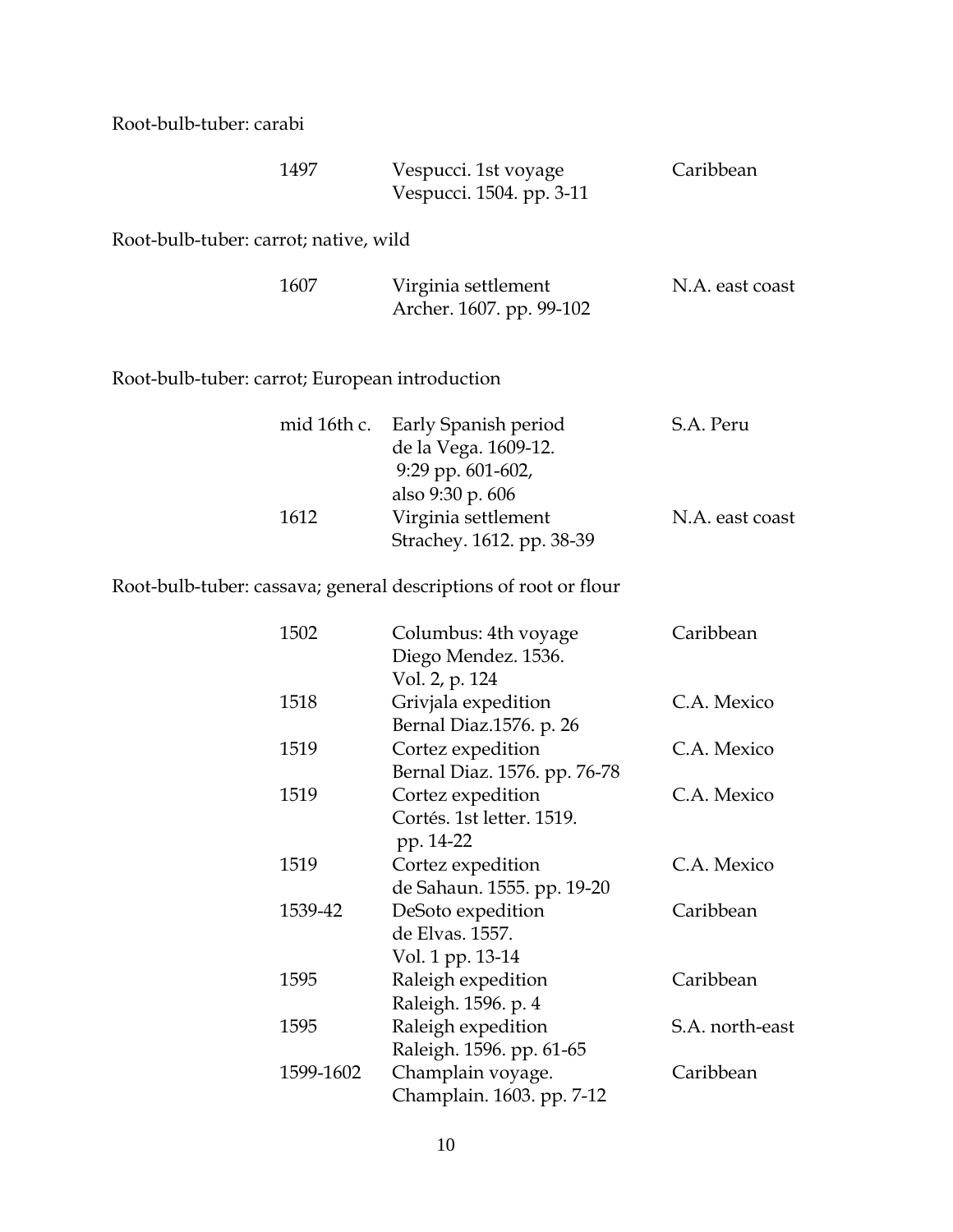|      | 1599-1602 Champlain voyage. | C.A. Mexico |
|------|-----------------------------|-------------|
|      | Champlain. 1603. p. 32      |             |
| 1607 | Newport Expedition          | Caribbean   |
|      | Perkins. 1608. pp. 159-161  |             |
|      |                             |             |

Root-bulb-tuber: cassava; flour fermented, prepared as beer

| 1595 | Raleigh expedition       | S.A. north-east |
|------|--------------------------|-----------------|
|      | Raleigh. 1596. pp. 61-65 |                 |

Root-bulb-tuber: chapae

| 1519 | Magellan expedition      | S.A. Patagonia |
|------|--------------------------|----------------|
|      | Pigafetta. 1525, pp. 5-9 |                |

Root-bulb-tuber: chive; native, wild; taste compared by Europeans to wild onions

| 1612 | Virginia settlement | N.A. northeast |
|------|---------------------|----------------|
|      | Strachey. 1612.     |                |
|      | pp. 123-124         |                |

Root-bulb-tuber: chuchuchu

|  | mid 16th c. Early Spanish period | S.A. Peru |
|--|----------------------------------|-----------|
|  | de la Vega. 1609-12.             |           |
|  | 8:10 p. 501                      |           |

Root-bulb-tuber: duck potato; boiled

| 1585 | Virginia settlement | N.A. east coast      |  |
|------|---------------------|----------------------|--|
|      |                     | Hariot. 1588. p. 348 |  |

Root-bulb-tuber: garlic; native, wild

| 1520      | Cortez expedition         | C.A. Mexico    |
|-----------|---------------------------|----------------|
|           | Cortés: 2nd letter. 1520, |                |
|           | pp. 86-89                 |                |
| 1606      | Hanham Expedition         | N.A. northeast |
|           | Purchas. 1614. p. 349     |                |
| 1607-1608 | Gilbert Expedition        | N.A. northeast |
|           | Strachey. 1610-1612.      |                |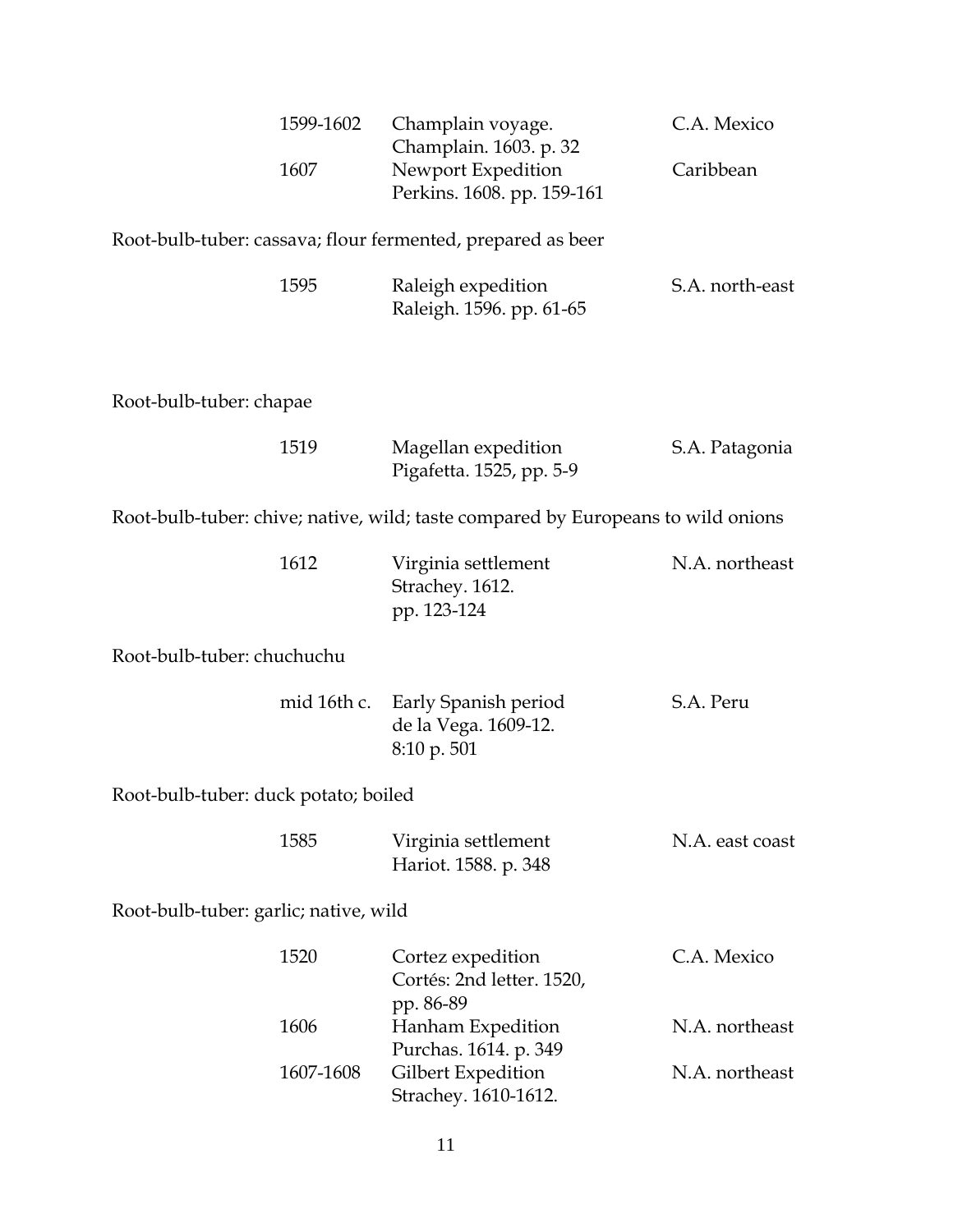|                                                   |                                                | pp. 408-409                                                      |                 |  |  |
|---------------------------------------------------|------------------------------------------------|------------------------------------------------------------------|-----------------|--|--|
|                                                   | Root-bulb-tuber: garlic; European introduction |                                                                  |                 |  |  |
|                                                   | mid 16th c.                                    | Early Spanish period<br>de la Vega. 1609-12.<br>9:29 pp. 601-602 | S.A. Peru       |  |  |
|                                                   | 1585-86                                        | Drake expedition<br>Bigges. 1589.<br>pp. 228-229                 | Caribbean       |  |  |
| Root-bulb-tuber: golden club; general description |                                                |                                                                  |                 |  |  |
|                                                   | 1586                                           | Virginia settlement<br>Lane. 1586. pp. 275-280                   | N.A. east coast |  |  |
|                                                   |                                                | Root-bulb-tuber: golden club; root prepared as bread flour       |                 |  |  |
|                                                   | 1585                                           | Virginia settlement<br>Hariot. 1588. pp. 349-350                 | N.A. east coast |  |  |
| Root-bulb-tuber: ground apple                     |                                                |                                                                  |                 |  |  |
|                                                   | 1607                                           | Virginia settlement<br>Archer. 1607. pp. 99-102                  | N.A. east coast |  |  |
| Root-bulb-tuber: habascon; boiled with meat       |                                                |                                                                  |                 |  |  |
|                                                   | 1585                                           | Virginia settlement<br>Hariot. 1588. p. 350                      | N.A. east coast |  |  |
| Root-bulb-tuber: hazes                            |                                                |                                                                  |                 |  |  |
|                                                   | 1586                                           | Florida settlement<br>de Laudonnière. 1586.<br>pp. 195-196       | N.A. southeast  |  |  |
| Root-bulb-tuber: ignami                           |                                                |                                                                  |                 |  |  |
|                                                   | 1497                                           | Vespucci. 1st voyage<br>Vespucci. 1504. pp. 3-11                 | Caribbean       |  |  |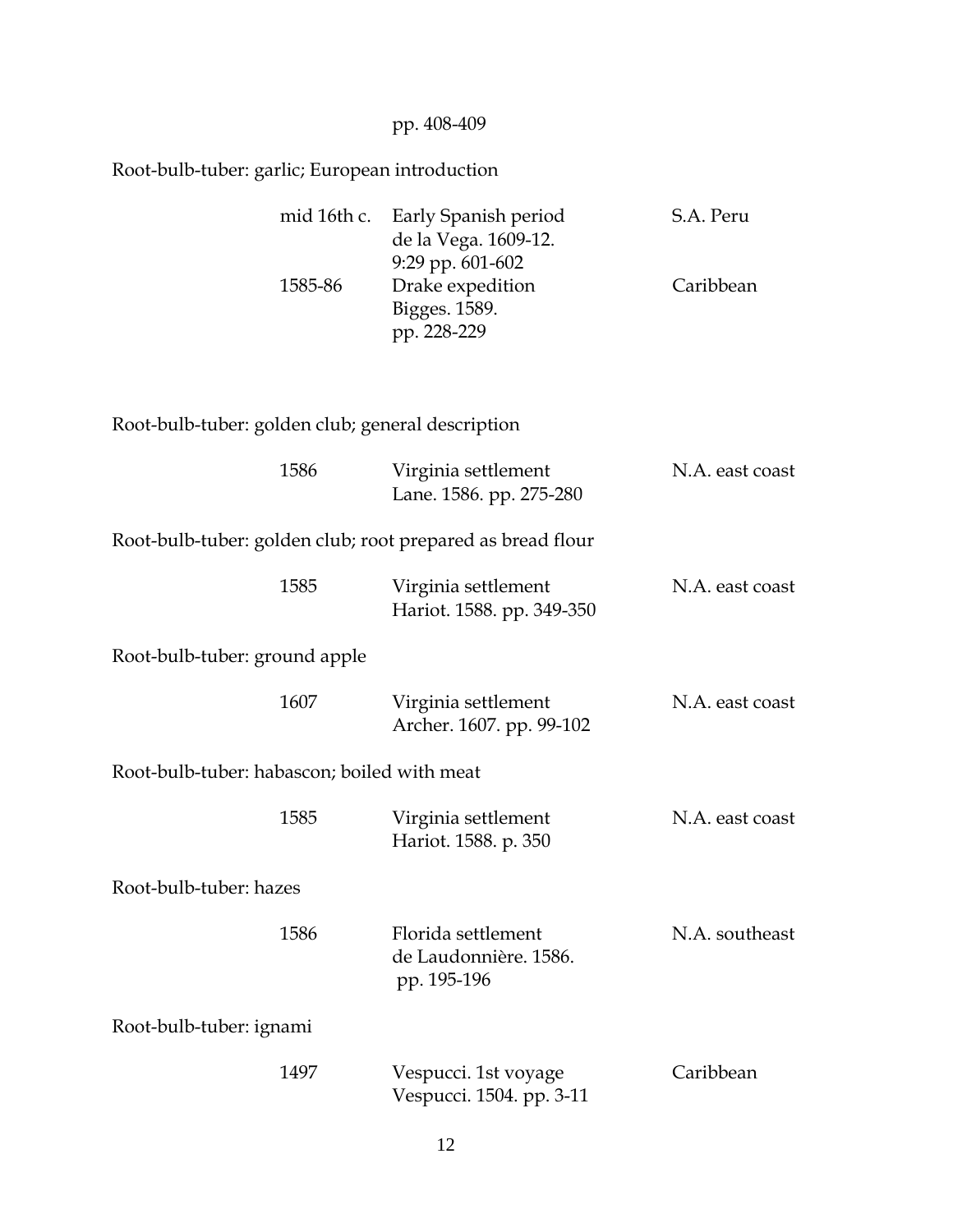Root-bulb-tuber: leek; native, wild

| 1520 | Cortez expedition         | C.A. Mexico |
|------|---------------------------|-------------|
|      | Cortés: 2nd letter. 1520, |             |
|      | pp. 86-89                 |             |

Root-bulb-tuber: leek; native, wild; eaten by Europeans, not Native Americans

| 1585 | Virginia settlement  | N.A. east coast |
|------|----------------------|-----------------|
|      | Hariot. 1588. p. 350 |                 |

Root-bulb-tuber: maguey; fresh juice

| 1520 | Cortez expedition         | C.A. Mexico |
|------|---------------------------|-------------|
|      | Cortés: 2nd letter. 1520, |             |
|      | pp. 86-89                 |             |

Root-bulb-tuber: maguey; fresh juice; boiled in rainwater

|  | mid 16th c. Early Spanish period | S.A. Peru |
|--|----------------------------------|-----------|
|  | de la Vega. 1609-12.             |           |
|  | 8:13 pp. 505-506                 |           |

Root-bulb-tuber: maguey; fermented juice (pulqué)

| 1519 | Cortez expedition         | C.A. Mexico |
|------|---------------------------|-------------|
|      | Bernal Diaz. 1576. p. 60  |             |
| 1520 | Cortez expedition         | C.A. Mexico |
|      | Cortés: 2nd letter. 1520, |             |
|      | pp. 86-89                 |             |

Root-bulb-tuber: maguey; fermented juice (pulqué); mixed with maize

|  | mid 16th c. Early Spanish period | S.A. Peru |
|--|----------------------------------|-----------|
|  | de la Vega. 1609-12.             |           |
|  | 8:12 pp. 504-505                 |           |

Root-bulb-tuber: maguey; fermented juice (pulqué); mixed with mulli

mid 16th c. Early Spanish period S.A. Peru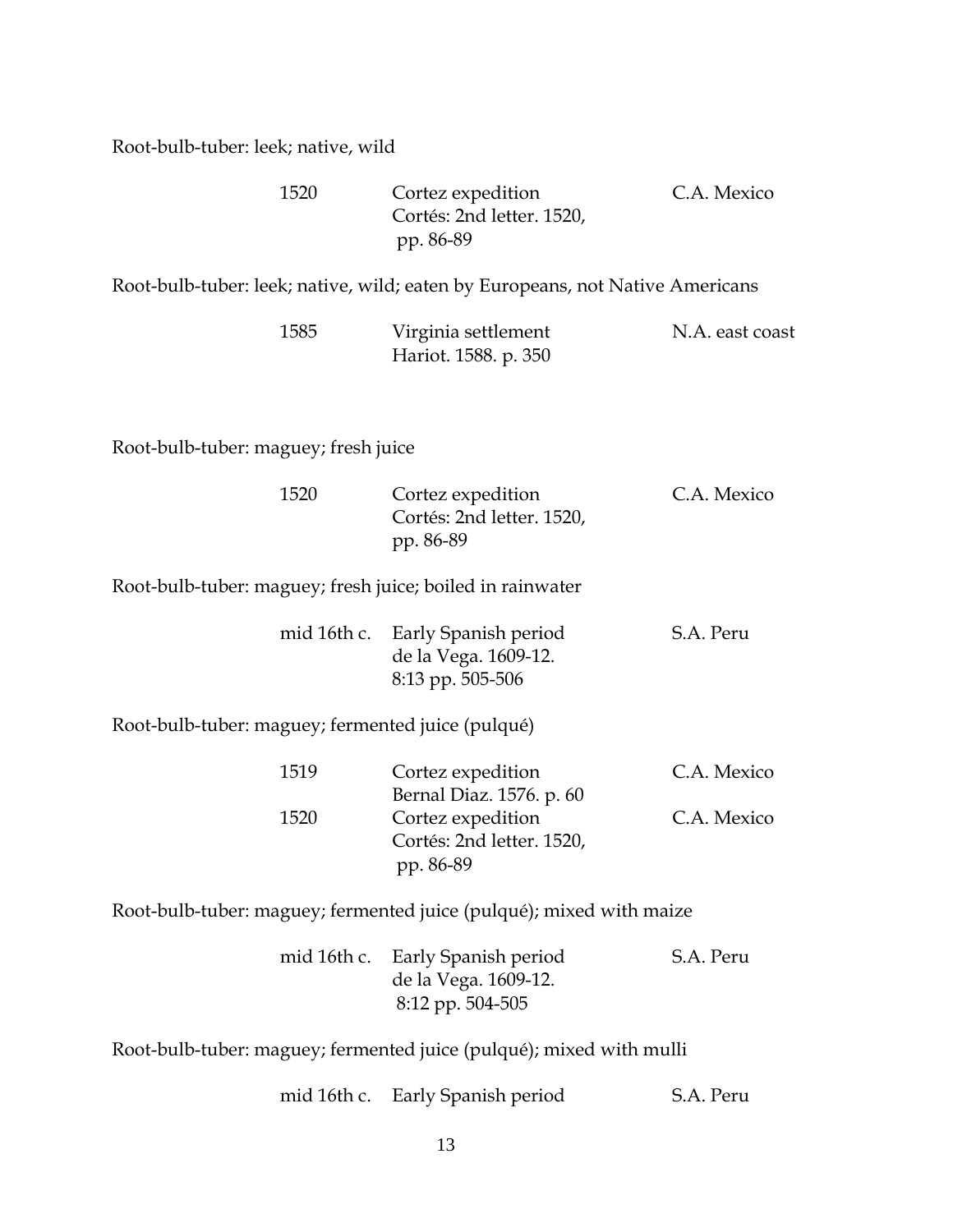#### de la Vega. 1609-12. 8:12 pp. 504-505

#### Root-bulb-tuber: maguey; fermented juice (pulqué); mixed with quinoa

|  | mid 16th c. Early Spanish period | S.A. Peru |
|--|----------------------------------|-----------|
|  | de la Vega. 1609-12.             |           |
|  | 8:12 pp. 504-505                 |           |

Root-bulb-tuber: maguey; honey

|  | mid 16th c. Early Spanish period | S.A. Peru |
|--|----------------------------------|-----------|
|  | de la Vega. 1609-12.             |           |
|  | 8:12 pp. 504-505                 |           |

Root-bulb-tuber: maguey; sugar

| 1520 | Cortez expedition         | C.A. Mexico |
|------|---------------------------|-------------|
|      | Cortés: 2nd letter. 1520, |             |
|      | pp. 86-89                 |             |

Root-bulb-tuber: maguey; vinegar

|  | mid 16th c. Early Spanish period | S.A. Peru |
|--|----------------------------------|-----------|
|  | de la Vega. 1609-12.             |           |
|  | 8:12 pp. 504-505                 |           |

Root-bulb-tuber: marsh potato; boiled

| 1585 | Virginia settlement       | N.A. east coast |
|------|---------------------------|-----------------|
|      | Hariot. 1588. pp. 346-347 |                 |

Root-bulb-tuber: oca; undifferentiated

| 1532-34 | F. Pizarro: 3rd expedition       | S.A. Peru |
|---------|----------------------------------|-----------|
|         | P. Pizarro. 1571.                |           |
|         | Vol. 1. pp. 280-282              |           |
|         | mid 16th c. Early Spanish period | S.A. Peru |
|         | de la Vega. 1609-12.             |           |
|         | 5:1 pp. 241-242                  |           |

Root-bulb-tuber: oca; jam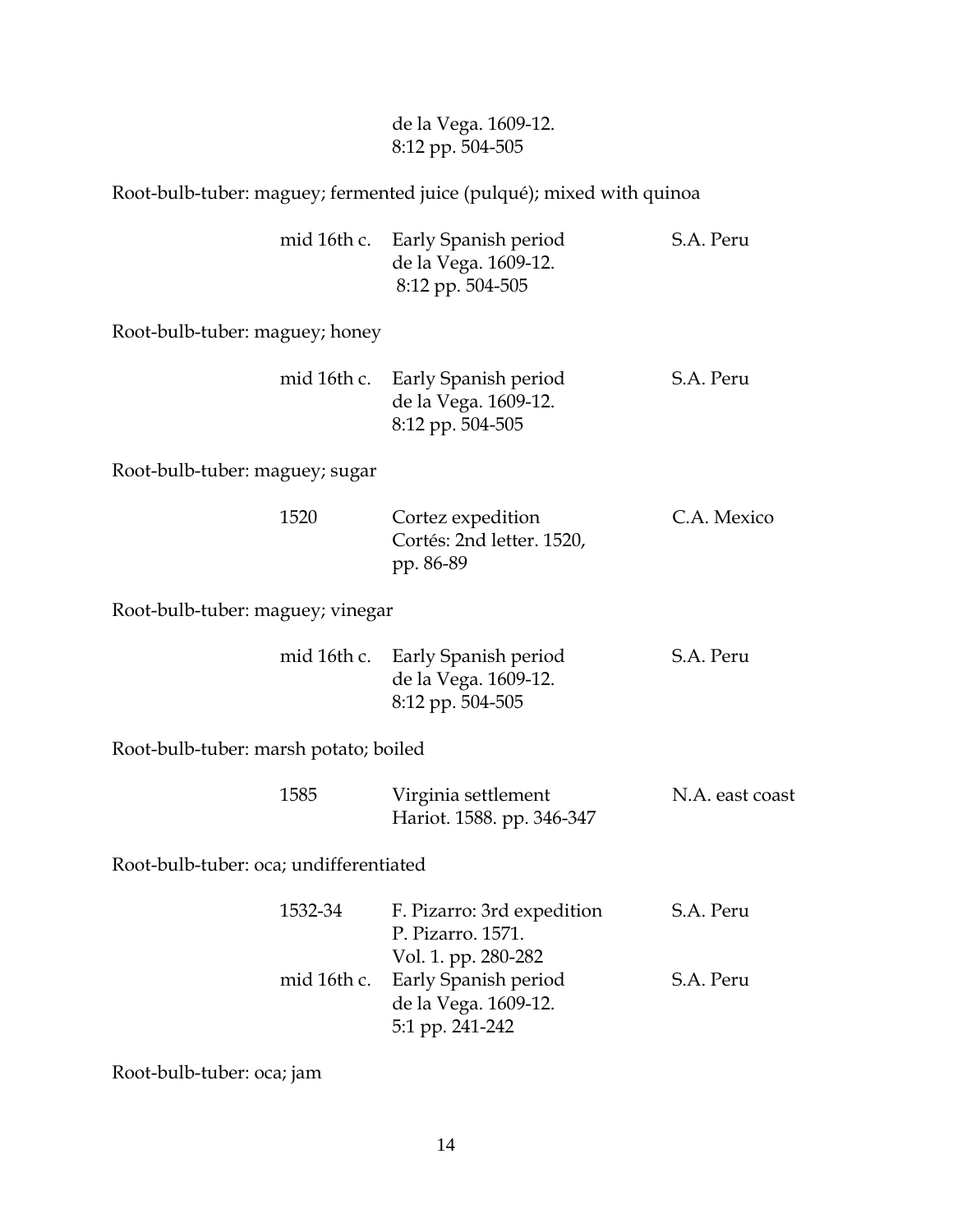| mid 16th c.                | Early Spanish period<br>de la Vega. 1609-12.<br>8:10 pp. 500-501 | S.A. Peru |
|----------------------------|------------------------------------------------------------------|-----------|
| Root-bulb-tuber: oca; raw  |                                                                  |           |
| mid 16th c.                | Early Spanish period<br>de la Vega. 1609-12.<br>8:10 pp. 500-501 | S.A. Peru |
| Root-bulb-tuber: oca; stew |                                                                  |           |
| mid 16th c.                | Early Spanish period<br>de la Vega. 1609-12.<br>8:10 pp. 500-501 | S.A. Peru |

Root-bulb-tuber: onion; native, wild

| Cortez expedition         | C.A. Mexico    |
|---------------------------|----------------|
| Cortés: 2nd letter. 1520, |                |
| pp. 86-89                 |                |
| De Soto expedition        | N.A. southeast |
| de Oviedo y Valdés. 1546. |                |
| Vol. 2, pp. 87-88         |                |
| Hanham Expedition         | N.A. northeast |
| Purchas. 1614. p. 349     |                |
| Gilbert Expedition        | N.A. northeast |
| Strachey. 1610-1612.      |                |
| pp. 408-409               |                |
|                           | 1607-1608      |

Root-bulb-tuber: onion; native, wild; preparation not identified; eaten by Europeans not Native Americans

| 1612 | Virginia settlement         | N.A. east coast |
|------|-----------------------------|-----------------|
|      | Strachey. 1612. pp. 123-124 |                 |

Root-bulb-tuber: onion; native, wild; baked with meat; eaten by Europeans not Native Americans

| 1612 | Virginia settlement | N.A. east coast |
|------|---------------------|-----------------|
|      | Strachey. 1612.     |                 |
|      | pp. 123-124         |                 |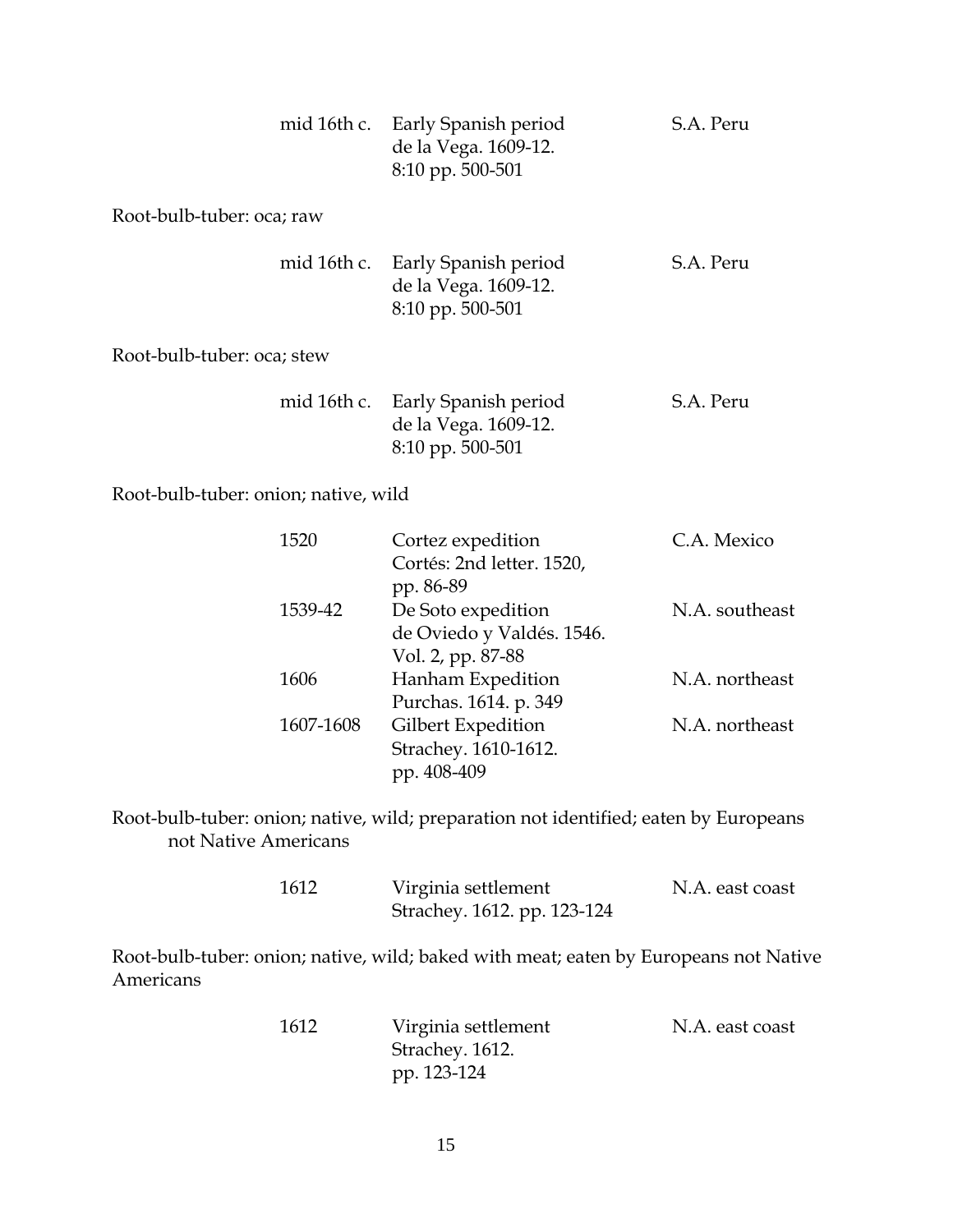Root-bulb-tuber: onion; native, wild; boiled; eaten by Europeans not Native Americans

 1612 Virginia settlement N.A. east coast Strachey. 1612. pp. 123-124

Root-bulb-tuber: onion; native, wild; salad ingredient; eaten by Europeans not Native Americans

| 1612 | Virginia settlement | N.A. east coast |
|------|---------------------|-----------------|
|      | Strachey. 1612.     |                 |
|      | pp. 123-124         |                 |

Root-bulb-tuber: onion; domesticated; European introduction

|         | mid 16th c. Early Spanish period | S.A. Peru |
|---------|----------------------------------|-----------|
|         | de la Vega. 1609-12.             |           |
|         | $9:29$ pp. $601-602$             |           |
| 1585-86 | Drake expedition                 | Caribbean |
|         | Bigges. 1589.                    |           |
|         | pp. 228-229                      |           |

Root-bulb-tuber: papa (see potato)

Root-bulb-tuber: parsnip; European introduction

| 1612 | Virginia settlement | N.A. east coast |
|------|---------------------|-----------------|
|      | Strachey. 1612.     |                 |
|      | pp. 38-39           |                 |

Root-bulb-tuber: potato; native, wild; eaten raw

| 1585 | Virginia settlement | N.A. east coast |
|------|---------------------|-----------------|
|      | Hariot. 1588.       |                 |
|      | p. 347-348          |                 |

Root-bulb-tuber: potato; native, domesticated; general descriptions

| 1532-34 | F. Pizarro: 3rd expedition | S.A. Peru |
|---------|----------------------------|-----------|
|---------|----------------------------|-----------|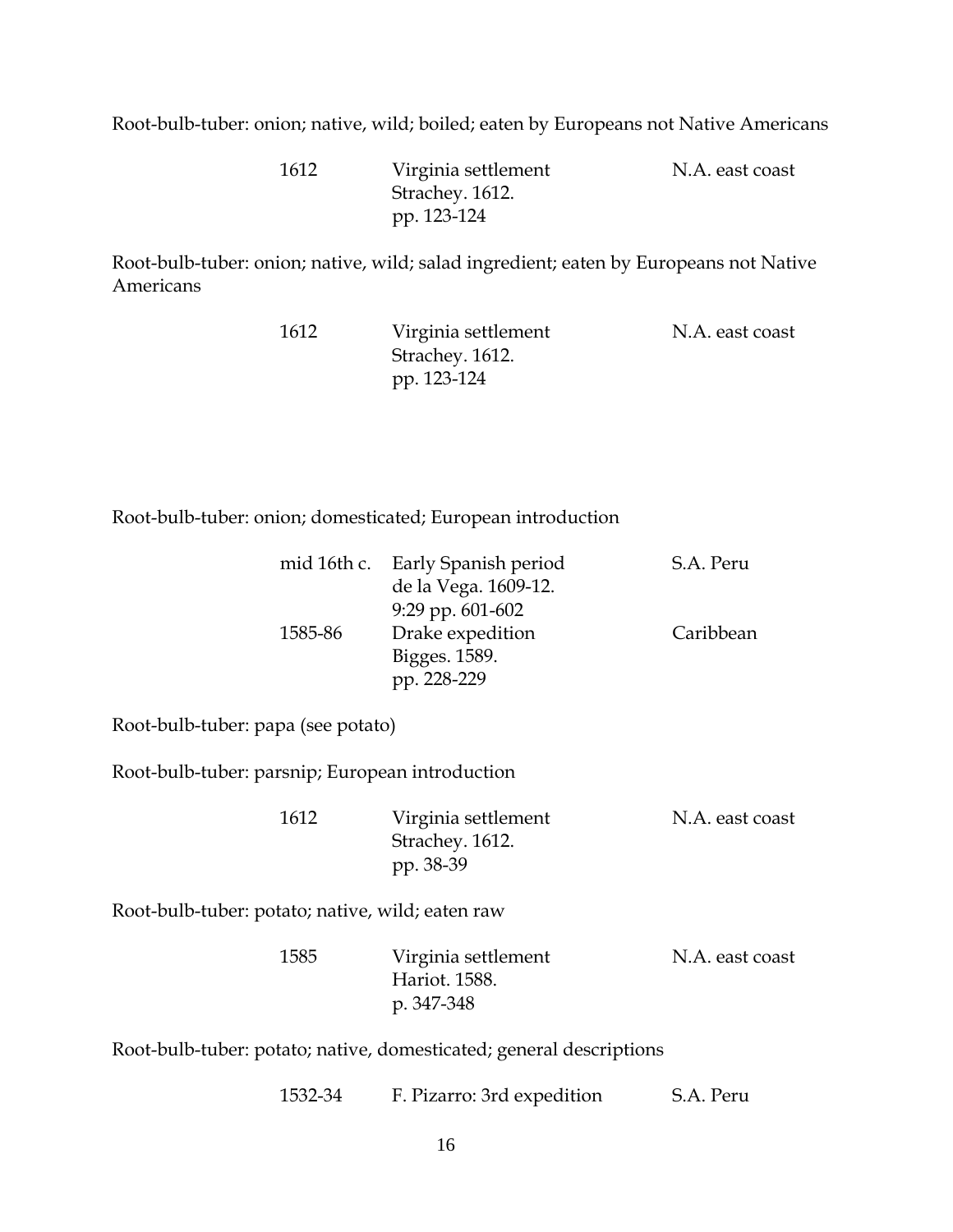|             | P. Pizarro. 1571.          |                 |
|-------------|----------------------------|-----------------|
|             | Vol. 1. pp. 280-282        |                 |
| mid 16th c. | Early Spanish period       | S.A. Peru       |
|             | de la Vega. 1609-12.       |                 |
|             | 5:3 pp. 246-247            |                 |
| 1585        | Virginia settlement        | N.A. east coast |
|             | Hariot. 1588. pp.347-348   |                 |
| 1595        | Raleigh expedition         | S.A. northeast  |
|             | Raleigh. 1596. pp. 61-65   |                 |
| 1606        | Archer Expedition          | Caribbean       |
|             | Percy. 1608. pp. 129-131   |                 |
| 1607        | Virginia settlement        | N.A. east coast |
|             | Archer. 1607. pp. 99-102   |                 |
| 1607        | Newport Expedition         | Caribbean       |
|             | Perkins. 1608. pp. 159-161 |                 |
| 1612        | Virginia settlement        | N.A. east coast |
|             | Strachey. 1612. pp. 38-39  |                 |
|             |                            |                 |

Root-bulb-tuber: potato; native, domesticated; boiled

|  | mid 16th c. Early Spanish period | S.A. Peru |
|--|----------------------------------|-----------|
|  | de la Vega. 1609-12.             |           |
|  | $8:10$ pp. 500-501               |           |

Root-bulb-tuber: potato; native, domesticated; exported to England

| 1602 | Gosnold Expedition | N.A. northeast |
|------|--------------------|----------------|
|      | Brereton. 1602.    |                |
|      | pp. 150-152        |                |

Root-bulb-tuber: potato; native; domesticated; frozen; dried (chuñu)

| mid 16th c. Early Spanish period | S.A. Peru |
|----------------------------------|-----------|
| de la Vega. 1609-12.             |           |
| 7:1 pp. 401-402                  |           |

Root-bulb-tuber: potato; native; domesticated; roasted

|  | mid 16th c. Early Spanish period | S.A. Peru |
|--|----------------------------------|-----------|
|  | de la Vega. 1609-12.             |           |
|  | 8:10 pp. 500-501                 |           |

Root-bulb-tuber: potato; native, domesticated; stew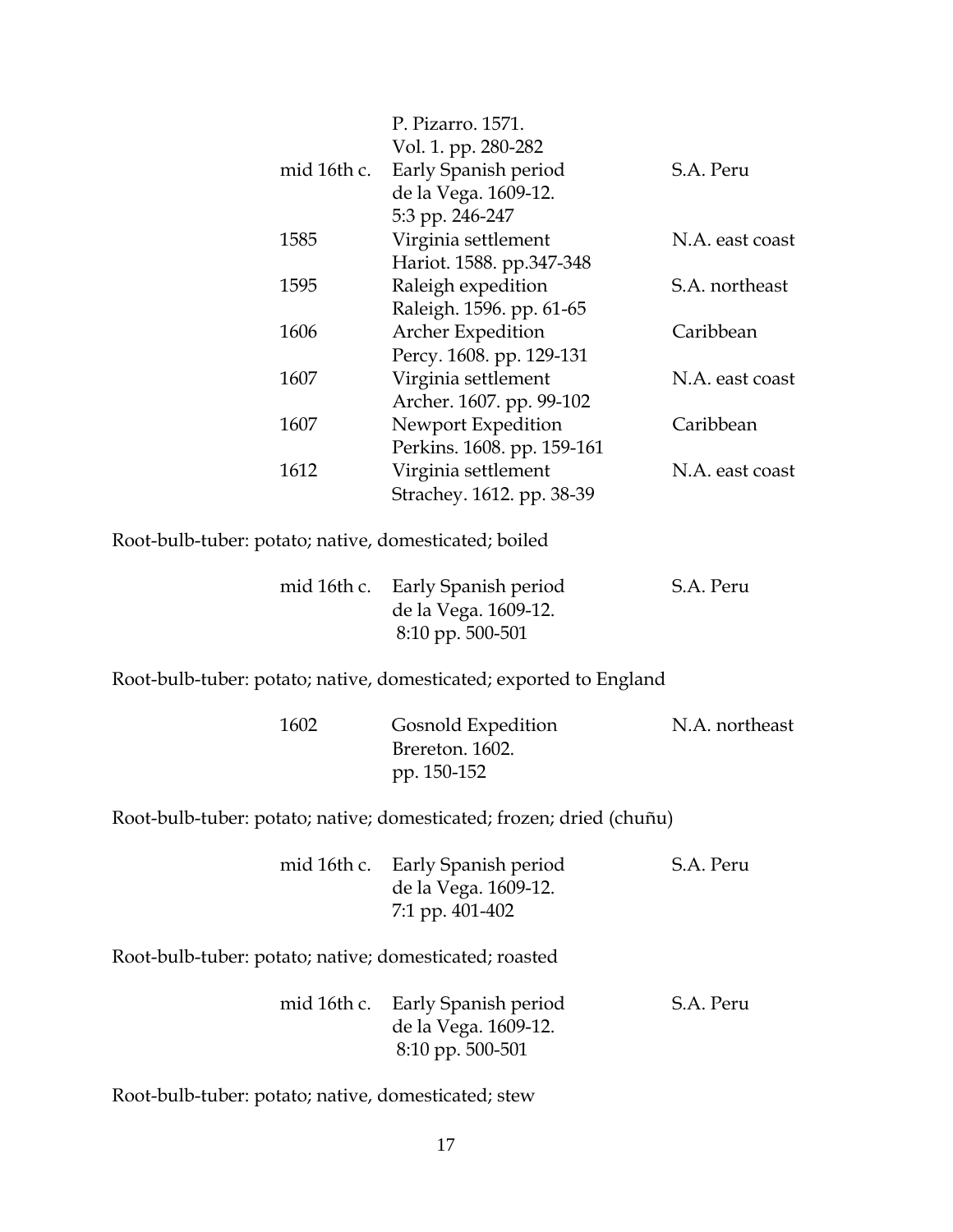|  | mid 16th c. Early Spanish period | S.A. Peru |
|--|----------------------------------|-----------|
|  | de la Vega. 1609-12.             |           |
|  | $8:10$ pp. 500-501               |           |
|  |                                  |           |

Root-bulb-tuber: potto

| 1585-86                                        | Drake expedition | Caribbean |
|------------------------------------------------|------------------|-----------|
|                                                | Bigges. 1589     |           |
|                                                | pp. 228-229      |           |
| Root-bulb-tuber: radish; European introduction |                  |           |

|  | mid 16th c. Early Spanish period | S.A. Peru |
|--|----------------------------------|-----------|
|  | de la Vega. 1609-12.             |           |
|  | 9:29, pp. $601-602$              |           |

### Root-bulb-tuber: smilax; general descriptions

|                                          | 1585 | Virginia settlement<br>Hariot. 1588. pp. 348-349 | N.A. east coast |
|------------------------------------------|------|--------------------------------------------------|-----------------|
|                                          | 1586 | Roanoke settlement<br>Lane. 1586. pp. 275-280    | N.A. east coast |
| Root-bulb-tuber: smilax; bread           |      |                                                  |                 |
|                                          | 1585 | Virginia settlement<br>Hariot. 1588. pp.348-349  | N.A. east coast |
| Root-bulb-tuber: smilax; cooked with oil |      |                                                  |                 |
|                                          | 1585 | Virginia settlement<br>Hariot. 1588. pp. 348-349 | N.A. east coast |
| Root-bulb-tuber: smilax; jelly           |      |                                                  |                 |
|                                          | 1585 | Virginia settlement<br>Hariot. 1588. pp. 348-349 | N.A. east coast |

Root-bulb-tuber: sweet potato; general descriptions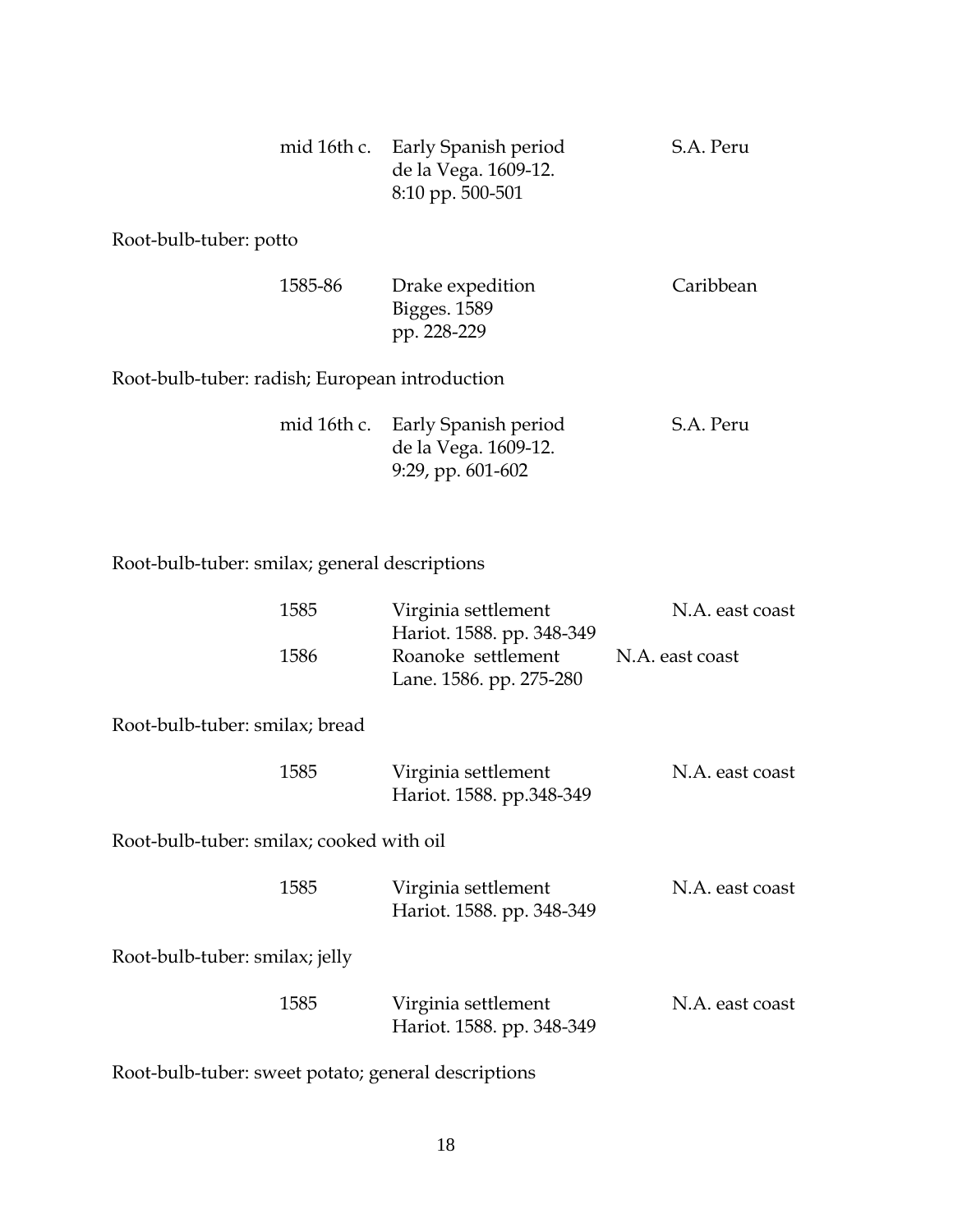| 1519 |           | Magellan expedition              | S.A. coast Brazil |
|------|-----------|----------------------------------|-------------------|
|      |           | Pigafetta. 1525, pp. 5-9         |                   |
| 1519 |           | Cortez expedition                | C.A. Mexico       |
|      |           | de Sahaun. 1555.                 |                   |
|      |           | pp. 19-20                        |                   |
|      |           | mid 16th c. Early Spanish period | S.A. Peru         |
|      |           | de la Vega. 1609-12.             |                   |
|      |           | $8:10 \text{ p. } 501$           |                   |
|      | 1599-1602 | Champlain voyage.                | C.A. Mexico       |
|      |           | Champlain. 1603. p. 32           |                   |
|      |           |                                  |                   |

Root-bulb-tuber: sweet potato; beer

| 1595 | Raleigh expedition       | S.A. north-east |
|------|--------------------------|-----------------|
|      | Raleigh. 1596. pp. 61-65 |                 |

Root-bulb-tuber: sweet potato; exported to Spain

|  | mid 16th c. Early Spanish period | S.A. Peru |
|--|----------------------------------|-----------|
|  | de la Vega. 1609-12.             |           |
|  | $8:10 \text{ p. } 501$           |           |

Root-bulb-tuber: tuckahoe; undifferentiated by type or use

| 1612 | Virginia settlement      | N.A. east coast |
|------|--------------------------|-----------------|
|      | Strachey. 1612. p. 122   |                 |
| 1612 | Virginia settlement      | N.A. east coast |
|      | Smith. 1612. pp. 347-348 |                 |

Root-bulb-tuber: tuckahoe; cooked with sorrel

| 1612 | Virginia settlement      | N.A. east coast |
|------|--------------------------|-----------------|
|      | Smith. 1612. pp. 347-348 |                 |

Root-bulb-tuber: tuckahoe; roasted

| 1612 | Virginia settlement    | N.A. east coast |
|------|------------------------|-----------------|
|      | Strachey. 1612. p. 122 |                 |
| 1612 | Virginia settlement    | N.A. east coast |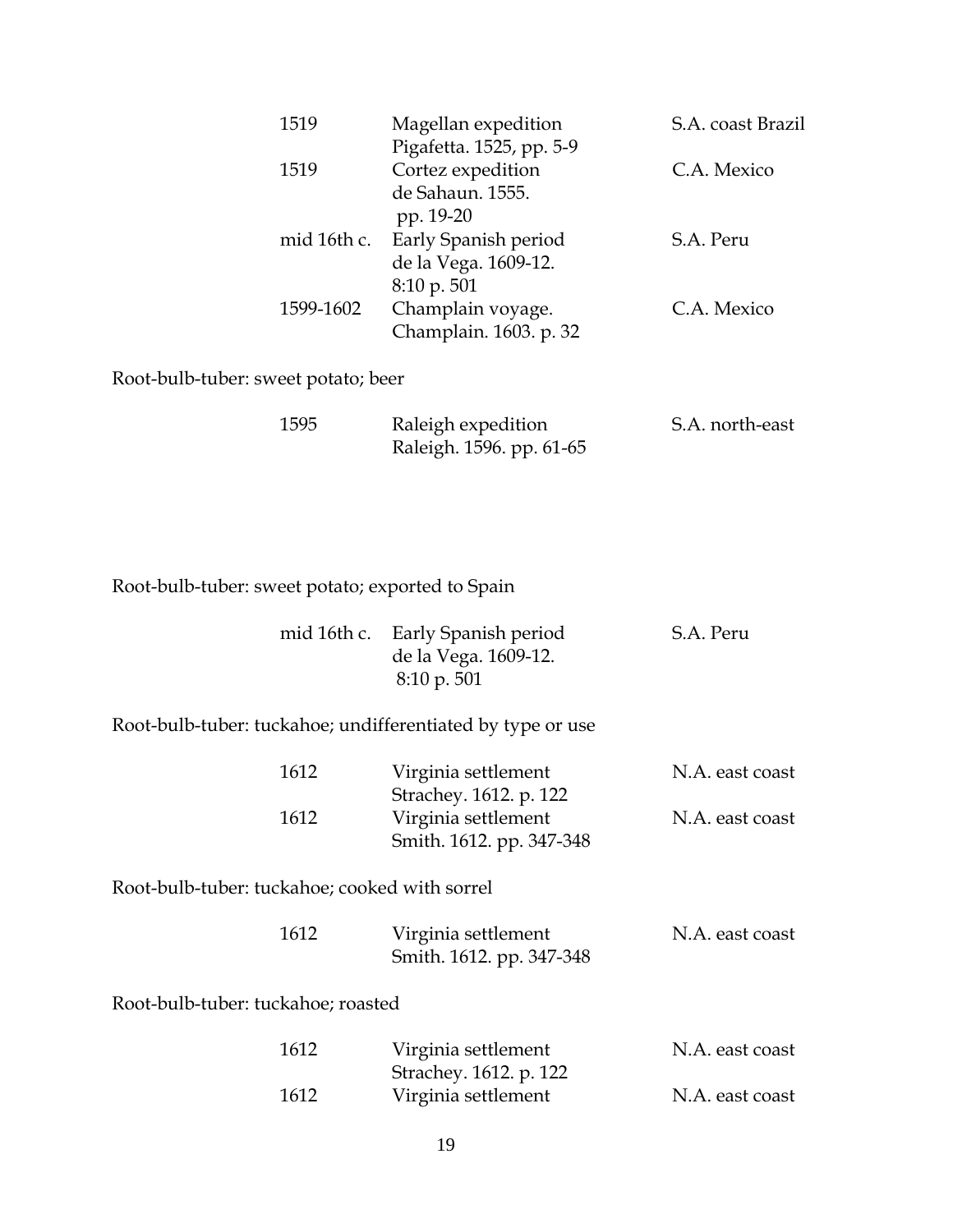|  | Smith. 1612. pp. 347-348 |
|--|--------------------------|

Root-bulb-tuber: tuckahoe; sun-dried

|                                       | 1612        | Virginia settlement<br>Smith. 1612. pp. 347-348                      | N.A. east coast |
|---------------------------------------|-------------|----------------------------------------------------------------------|-----------------|
| Root-bulb-tuber: turnip; native, wild |             |                                                                      |                 |
|                                       | 1534        | F. Pizarro: 3rd expedition<br>Sancho. 1534. pp. 150-151              | S.A. Peru       |
|                                       |             | Root-bulb-tuber: turnip; domesticated; European introduction         |                 |
|                                       | mid 16th c. | Early Spanish period<br>de la Vega. 1609-12.<br>$9:29$ pp. $601-602$ | S.A. Peru       |
|                                       | 1612        | Virginia settlement<br>Strachey. 1612. pp. 38-39                     | N.A. east coast |

Root-bulb-tuber: yam; general descriptions

| 1493-94   | Columbus: 2nd voyage    | Caribbean   |
|-----------|-------------------------|-------------|
|           | Columbus. 16th century? |             |
|           | Vol. 1, p. 64           |             |
| 1599-1602 | Champlain voyage.       | C.A. Mexico |
|           | Champlain. 1603. p. 32  |             |

Root-bulb-tuber: yam; paste prepared as flour; baked as bread

| 1493-94 | Columbus: 2nd voyage    | Caribbean |
|---------|-------------------------|-----------|
|         | Columbus. 16th century? |           |
|         | Vol. 1, pp. 68-69       |           |

Root-bulb-tuber: yam; misidentified; cassava meant (see also root: cassava)

Root-bulb-tuber: yucca; general descriptions

| 1497 | Vespucci: 1st voyage    | Caribbean |
|------|-------------------------|-----------|
|      | Vespucci. 1504. pp.3-11 |           |
| 1502 | Columbus: 4th voyage    | Caribbean |
|      | Diego Mendez. 1536.     |           |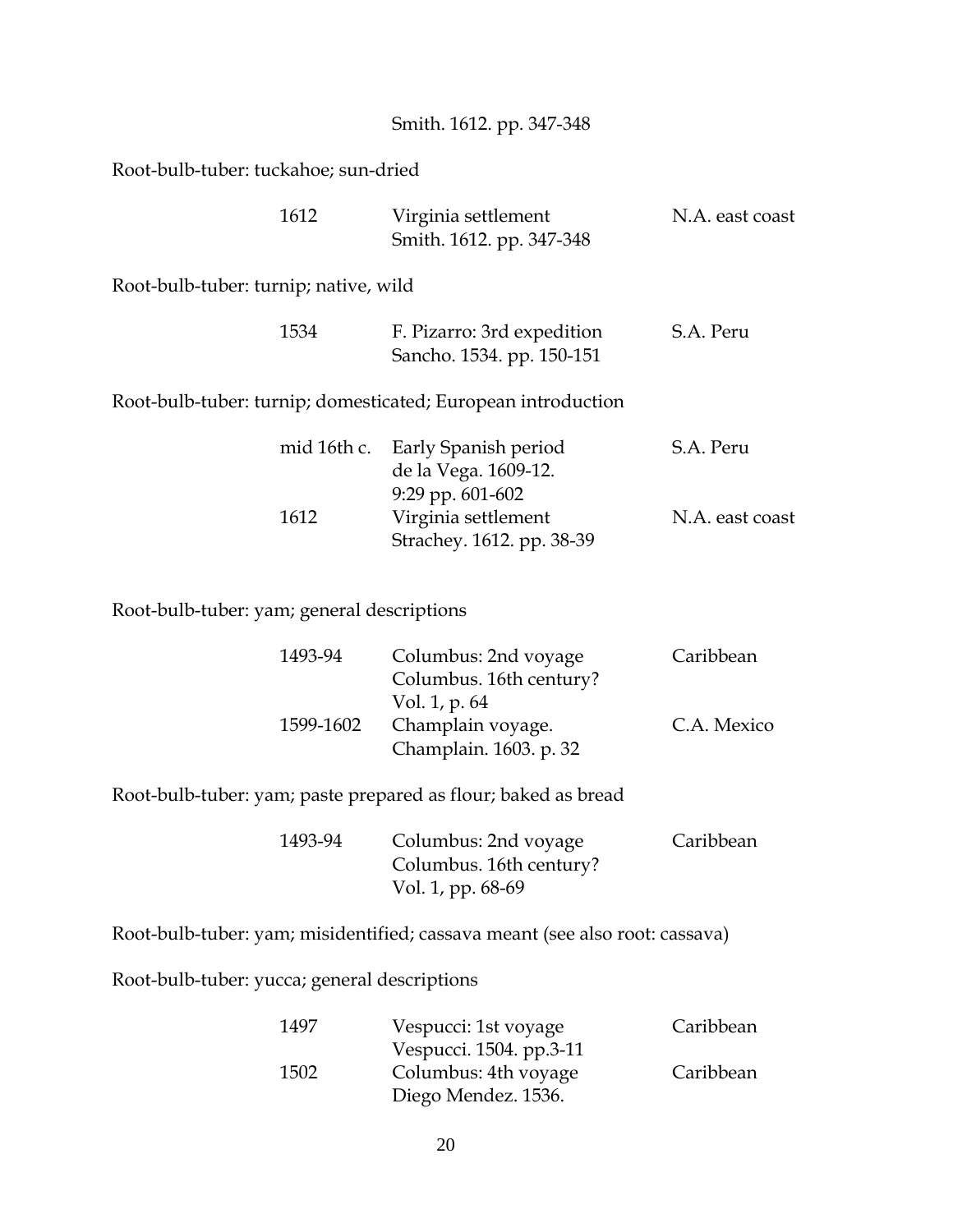|           | Vol. 2, p. 124             |                 |
|-----------|----------------------------|-----------------|
| 1518      | Grivjala expedition        | C.A. Mexico     |
|           | Bernal Diaz.1576. p. 26    |                 |
| 1519      | Cortez expedition          | C.A. Mexico     |
|           | Bernal Diaz. 1576.         |                 |
|           | pp. 76-78                  |                 |
| 1519      | Cortez expedition          | C.A. Mexico     |
|           | Cortés. 1st letter. 1519.  |                 |
|           | pp. 14-22                  |                 |
| 1519      | Cortez expedition          | C.A. Mexico     |
|           | de Sahaun. 1555.           |                 |
|           | pp. 19-20                  |                 |
| 1526      | Cortez expedition          | C.A. Mexico     |
|           | Cortés: 5th letter. 1526,  |                 |
|           | p. 293                     |                 |
| 1539-42   | DeSoto expedition          | Caribbean       |
|           | de Elvas. 1557.            |                 |
|           | Vol. 1 pp. 13-14           |                 |
| 1540      | Coronado expedition        | N.A. southwest  |
|           | de Alarcon. 1540. p. 142   |                 |
| 1595      | Raleigh expedition         | Caribbean       |
|           | Raleigh. 1596. p. 4        |                 |
| 1595      | Raleigh expedition         | S.A. north-east |
|           | Raleigh. 1596. pp. 61-65   |                 |
| 1599-1602 | Champlain voyage.          | Caribbean       |
|           | Champlain. 1603. pp. 7-12  |                 |
| 1599-1602 | Champlain voyage.          | C.A. Mexico     |
|           | Champlain. 1603. p. 32     |                 |
| 1607      | Newport Expedition         | Caribbean       |
|           | Perkins. 1608. pp. 159-161 |                 |

# Root-bulb-tuber: yucca; flour

| 1502      | Columbus: 4th voyage<br>Diego Mendez. 1536.                      | Caribbean   |
|-----------|------------------------------------------------------------------|-------------|
| 1519      | Vol. 2, p. 124<br>Cortez expedition<br>Cortés. 1st letter. 1519. | C.A. Mexico |
| 1539-42   | pp. 14-22<br>DeSoto expedition<br>de Elvas. 1557.                | Caribbean   |
| 1599-1602 | Vol. 1 pp. 13-14<br>Champlain voyage.                            | Caribbean   |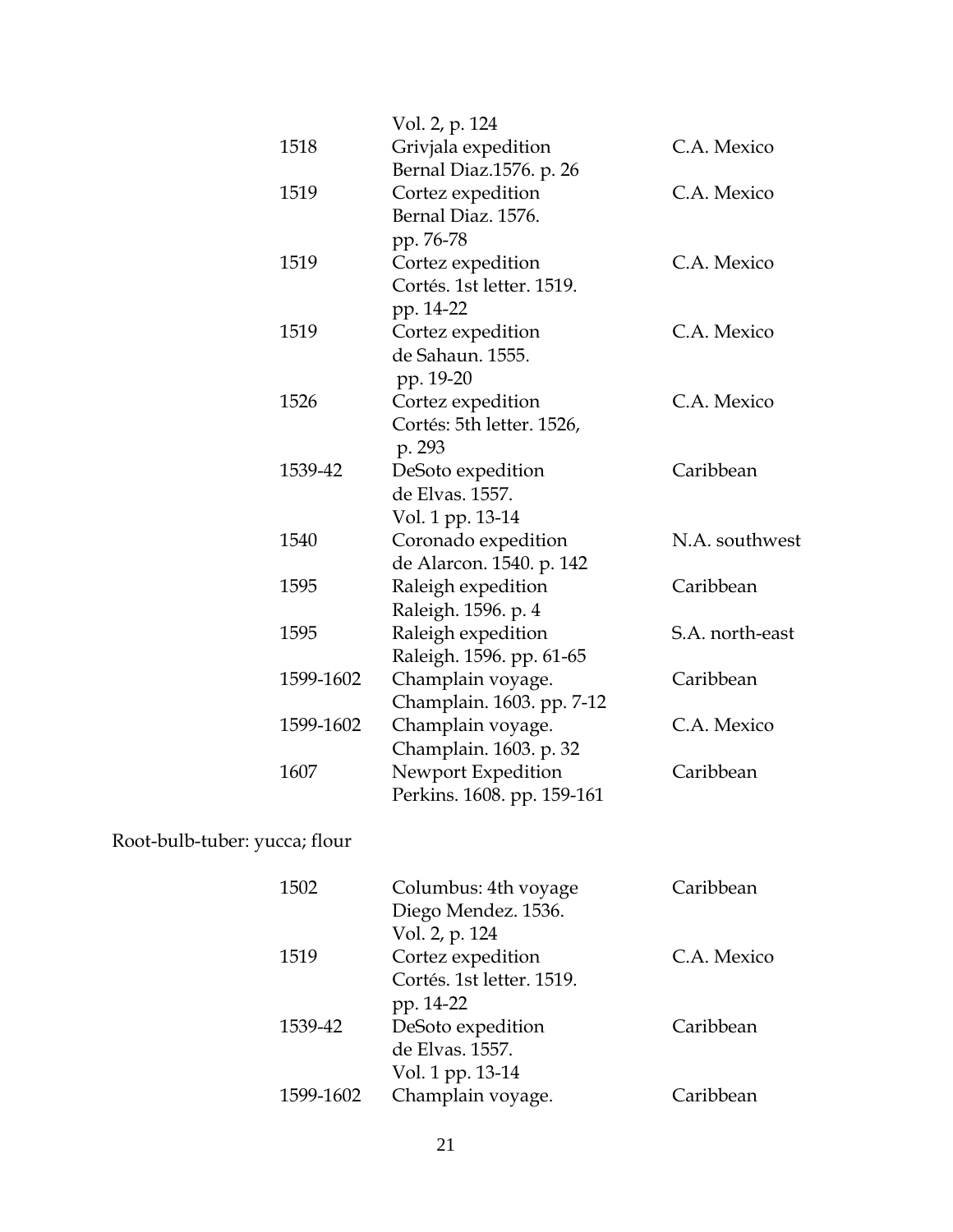|                                                 | 1599-1602<br>1607 | Champlain. 1603.<br>pp. 7-12<br>Champlain voyage.<br>Champlain. 1603. p. 32<br>Newport Expedition<br>Perkins. 1608.<br>pp. 159-161 | C.A. Mexico<br>Caribbean |
|-------------------------------------------------|-------------------|------------------------------------------------------------------------------------------------------------------------------------|--------------------------|
| Root-bulb-tuber: yucca (see also root: cassava) |                   |                                                                                                                                    |                          |
| Rose: fruit                                     | 1540-42           | Coronado expedition<br>de Castañada. 1596.<br>Part 1, p. 43                                                                        | N.A. southwest           |
| Rose: salad ingredient                          |                   |                                                                                                                                    |                          |
|                                                 | 1612              | Virginia settlement<br>Strachey. 1612. p. 121                                                                                      | N.A. east coast          |
| Rosefish                                        | 1602              | Gosnold Expedition<br>Brereton. 1602. p. 161                                                                                       | N.A. northeast           |
| Rucma (fruit)                                   | mid 16th c.       | Early Spanish period<br>de la Vega. 1609-12.<br>8:11 p. 503                                                                        | S.A. Peru                |
| Rye: European introduction                      |                   |                                                                                                                                    |                          |
|                                                 | 1585              | Virginia settlement<br>Hariot. 1588. p. 344                                                                                        | N.A. east coast          |
|                                                 |                   | Sack (see: wine; Vitis vinifera grape source; European introduction; dry-white)                                                    |                          |
| Sacquenummener (berry): boiled                  |                   |                                                                                                                                    |                          |
|                                                 | 1585              | Virginia settlement<br>Hariot. 1588. p. 353                                                                                        | N.A. east coast          |
| Sagatémener (see acorn)                         |                   |                                                                                                                                    |                          |
| Sage                                            | 1519              | Cortez expedition<br>Bernal Diaz. 1576.                                                                                            | C.A. Mexico              |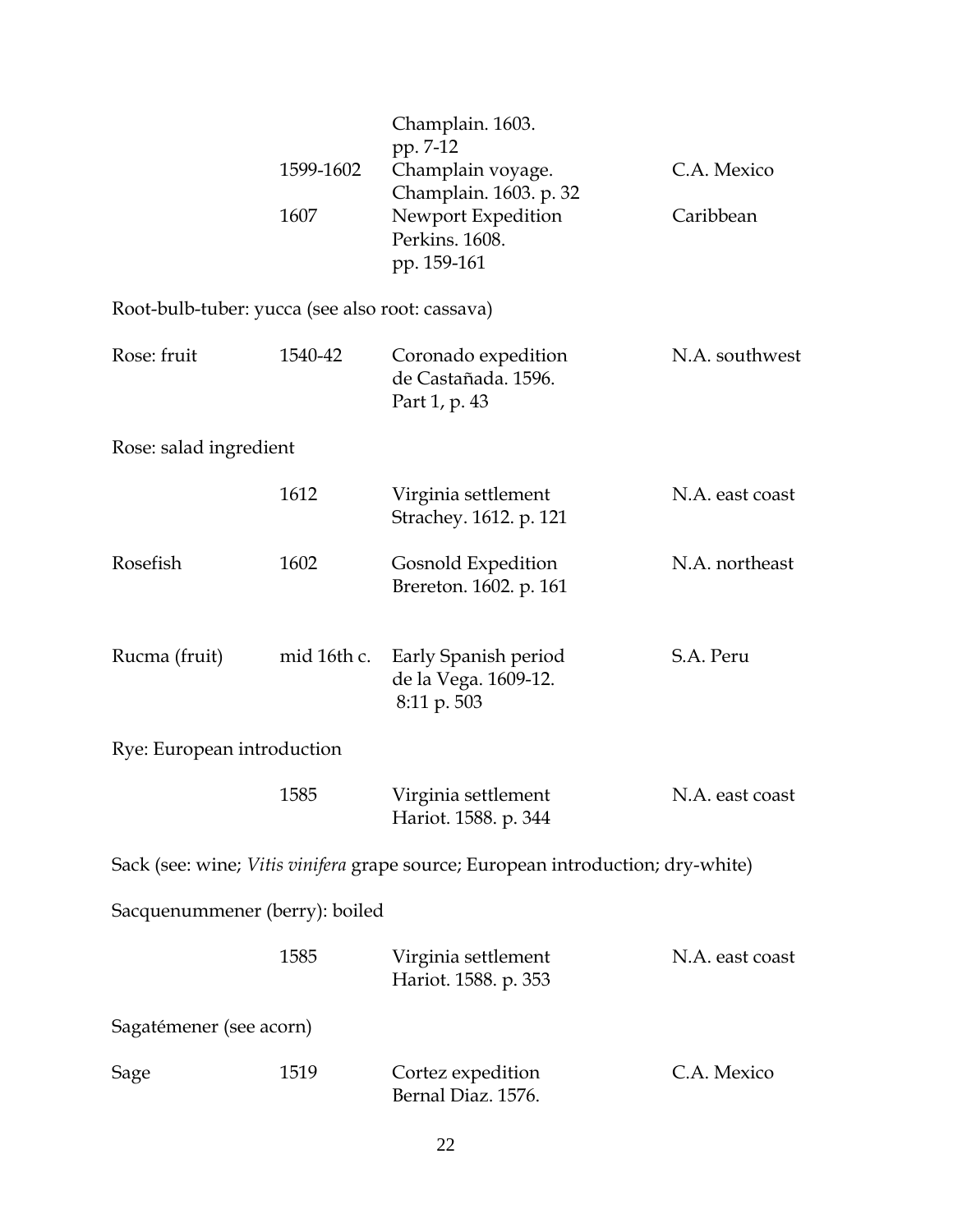|                                | 1540    | pp. 216-217<br>Coronado expedition<br>de Mendoza. 1540b.<br>pp. 158-159 | N.A. southwest  |
|--------------------------------|---------|-------------------------------------------------------------------------|-----------------|
| Saguaro: fruit                 |         |                                                                         |                 |
|                                | 1519    | Cortez expedition<br>de Sahaun. 1555.<br>pp. 19-20                      | C.A. Mexico     |
|                                | 1540-42 | Coronado expedition<br>de Castañada. 1596.<br>Part 2, pp. 50-51         | N.A. southwest  |
|                                | 1540-42 | Coronado expedition<br>Jaramillo. 16th century?<br>pp. 119-120          | N.A. southwest  |
| Saguaro: fermented juice; wine |         |                                                                         |                 |
|                                | 1540-42 | Coronado expedition<br>de Castañada. 1596.<br>Part 2, pp. 50-51         | N.A. southwest  |
| Sairi (see tobacco)            |         |                                                                         |                 |
| Salad: herb                    | 1612    | Virginia settlement<br>Smith. 1612. p. 347                              | N.A. east coast |
| Salad: onion                   |         |                                                                         |                 |
|                                | 1612    | Virginia settlement<br>Strachey. 1612.<br>pp. 123-124                   | N.A. east coast |
| Salad: rose                    | 1612    | Virginia settlement<br>Strachey. 1612. p. 121                           | N.A. east coast |
| Salad: purslane                | 1612    | Virginia settlement<br>Strachey. 1612. p. 121                           | N.A. east coast |
|                                | 1612    | Virginia settlement<br>Smith. 1612. p. 347                              | N.A. east coast |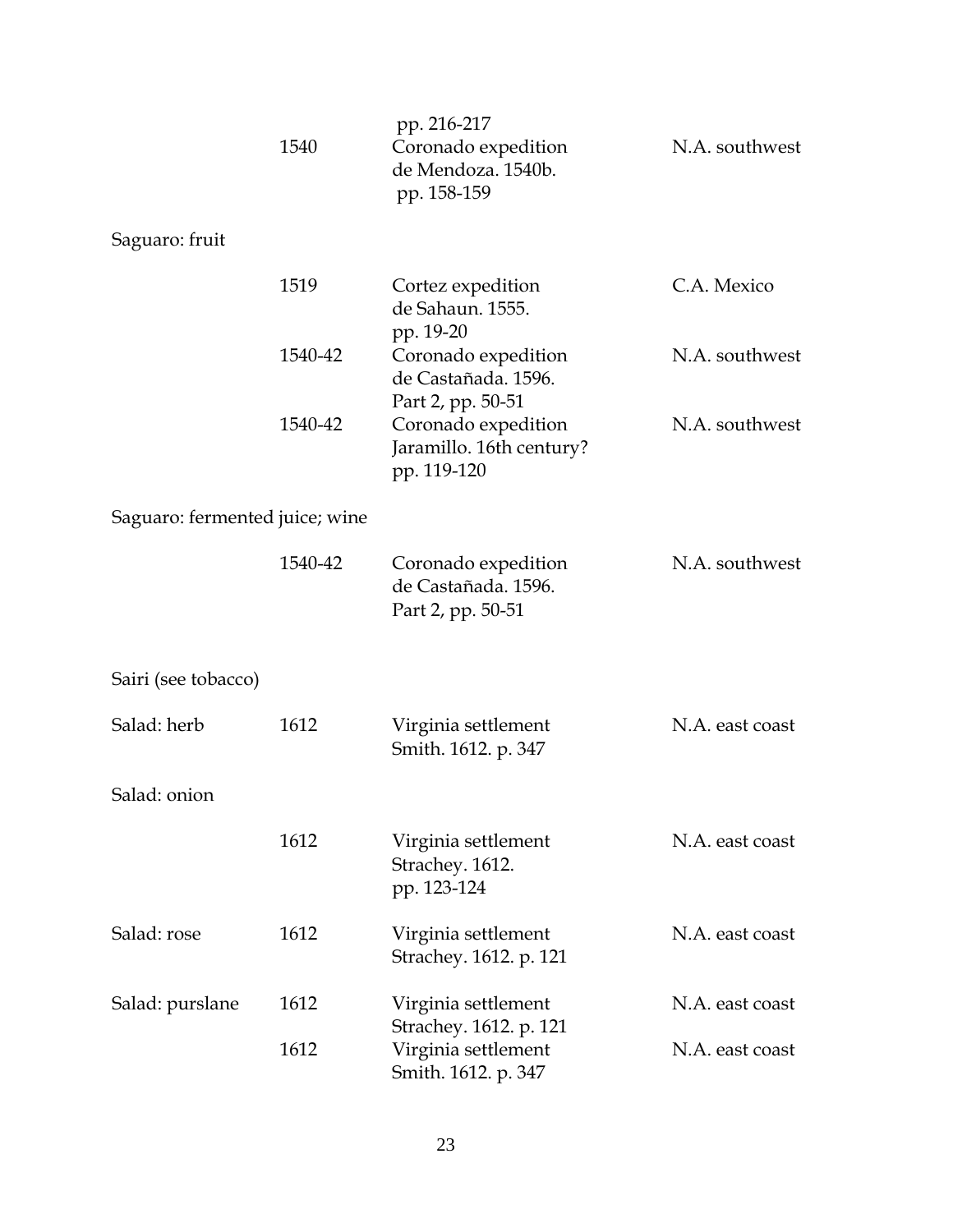| Salad: sorrel                | 1612    | Virginia settlement<br>Strachey. 1612. p. 121                               | N.A. east coast |
|------------------------------|---------|-----------------------------------------------------------------------------|-----------------|
|                              | 1612    | Virginia settlement<br>Smith. 1612. p. 347                                  | N.A. east coast |
| Salad: violet                | 1612    | Virginia settlement<br>Strachey. 1612. p. 121                               | N.A. east coast |
|                              | 1612    | Virginia settlement<br>Smith. 1612. p. 347                                  | N.A. east coast |
| Salad oil: unidentified type |         |                                                                             |                 |
|                              | 1608    | Virginia settlement<br>Wingfield. 1608. p. 228                              | N.A. east coast |
| Sallett (see salad)          |         |                                                                             |                 |
| Sallet oyle (see salad oil)  |         |                                                                             |                 |
| Salmon                       | 1592-93 | New England Settlements.                                                    | N.A. northeast  |
|                              | 1605    | Hayes. 1592-93. pp. 170-172.<br>Waymouth Expedition<br>Rosier. 1605. p. 296 | N.A. northeast  |
|                              | 1609    | Virginia settlement<br>Mangnel [Irish spy account].<br>1610. pp. 151-153    | N.A. east coast |
| Salmon: white variety        |         |                                                                             |                 |
|                              | 1612    | Virginia settlement<br>Strachey. 1612.<br>pp. 127-128                       | N.A. east coast |
|                              | 1612    | Virginia settlement<br>Smith. 1612. p. 350                                  | N.A. east coast |
| Salt                         | 1519    | Cortez expedition<br>Bernal Diaz, 1576.<br>pp. 178-179                      | C.A. Mexico     |
|                              | 1520    | Cortez expedition<br>Cortés: 2nd letter. 1520,<br>pp. 69-70                 | C.A. Mexico     |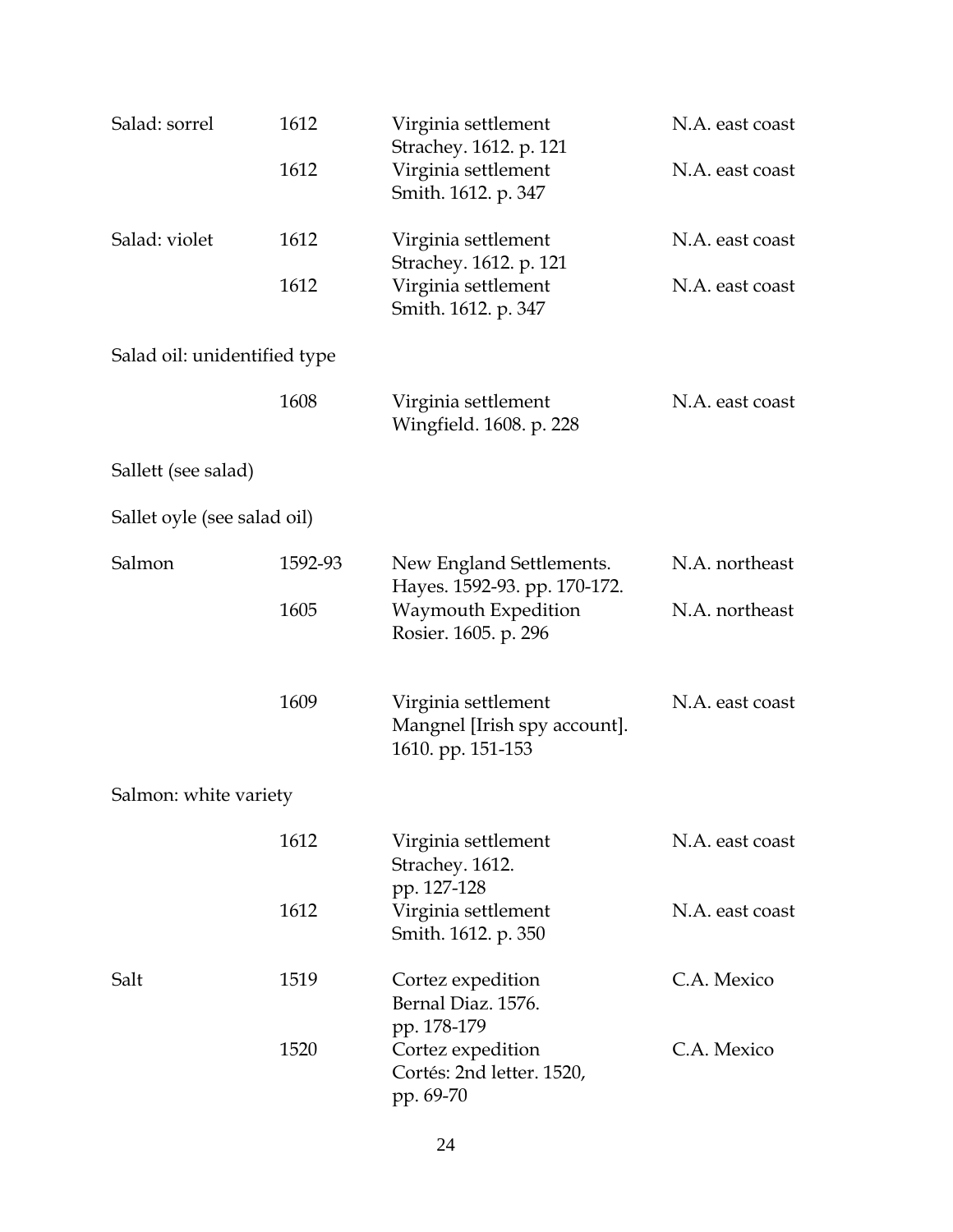| 1526 |             | Cortez expedition<br>Cortés: 5th letter. 1526,                             | C.A. Mexico    |
|------|-------------|----------------------------------------------------------------------------|----------------|
| 1532 |             | pp. 336-337<br>F. Pizarro: 3rd expedition<br>Xeres. 1534. pp. 28-30        | S.A. Peru      |
|      | 1532-34     | F. Pizarro: 3rd expedition<br>P. Pizarro. 1571.                            | S.A. Peru      |
|      | 1539-42     | Vol. 1. pp. 196-197<br>DeSoto expedition<br>de Elvas. 1557.                | N.A. southeast |
|      | 1539-42     | Vol. 1 pp. 34-37<br>DeSoto expedition<br>de Biedma. 1544.                  | N.A. southeast |
|      | 1539-42     | Vol. 2, pp. 35-37<br>De Soto expedition<br>de Oviedo y Valdés. 1546.       | N.A. southeast |
|      | 1540-42     | Vol. 2, pp. 99<br>Coronado expedition<br>Translado de las Nuevas.          | N.A. southwest |
|      | 1540-42     | 16th century? p. 102<br>Coronado expedition<br>de Cardenasa? 16th century? | N.A. southwest |
| 1540 |             | p. 181<br>Coronado expedition<br>de Mendoza. 1540a,                        | N.A. southwest |
| 1540 |             | pp. 83-84<br>Coronado expedition<br>de Mendoza. 1540b.                     | N.A. southwest |
| 1540 |             | pp. 158-159<br>Coronado expedition<br>Coronado. 1540a.                     | N.A. southwest |
| 1540 |             | pp. 94-95<br>Coronado expedition<br>Coronado, 1540b.                       | N.A. southwest |
|      | mid 16th c. | pp. 171-173<br>Early Spanish period<br>de la Vega. 1609-12.                | S.A. Peru      |
| 1587 |             | 5:14 p. 271<br>White expedition<br>White. 1587.                            | Caribbean      |
|      | 1592-93     | pp. 522-524<br>New England Settlements.<br>Hayes. 1592-93.                 | N.A. northeast |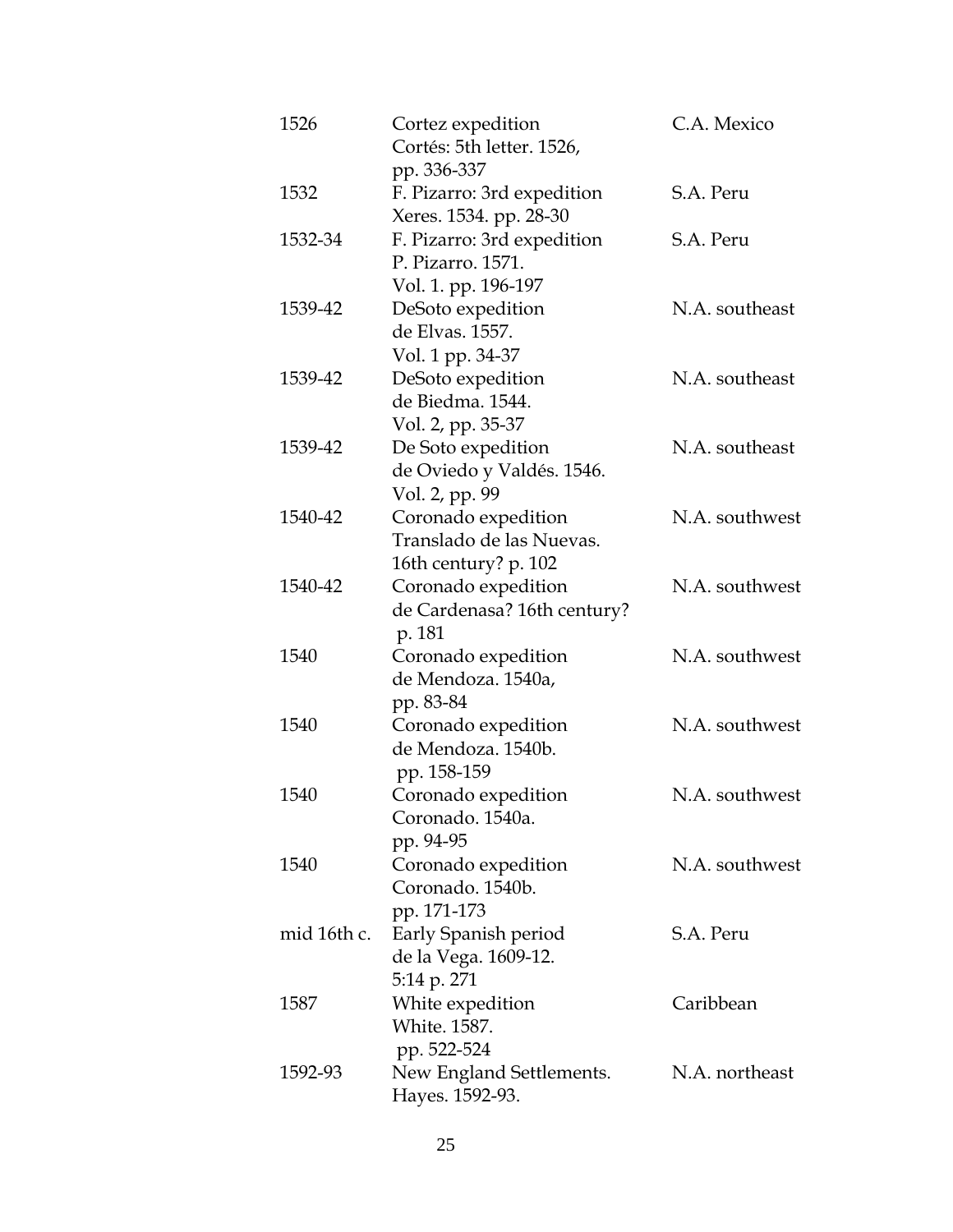|                                               | 1599-1602<br>1612 | pp. 170-172.<br>Champlain voyage.<br>Champlain. 1603. pp. 28-29<br>Virginia settlement<br>Smith. 1612. p. 353 | C.A. Mexico<br>N.A. east coast |
|-----------------------------------------------|-------------------|---------------------------------------------------------------------------------------------------------------|--------------------------------|
| Salt grass: famine food                       |                   |                                                                                                               |                                |
|                                               | 1519              | Cortez expedition<br>de Sahaun. 1555. p. 79                                                                   | C.A. Mexico                    |
| Salted meat: [beef?]: European introduction   |                   |                                                                                                               |                                |
|                                               | 1495              | Columbus expedition<br>Columbus memorandum.<br>1495. Vol. 1. pp. 84-86                                        | Caribbean                      |
| Salted meat: fish; codfish                    |                   |                                                                                                               |                                |
|                                               | 1602              | Gosnold Expedition<br>Archer. 1602. pp. 134-135                                                               | N.A. northeast                 |
|                                               | 1603              | Pringe Expedition<br>Pringe. 1603. pp. 216-220                                                                | N.A. northeast                 |
| Salted meat: fish; codfish (see also bacalao) |                   |                                                                                                               |                                |
|                                               |                   | Salted meat: pig (pork); European introduction; undifferentiated                                              |                                |
|                                               | 1612              | Virginia settlement<br>Smith. 1612. p. 393                                                                    | N.A. east coast                |
|                                               |                   | Salted meat: pig (pork); European introduction; boiled with peas                                              |                                |
|                                               | 1608              | Virginia settlement<br>Wingfield. 1608. p. 228                                                                | N.A. east coast                |
| Americans                                     |                   | Salted meat: pig (pork); European introduction; served by Europeans to Native                                 |                                |
|                                               | 1612              | Virginia settlement<br>Smith. 1612. p. 393                                                                    | N.A. east coast                |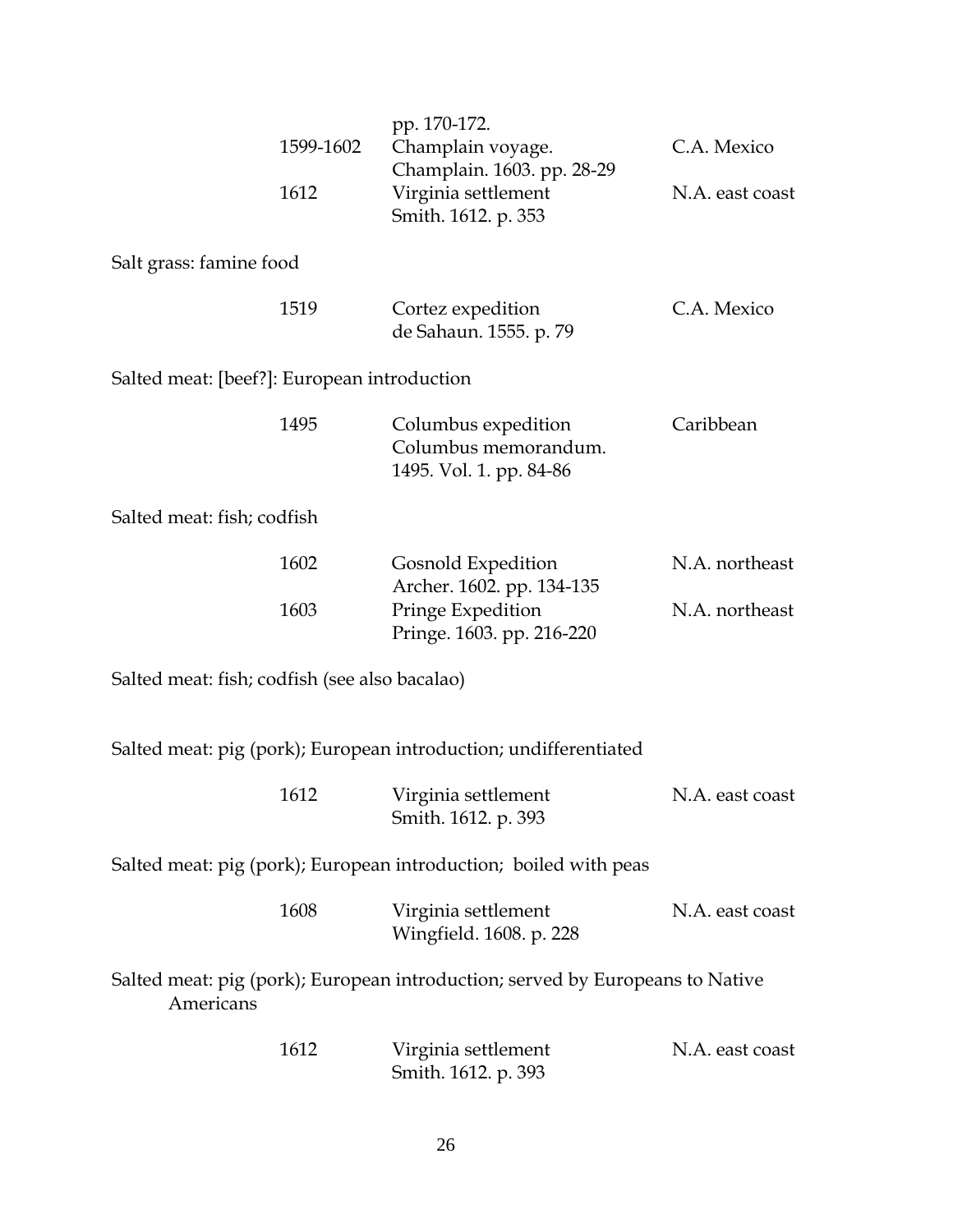| Sapallu (see calabash: boiled, stewed) |             |                                                                         |                 |
|----------------------------------------|-------------|-------------------------------------------------------------------------|-----------------|
| Sapota                                 | 1519        | Cortez expedition<br>de Sahaun. 1555. pp. 19-20                         | C.A. Mexico     |
| Sapota (see also: zapota)              |             |                                                                         |                 |
|                                        |             | Saquénuckot (see: beaver, mink, musk rat, opossum, also racoon)         |                 |
| Sara (see maize)                       |             |                                                                         |                 |
| Sardine                                |             | mid 16th c. Early Spanish period<br>de la Vega. 1609-12. 1:10 p. 32     | S.A. Peru       |
| Sasparilla                             |             |                                                                         |                 |
|                                        | mid 16th c. | Early Spanish period<br>de la Vega. 1609-12.<br>8:15 pp. 511-512        | S.A. Peru       |
| Saspummener (see acorn)                |             |                                                                         |                 |
|                                        |             | Sassacan: unidentified prepared food; described as having "spicy taste" |                 |
|                                        | 1612        | Virginia settlement<br>Strachey. 1612. p. 81                            | N.A. east coast |
| Sassafras                              | 1584        | Barlow expedition<br>Barlow. 1584. pp. 107-109                          | N.A. east coast |
|                                        | 1585-86     | Virginia settlement<br>Lane. 1586. pp. 256-257                          | N.A. east coast |
|                                        | 1585        | Virginia settlement<br>Hariot. 1588. p. 328                             | N.A. east coast |
|                                        | 1585-86     | Drake expedition<br>Primrose Journal. 1586.<br>pp. 307-308              | N.A. southeast  |
|                                        | 1586        | Florida settlement<br>de Laudonnière. 1586.<br>pp. 195-196              | N.A. southeast  |
|                                        | 1586        | Florida settlement<br>Burgoigon. 1586.<br>pp. 764-765                   | N.A. southeast  |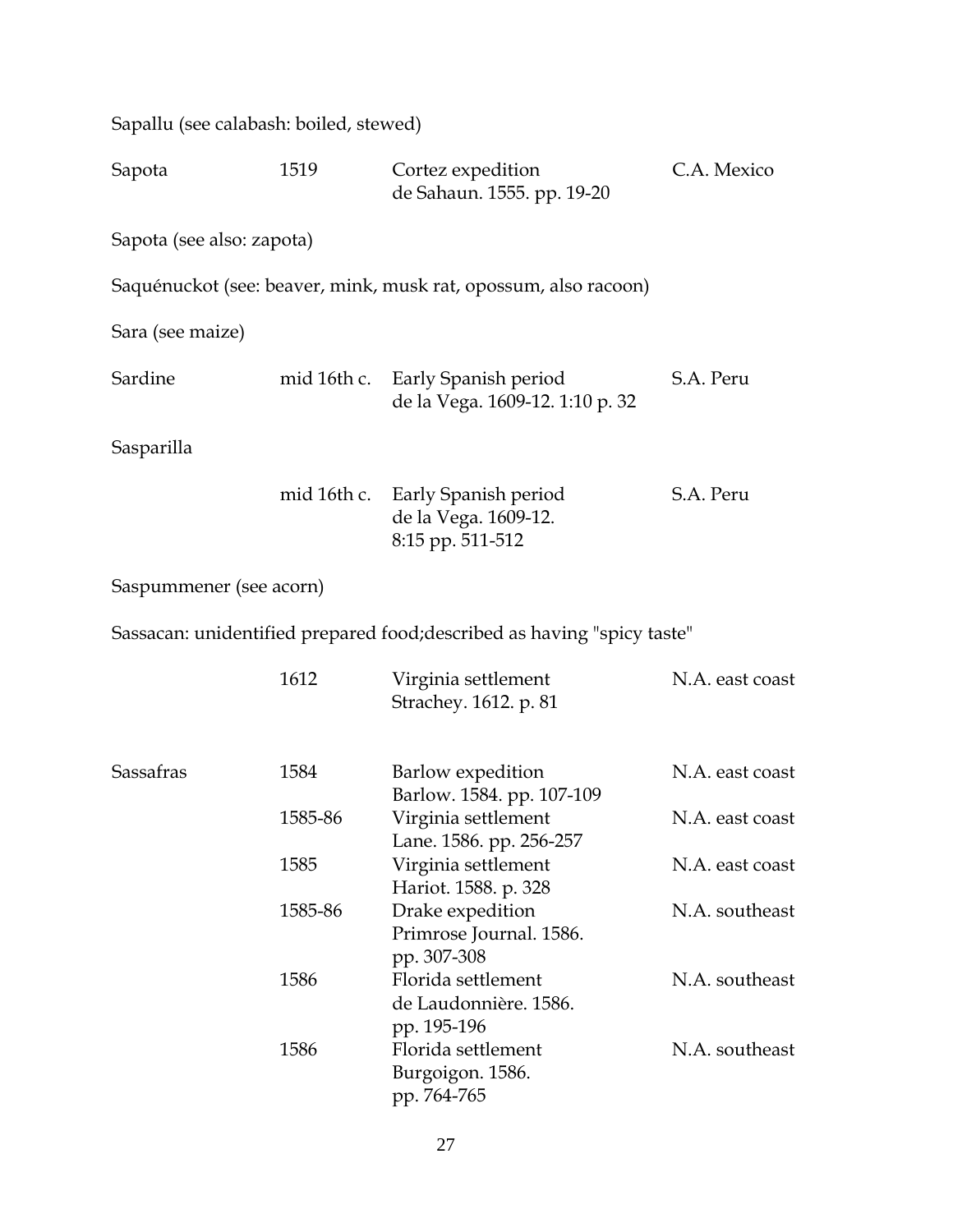|                              | 1592-93 | New England Settlements.<br>Hayes. 1592-93.<br>pp. 175-180.           | N.A. northeast  |
|------------------------------|---------|-----------------------------------------------------------------------|-----------------|
|                              | 1602    | <b>Gosnold Expedition</b><br>Archer. 1602. pp. 126-128                | N.A. northeast  |
|                              | 1602    | Gosnold Expedition<br>Brereton. 1602. pp. 150-152                     | N.A. northeast  |
|                              | 1603    | Pringe Expedition<br>Pringe. 1603. pp. 216-220                        | N.A. northeast  |
|                              | 1606    | <b>Archer Expedition</b><br>Percy. 1608a. p. 141                      | N.A. east coast |
|                              | 1607    | Virginia settlement<br>Wingfeild et al. 1607.<br>pp. 78-80            | N.A. east coast |
|                              | 1607    | Virginia settlement<br>Archer. 1607b. pp. 99-102                      | N.A. east coast |
|                              | 1608    | Newport Expedition<br>Perkins. 1608. p. 162                           | N.A. east coast |
|                              | 1612    | Virginia settlement<br>Strachey. 1612. pp. 38-39,<br>also pp. 130-131 | N.A. east coast |
|                              | 1612    | Virginia settlement<br>Smith. 1612. pp. 346-347                       | N.A. east coast |
| Sassafras: leaf; famine food |         |                                                                       |                 |
|                              | 1585-86 | Virginia settlement<br>Lane. 1586. p. 272                             | N.A. east coast |
| Sassafras (see also esquine) |         |                                                                       |                 |
| Savintu (see guava)          |         |                                                                       |                 |
| Scallop                      | 1585    | Virginia settlement<br>Hariot. 1588. pp. 361-362                      | N.A. east coast |
|                              | 1602    | <b>Gosnold Expedition</b><br>Brereton. 1602. pp. 150-152              | N.A. northeast  |
| Sea cow                      |         |                                                                       |                 |
|                              | 1493-94 | Columbus: 2nd voyage<br>Bernaldez, 1513.<br>Vol. 1, pp. 132-133       | Caribbean       |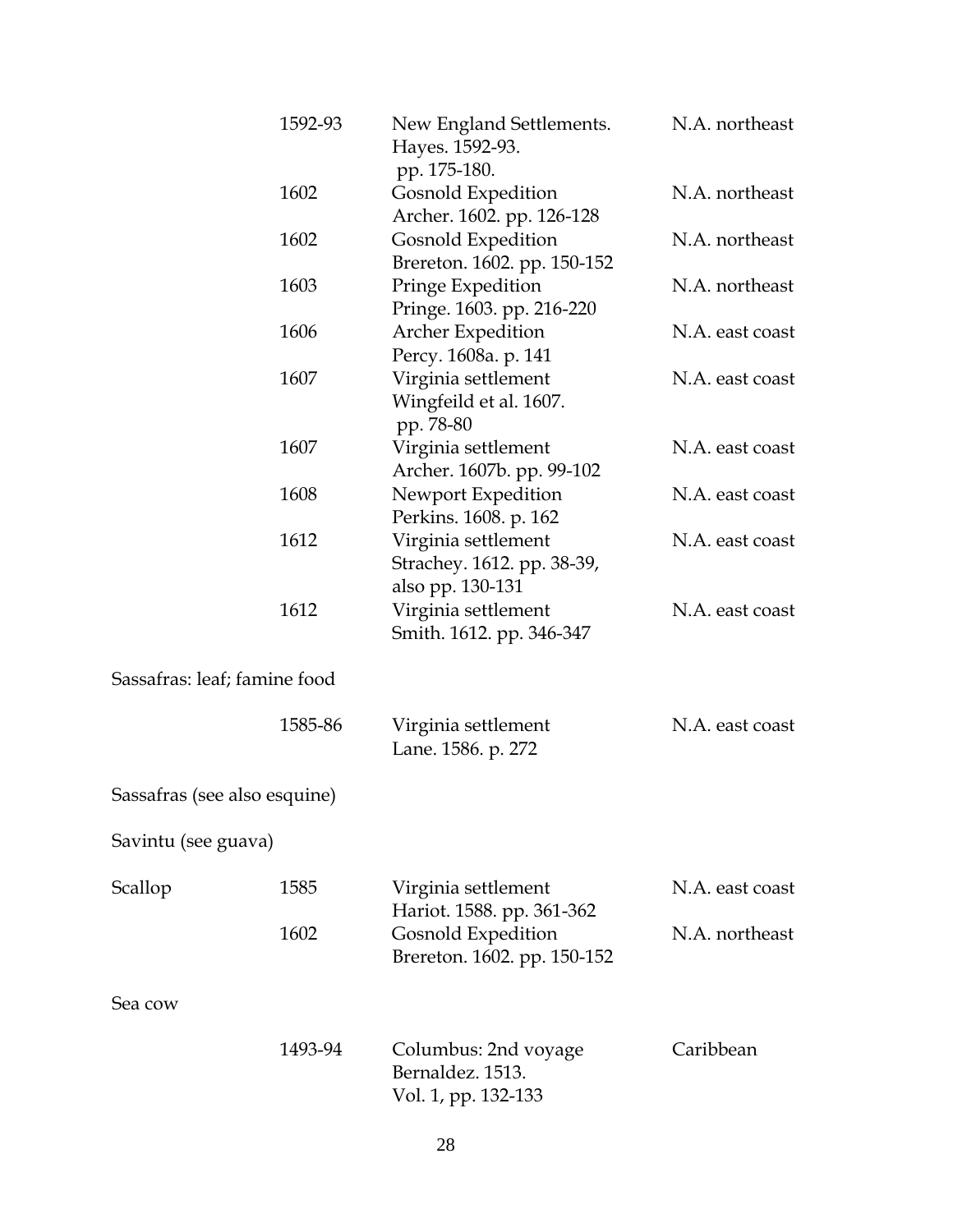| 1595 | Raleigh expedition       | S.A. north-east |
|------|--------------------------|-----------------|
|      | Raleigh. 1596. pp. 98-99 |                 |

Sea cow (see also manatee)

| Seal                                               | 1592-93 | New England Settlements.<br>Hayes. 1592-93. pp. 170-172. | N.A. northeast  |
|----------------------------------------------------|---------|----------------------------------------------------------|-----------------|
|                                                    | 1612    | Virginia settlement<br>Strachey. 1612. pp. 127-128       | N.A. east coast |
|                                                    | 1612    | Virginia settlement<br>Smith. 1612. p. 350               | N.A. east coast |
| Seal: oil                                          | 1592-93 | New England Settlements.<br>Hayes. 1592-93. pp. 170-172. | N.A. northeast  |
| Seaweed: unidentified type; famine food            |         |                                                          |                 |
|                                                    | 1524    | F. Pizzaro: 1st expedition<br>Xeres. 1534. pp. 3-4       | C.A. Panama     |
| Seéanauk (see crab, king)                          |         |                                                          |                 |
| Seeds: native, wild; unspecified; prepared as beer |         |                                                          |                 |
|                                                    | 1499    | Vespucci: 2nd voyage<br>Vespucci. 1504, pp. 23-32        | Caribbean       |

Seeds (see also cereals; grains)

Serpent: probably iguana? (see iguana) Service berry

| 1603 | Pringe Expedition         | N.A. northeast |
|------|---------------------------|----------------|
|      | Pringe. 1603. pp. 224-225 |                |
| 1605 | Waymouth Expedition       | N.A. northeast |
|      | Rosier. 1605. pp. 279-281 |                |

Service berry: eaten by Native Americans; disliked by Europeans

| 1605 | Waymouth Expedition       | N.A. northeast |
|------|---------------------------|----------------|
|      | Rosier. 1605. pp. 279-281 |                |

Sesame: European introduction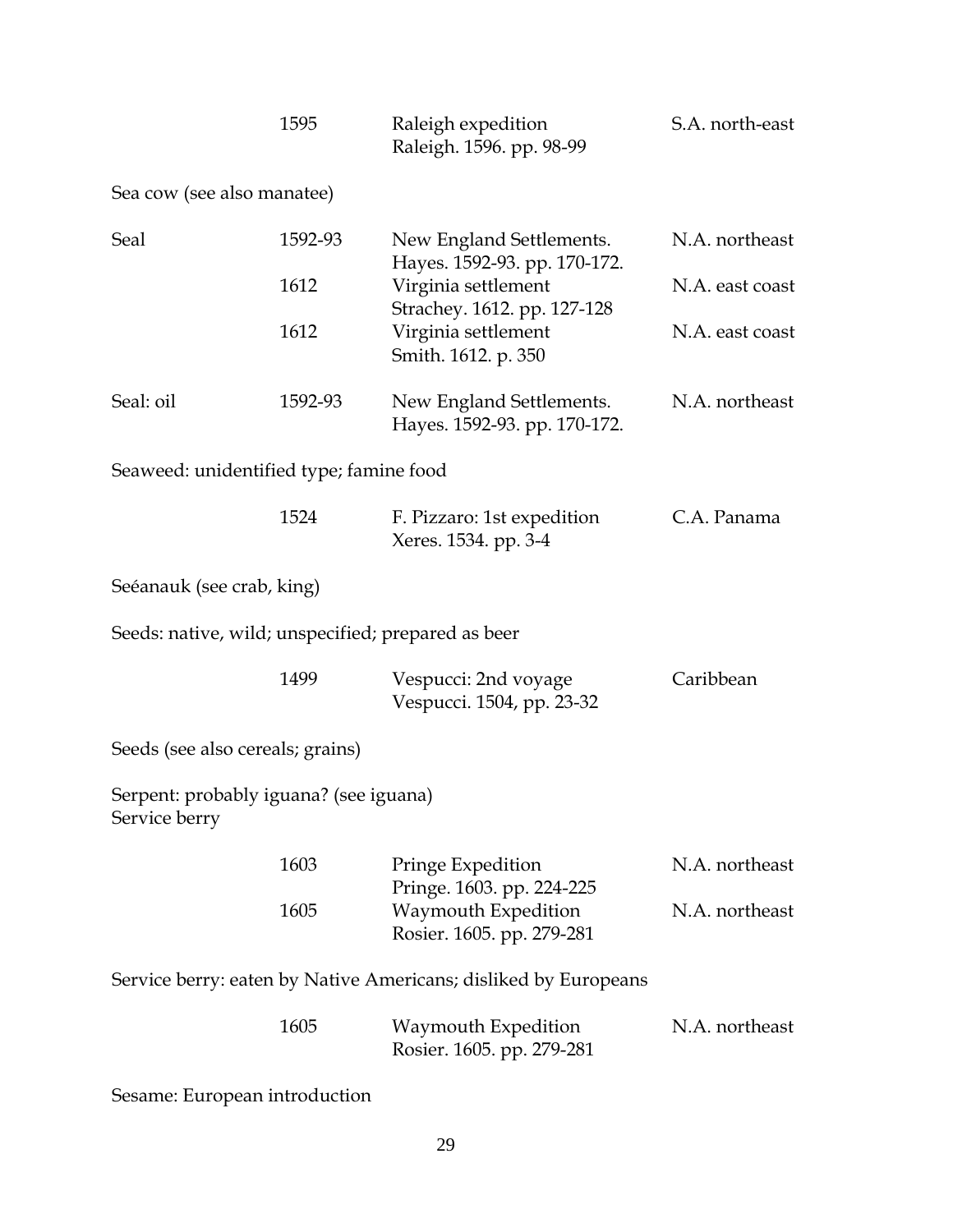|                          | mid 16th c. | Early Spanish period<br>de la Vega. 1609-12.<br>9:29 pp. 601-602    | S.A. Peru       |
|--------------------------|-------------|---------------------------------------------------------------------|-----------------|
| Shad-like (fish)         | 1526        | Cortez expedition<br>Cortés: 5th letter. 1526,<br>pp. 316-317       | C.A. Mexico     |
|                          | 1539-42     | DeSoto expedition<br>Fidalgo de Elvas. 1557.<br>Vol. 1, pp. 123-124 | N.A. southeast  |
|                          | 1585        | Virginia settlement<br>Hariot. 1588. p. 359                         | N.A. east coast |
| Shad (fish)              | 1602        | Gosnold Expedition<br>Archer. 1602. pp. 134-135                     | N.A. northeast  |
|                          | 1602        | <b>Gosnold Expedition</b><br>Brereton. 1602. p. 161                 | N.A. northeast  |
|                          | 1605        | Waymouth Expedition<br>Rosier. 1605. p. 296,<br>also pp. 279-281    | N.A. northeast  |
|                          | 1612        | Virginia settlement<br>Strachey. 1612. pp. 127-128                  | N.A. east coast |
|                          | 1612        | Virginia settlement<br>Smith. 1612. p. 350                          | N.A. east coast |
| Sheep: native, wild 1540 |             | Coronado expedition<br>Coronado. 1540b. pp. 171-173                 | N.A. southwest  |

Sheep: domesticated; European introduction

| 1495        | Columbus expedition<br>Columbus memorandum. | Caribbean      |
|-------------|---------------------------------------------|----------------|
|             | 1495. Vol. 1. pp. 84-86                     |                |
| 1540        | Coronado expedition                         | N.A. southwest |
|             | Coronado. 1540. p. 87                       |                |
| mid 16th c. | Early Spanish period                        | S.A. Peru      |
|             | de la Vega. 1609-12.                        |                |
|             | 7:8 pp. 418-419, also                       |                |
|             | 9:20 p. 586                                 |                |
| 1585        | Raleigh expedition                          | Caribbean      |
|             |                                             |                |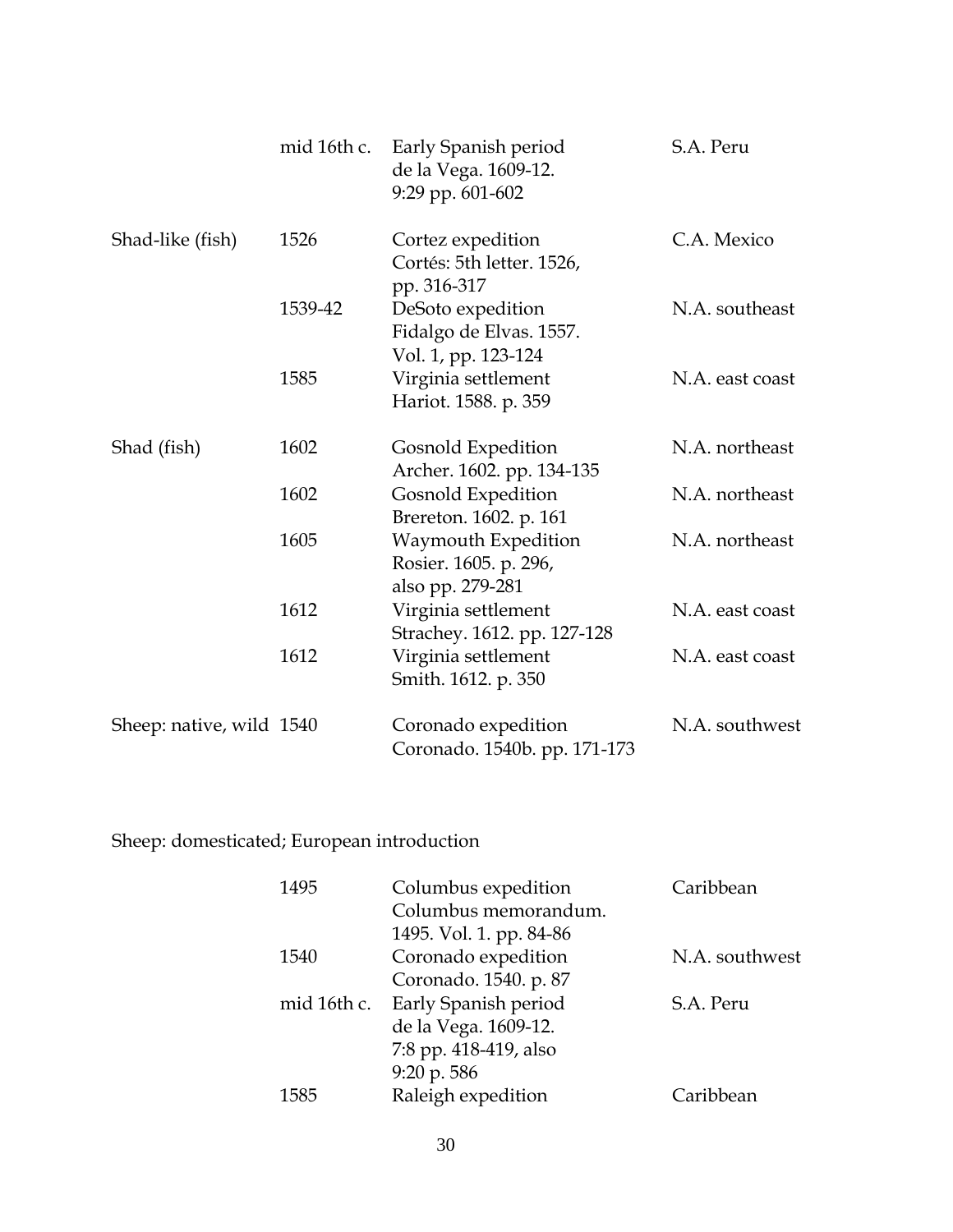| Anonymous Tiger crew<br>member. 1585, pp. 178-179 |                 |
|---------------------------------------------------|-----------------|
| Early Spanish period                              | S.A. Peru       |
| de la Vega. 1609-12                               |                 |
| $7:25$ p. $458$                                   |                 |
| Champlain voyage.                                 | Caribbean       |
| Champlain. 1603. pp. 7-12                         |                 |
| Champlain voyage.                                 | C.A. Mexico     |
| Champlain. 1603. pp. 22-25                        |                 |
| Virginia settlement                               | N.A. east coast |
| Smith. 1612. p. 353                               |                 |
|                                                   |                 |

Sheep: misidentified by Europeans; llama meant

|                  | 1532 | F. Pizarro: 3rd expedition<br>Xeres. 1534. pp. 32-33 | S.A. Peru       |
|------------------|------|------------------------------------------------------|-----------------|
| Sheldrake (fowl) | 1612 | Virginia settlement<br>Strachey. 1612. pp. 126-127   | N.A. east coast |

Shellfish: general descriptions; undifferentiated by type or use

| 1519    | Cortez expedition                | C.A. Mexico    |
|---------|----------------------------------|----------------|
|         | Bernal Diaz. 1576. p. 73         |                |
| 1539-42 | DeSoto expedition                | N.A. southeast |
|         | de Biedma. 1544.                 |                |
|         | Vol. 2, pp. 37-40                |                |
|         | mid 16th c. Early Spanish period | S.A. Peru      |
|         | de la Vega. 1609-12.             |                |
|         | 1:10 p. $32$                     |                |

Shellfish: clam; unidentified, smooth-shell

| 1612 | Virginia settlement | N.A. east coast |
|------|---------------------|-----------------|
|      | Strachey. 1612.     |                 |
|      | pp. 127-128         |                 |

Shellfish: clam; cockle

| 1602 | <b>Gosnold Expedition</b>   | N.A. northeast  |
|------|-----------------------------|-----------------|
|      | Brereton. 1602. pp. 150-152 |                 |
| 1612 | Virginia settlement         | N.A. east coast |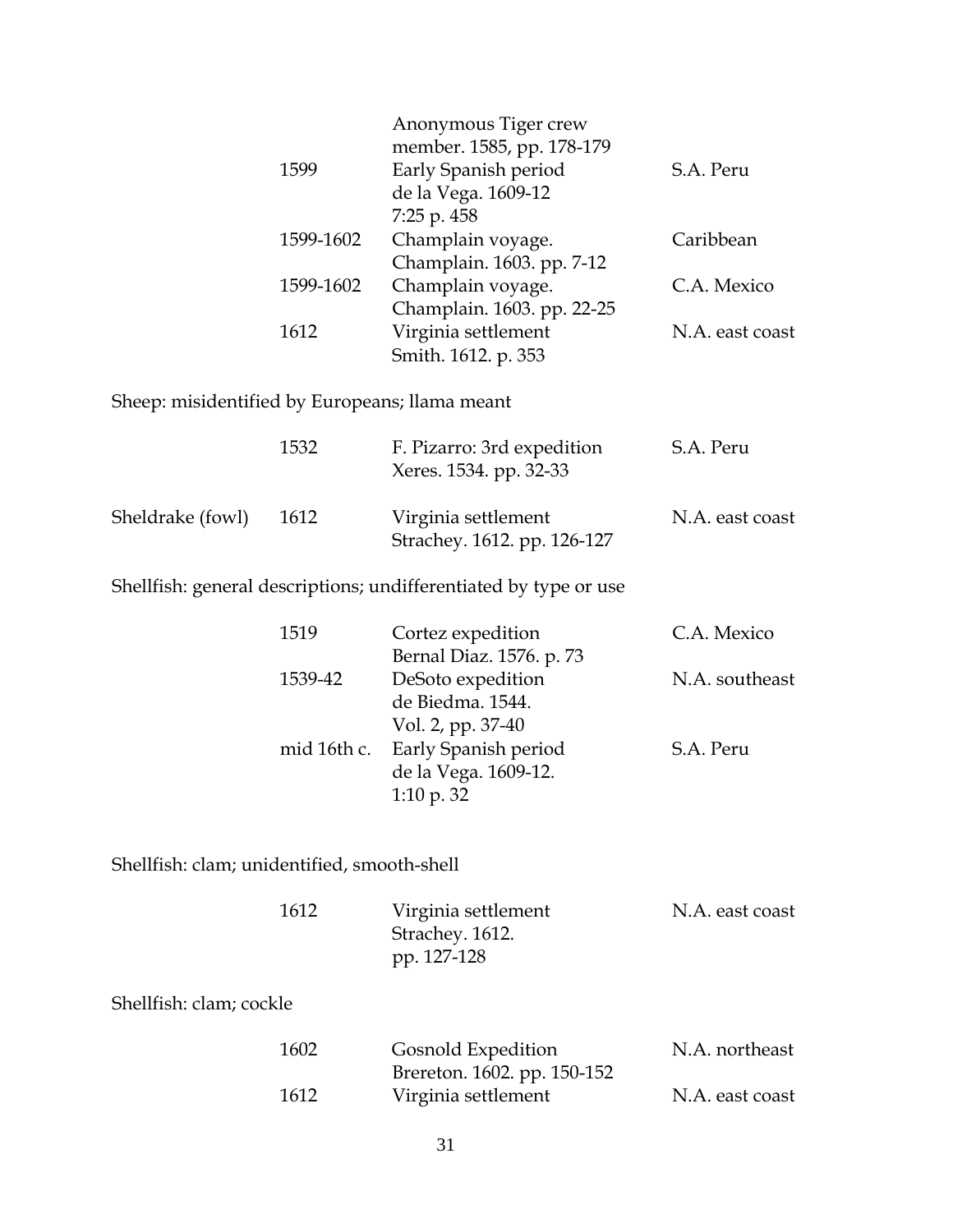|      | Strachey. 1612. pp. 127-128 |                 |
|------|-----------------------------|-----------------|
| 1612 | Virginia settlement         | N.A. east coast |
|      | Smith. 1612. p. 350         |                 |

## Shellfish: clam; scallop

|                   | 1585 | Virginia settlement<br>Hariot. 1588. pp. 361-362   | N.A. east coast |
|-------------------|------|----------------------------------------------------|-----------------|
|                   | 1602 | Gosnold Expedition<br>Brereton. 1602. pp. 150-152  | N.A. northeast  |
| Shellfish: cockle | 1602 | Gosnold Expedition<br>Brereton. 1602. pp. 150-152  | N.A. northeast  |
|                   | 1612 | Virginia settlement<br>Strachey. 1612. pp. 127-128 | N.A. east coast |
|                   | 1612 | Virginia settlement<br>Smith. 1612. p. 350         | N.A. east coast |

# Shellfish: crab; undifferentiated by type or use

| 1602                                  | Gosnold Expedition          | N.A. northeast  |
|---------------------------------------|-----------------------------|-----------------|
|                                       | Archer. 1602. pp. 126-128   |                 |
| 1602                                  | Gosnold Expedition          | N.A. northeast  |
|                                       | Brereton. 1602. pp. 150-152 |                 |
| 1603                                  | Pringe Expedition           | N.A. northeast  |
|                                       | Pringe. 1603. pp. 225-226   |                 |
| 1607                                  | Virginia settlement         | N.A. east coast |
|                                       | Archer. 1607b. pp. 99-102   |                 |
| 1612                                  | Virginia settlement         | N.A. east coast |
|                                       | Strachey. 1612. pp. 79-80,  |                 |
|                                       | also pp. 127-128            |                 |
| 1612                                  | Virginia settlement         | N.A. east coast |
|                                       | Smith. 1612. p. 350         |                 |
| Shellfish: crab; European famine food |                             |                 |
|                                       |                             |                 |
| 1612                                  | Virginia settlement         | N.A. east coast |
|                                       | Smith. 1612. pp. 384-385    |                 |
|                                       |                             |                 |

Shellfish: crab; king crab

| 1612 | Virginia settlement         | N.A. east coast |
|------|-----------------------------|-----------------|
|      | Strachey. 1612. pp. 127-128 |                 |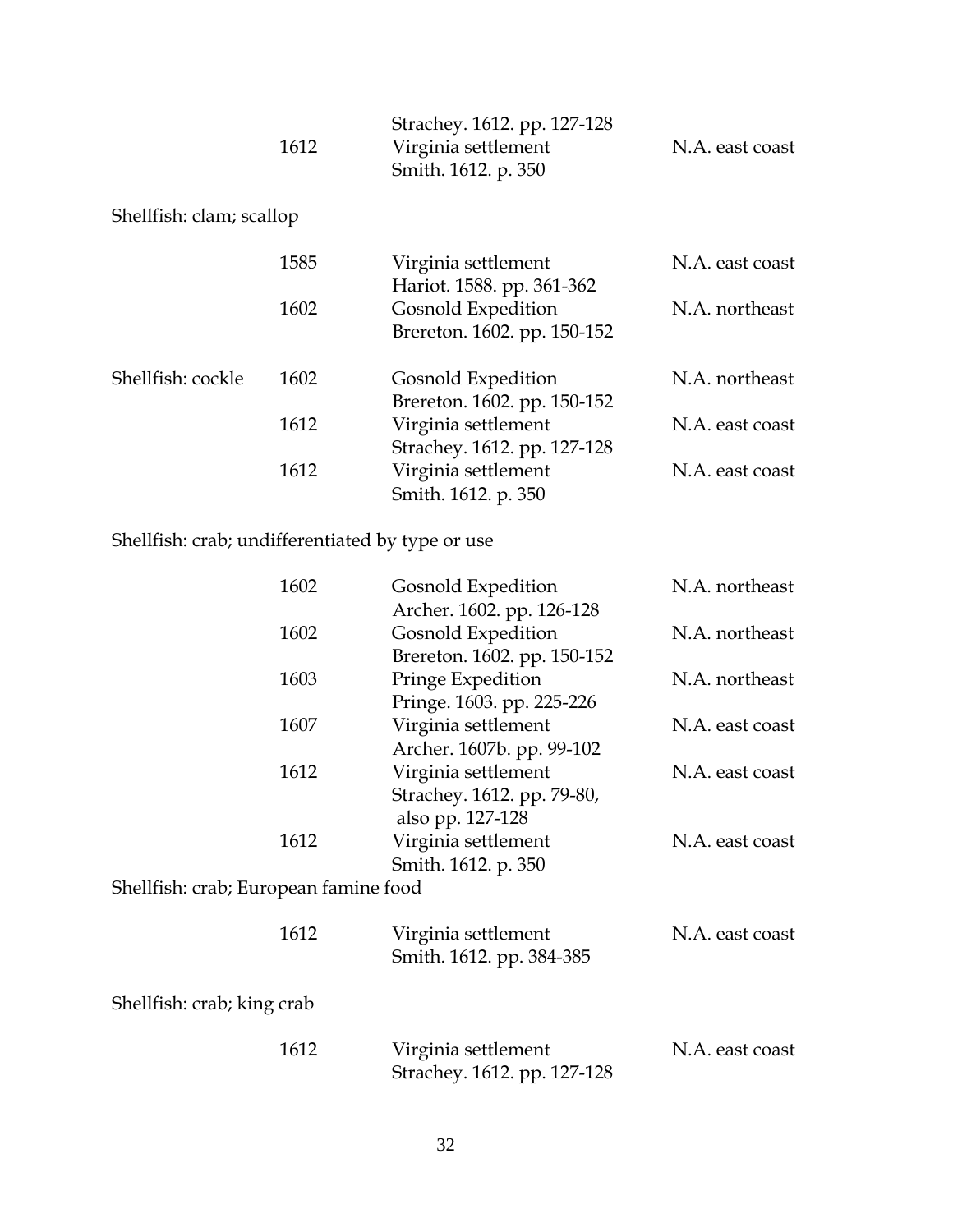Shellfish: crab; roasted

|                                              | 1602    | <b>Gosnold Expedition</b><br>Archer. 1602.<br>pp. 134-135     | N.A. northeast  |
|----------------------------------------------|---------|---------------------------------------------------------------|-----------------|
| Shellfish: crayfish                          | 1603    | Pringe Expedition<br>Pringe. 1603.<br>pp. 225-226             | N.A. northeast  |
|                                              | 1612    | Virginia settlement<br>Strachey. 1612.<br>pp. 127-128         | N.A. east coast |
|                                              | 1612    | Virginia settlement<br>Smith. 1612. p. 350                    | N.A. east coast |
| Shellfish: creuise (see shellfish: crayfish) |         |                                                               |                 |
| Shellfish: king crab 1612                    |         | Virginia settlement<br>Strachey. 1612.<br>pp. 127-128         | N.A. east coast |
| Shellfish: lobster                           | 1592-93 | New England Settlements.<br>Hayes. 1592-93. pp. 170-172.      | N.A. northeast  |
|                                              | 1602    | Gosnold Expedition<br>Archer. 1602. pp. 136-138               | N.A. northeast  |
|                                              | 1602    | <b>Gosnold Expedition</b><br>Brereton. 1602. pp. 150-151      | N.A. northeast  |
|                                              | 1603    | Pringe Expedition<br>Pringe. 1603. pp. 225-226                | N.A. northeast  |
|                                              | 1605    | Waymouth Expedition<br>Rosier. 1605. pp. 262-264              | N.A. northeast  |
|                                              | 1607    | Davies [Davis] Voyage<br>Davies [Davis]. 1607.<br>pp. 419-420 | N.A. northeast  |

Shellfish; mussel; fresh water varieties

| 1539-42 | De Soto expedition        | N.A. southeast  |
|---------|---------------------------|-----------------|
|         | de Oviedo y Valdés. 1546. |                 |
|         | Vol. 2, pp. 110-111       |                 |
| 1585    | Virginia settlement       | N.A. east coast |
|         | Hariot. 1588. pp. 361-362 |                 |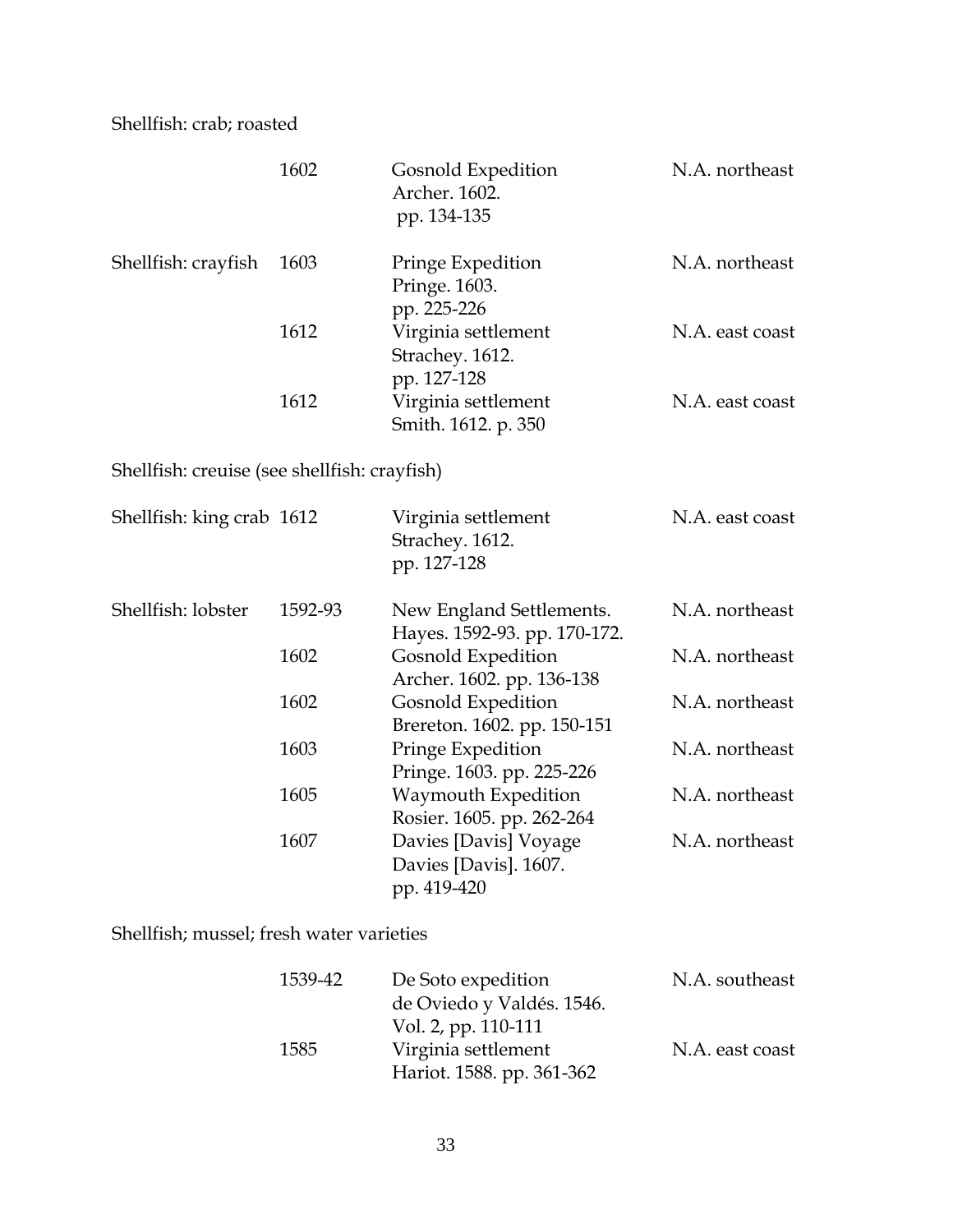### Shellfish; mussel; marine varieties

| Hariot. 1588. pp. 361-362<br>Drake expedition<br>1585-86<br>Primrose Journal. 1586.<br>pp. 303-306<br>Gosnold Expedition<br>1602<br>Archer. 1602. pp. 131-132<br>Gosnold Expedition<br>1602<br>Brereton. 1602. pp. 150-152<br>1603<br>Pringe Expedition<br>Pringe. 1603. pp. 225-226<br>Waymouth Expedition<br>1605<br>Rosier. 1605. pp. 264-266<br>1606<br><b>Archer Expedition</b><br>Percy. 1608a. pp. 134-135<br>1612<br>Virginia settlement<br>Strachey. 1612. pp. 127-128<br>Virginia settlement<br>1612<br>Smith. 1612. p. 350 | 1585 | Virginia settlement | N.A. east coast |
|---------------------------------------------------------------------------------------------------------------------------------------------------------------------------------------------------------------------------------------------------------------------------------------------------------------------------------------------------------------------------------------------------------------------------------------------------------------------------------------------------------------------------------------|------|---------------------|-----------------|
|                                                                                                                                                                                                                                                                                                                                                                                                                                                                                                                                       |      |                     |                 |
|                                                                                                                                                                                                                                                                                                                                                                                                                                                                                                                                       |      |                     | N.A. southeast  |
|                                                                                                                                                                                                                                                                                                                                                                                                                                                                                                                                       |      |                     |                 |
|                                                                                                                                                                                                                                                                                                                                                                                                                                                                                                                                       |      |                     |                 |
|                                                                                                                                                                                                                                                                                                                                                                                                                                                                                                                                       |      |                     | N.A. northeast  |
|                                                                                                                                                                                                                                                                                                                                                                                                                                                                                                                                       |      |                     |                 |
|                                                                                                                                                                                                                                                                                                                                                                                                                                                                                                                                       |      |                     | N.A. northeast  |
|                                                                                                                                                                                                                                                                                                                                                                                                                                                                                                                                       |      |                     |                 |
|                                                                                                                                                                                                                                                                                                                                                                                                                                                                                                                                       |      |                     | N.A. northeast  |
|                                                                                                                                                                                                                                                                                                                                                                                                                                                                                                                                       |      |                     |                 |
|                                                                                                                                                                                                                                                                                                                                                                                                                                                                                                                                       |      |                     | N.A. northeast  |
|                                                                                                                                                                                                                                                                                                                                                                                                                                                                                                                                       |      |                     |                 |
|                                                                                                                                                                                                                                                                                                                                                                                                                                                                                                                                       |      |                     | N.A. east coast |
|                                                                                                                                                                                                                                                                                                                                                                                                                                                                                                                                       |      |                     |                 |
|                                                                                                                                                                                                                                                                                                                                                                                                                                                                                                                                       |      |                     | N.A. east coast |
|                                                                                                                                                                                                                                                                                                                                                                                                                                                                                                                                       |      |                     |                 |
|                                                                                                                                                                                                                                                                                                                                                                                                                                                                                                                                       |      |                     | N.A. east coast |
|                                                                                                                                                                                                                                                                                                                                                                                                                                                                                                                                       |      |                     |                 |

Shellfish: mussel; marine varieties; boiled with oysters

| 1612 | Virginia settlement         | N.A. east coast |
|------|-----------------------------|-----------------|
|      | Strachey. 1612. pp. 127-128 |                 |

Shellfish: oyster; general descriptions

| 1585-86<br>Drake expedition         | N.A. southeast  |
|-------------------------------------|-----------------|
| Primrose Journal. 1586.             |                 |
| pp. 303-306                         |                 |
| Virginia settlement                 | N.A. east coast |
| Hariot. 1588. pp. 361-362           |                 |
| Virginia settlement                 | N.A. east coast |
| Lane. 1586. p. 283                  |                 |
| New England Settlements.<br>1592-93 | N.A. northeast  |
| Hayes. 1592-93. pp. 170-172.        |                 |
| Gosnold Expedition                  | N.A. northeast  |
| Brereton. 1602. pp. 150-152         |                 |
| Hanham Expedition                   | N.A. northeast  |
| Purchas. 1614. pp. 349-350          |                 |
|                                     |                 |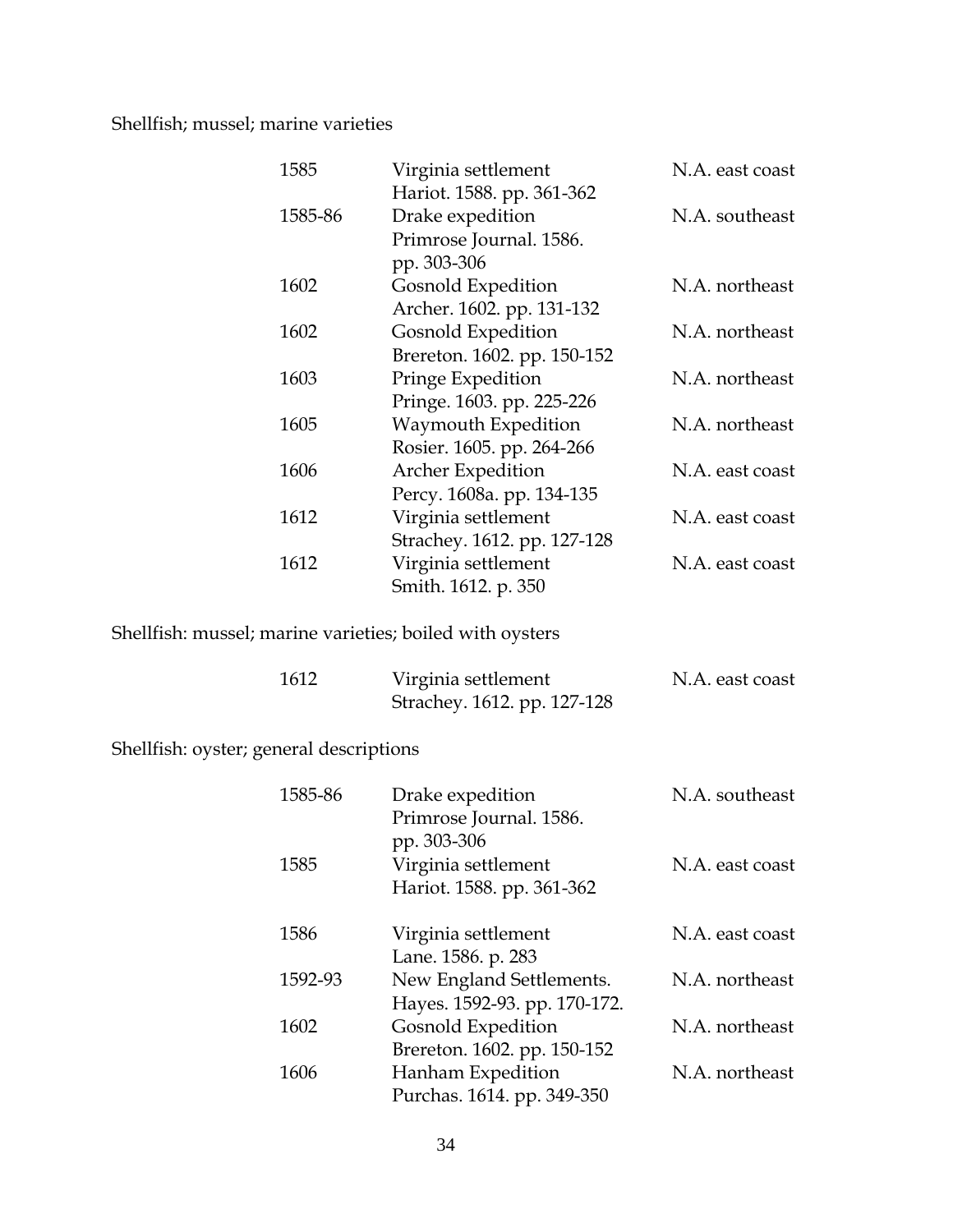| 1606 | <b>Archer Expedition</b>    | N.A. east coast |
|------|-----------------------------|-----------------|
|      | Percy. 1608. pp. 134-135    |                 |
| 1607 | Virginia settlement         | N.A. east coast |
|      | Archer. 1607. pp. 99-102    |                 |
| 1608 | Newport Expedition          | N.A. east coast |
|      | Perkins. 1608. pp. 159-161  |                 |
| 1608 | Virginia settlement         | N.A. east coast |
|      | Smith. 1608. pp. 174-176    |                 |
| 1612 | Virginia settlement         | N.A. east coast |
|      | Strachey. 1612. p. 42, also |                 |
|      | pp. 127-128                 |                 |
| 1612 | Virginia settlement         | N.A. east coast |
|      | Smith. 1612. p. 350         |                 |

Shellfish; oyster; boiled with mussels

|                          | 1612 | Virginia settlement<br>Strachey. 1612.<br>pp. 127-128     | N.A. east coast |
|--------------------------|------|-----------------------------------------------------------|-----------------|
|                          |      | Shellfish; oyster; broth-soup; thickened with maize flour |                 |
|                          | 1612 | Virginia settlement<br>Strachey. 1612.<br>pp. 127-128     | N.A. east coast |
| Shellfish; oyster; dried |      |                                                           |                 |
|                          | 1607 | Virginia settlement<br>Archer. 1607. pp. 82-86            | N.A. east coast |
|                          | 1612 | Virginia settlement<br>Strachey. 1612. pp. 127-128        | N.A. east coast |
| Shellfish: periwinkle    |      |                                                           |                 |
|                          | 1585 | Virginia settlement<br>Hariot. 1588. pp. 361-362          | N.A. east coast |
| Shellfish: scallop       | 1585 | Virginia settlement<br>Hariot. 1588. pp. 361-362          | N.A. east coast |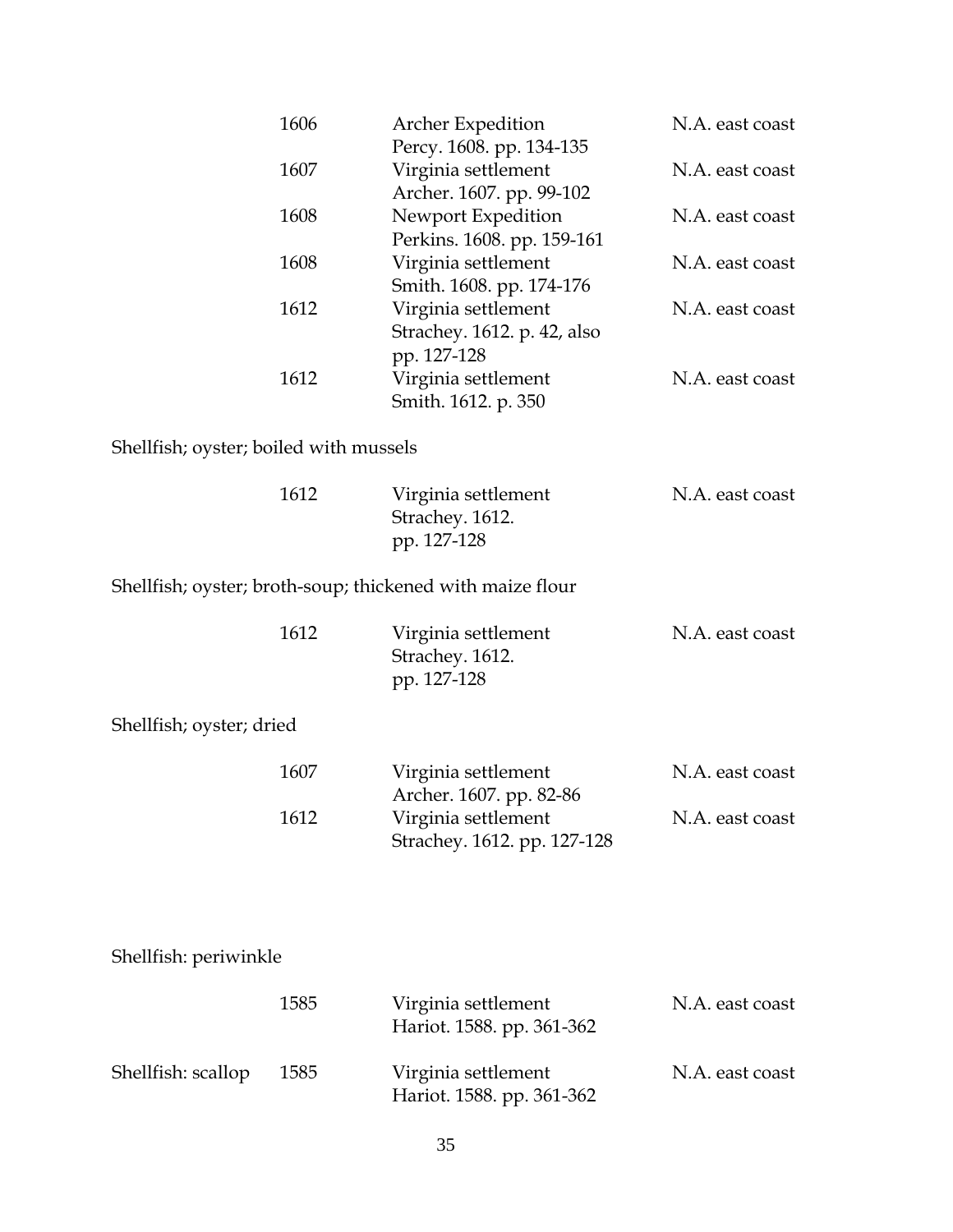|                                                | 1602 | Gosnold Expedition<br>Brereton. 1602. pp. 150-152                               | N.A. northeast  |
|------------------------------------------------|------|---------------------------------------------------------------------------------|-----------------|
| Shellfish: shrimp                              | 1585 | Virginia settlement<br>Hariot. 1588. pp. 361-362                                | N.A. east coast |
| Shellfish: snail; periwinkle                   |      |                                                                                 |                 |
|                                                | 1585 | Virginia settlement<br>Hariot. 1588. pp. 361-362                                | N.A. east coast |
| Shellfish: snail; whelk                        |      |                                                                                 |                 |
|                                                | 1602 | Gosnold Expedition<br>Brereton. 1602.<br>pp. 150-152                            | N.A. northeast  |
| Shellfish: whelk                               | 1602 | Gosnold Expedition<br>Brereton. 1602.<br>pp. 150-152                            | N.A. northeast  |
| <b>Shoulers Goose</b>                          | 1602 | Gosnold Expedition<br>Archer. 1602. pp. 124-125                                 | N.A. northeast  |
| Shoulers Goose (see also Fowl: shoveller duck) |      |                                                                                 |                 |
| Shoveller duck                                 | 1602 | Gosnold Expedition<br>Archer. 1602. pp. 124-125                                 | N.A. northeast  |
| Shrimp                                         |      |                                                                                 |                 |
|                                                | 1603 | Pringe Expedition                                                               | N.A. northeast  |
|                                                | 1612 | Pringe. 1603. pp. 225-226<br>Virginia settlement<br>Strachey. 1612. pp. 127-128 | N.A. east coast |
|                                                | 1612 | Virginia settlement<br>Smith. 1612. p. 350                                      | N.A. east coast |
| Skate (fish)                                   | 1602 | Gosnold Expedition<br>Brereton. 1602. p. 161                                    | N.A. northeast  |
|                                                | 1605 | Waymouth Expedition                                                             | N.A. northeast  |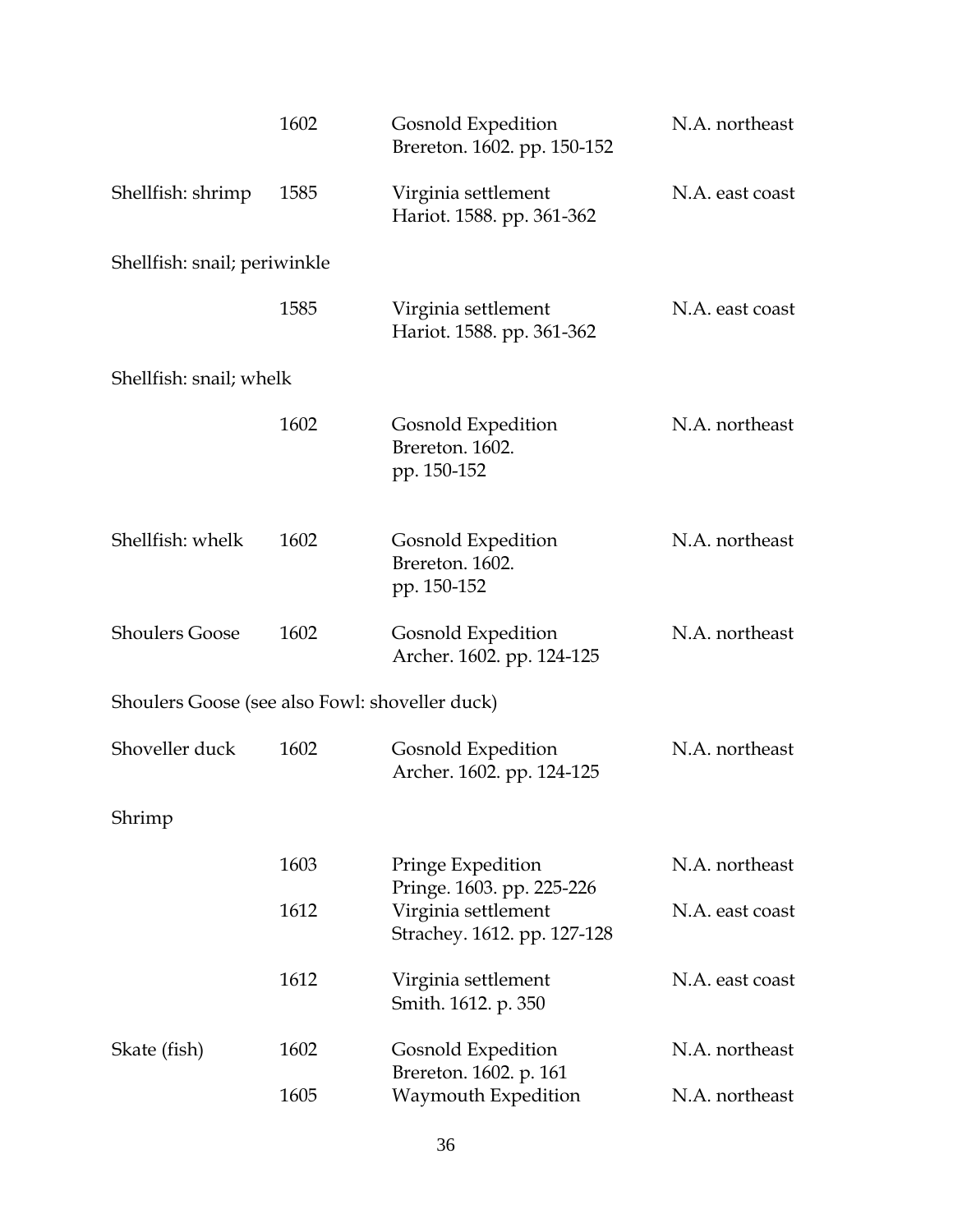| Smilax: root                                                         | 1585      | Virginia settlement<br>Hariot. 1588. pp. 348-349                     | N.A. east coast |
|----------------------------------------------------------------------|-----------|----------------------------------------------------------------------|-----------------|
|                                                                      | 1586      | Roanoke settlement<br>Lane. 1586. pp. 275-280                        | N.A. east coast |
| Smilax: root; bread 1585                                             |           | Virginia settlement<br>Hariot. 1588. pp.348-349                      | N.A. east coast |
| Smilax: root; cooked with oil                                        |           |                                                                      |                 |
|                                                                      | 1585      | Virginia settlement<br>Hariot. 1588. pp. 348-349                     | N.A. east coast |
| Smilax: root; jelly                                                  | 1585      | Virginia settlement<br>Hariot. 1588. pp. 348-349                     | N.A. east coast |
| Snail: marine; periwinkle                                            |           |                                                                      |                 |
|                                                                      | 1585      | Virginia settlement<br>Hariot. 1588. pp. 361-362                     | N.A. east coast |
| Snail: marine; whelk                                                 |           |                                                                      |                 |
|                                                                      | 1602      | Gosnold Expedition<br>Brereton. 1602. pp. 150-152                    | N.A. northeast  |
| Snake: general descriptions; undifferentiated types                  |           |                                                                      |                 |
|                                                                      | 1493-94   | Columbus: 2nd voyage<br>Columbus. 16th century?<br>Vol. 1, pp. 40-44 | Caribbean       |
| Snake: unidentified variety; eaten by Native Americans and Europeans |           |                                                                      |                 |
|                                                                      | 1612      | Virginia settlement<br>Strachey. 1612. pp. 79-80                     | N.A. east coast |
| Snake: rattlesnake                                                   | 1599-1602 | Champlain voyage.<br>Champlain. 1603. p. 33                          | C.A. Mexico     |
| Socorie (see chicory)                                                |           |                                                                      |                 |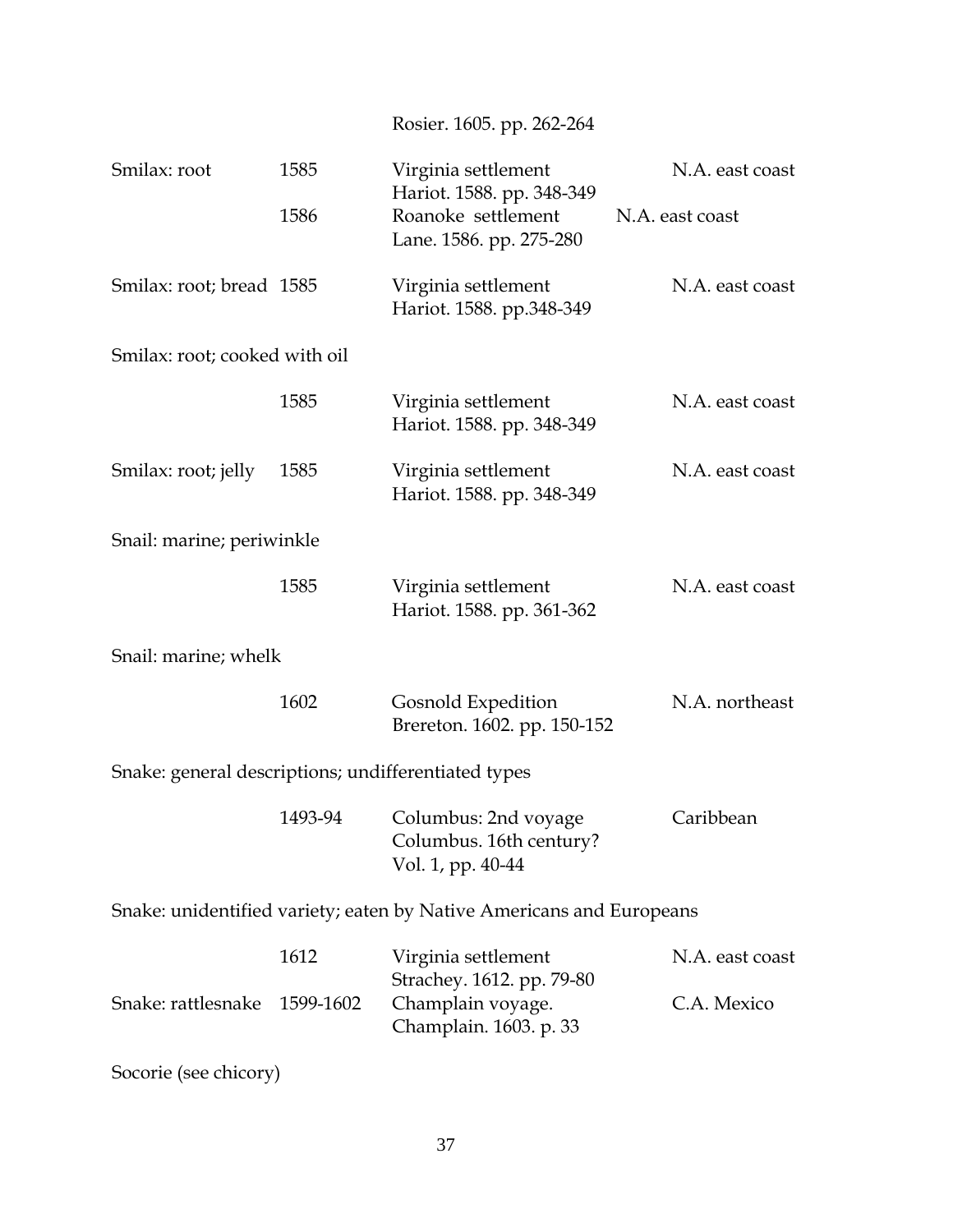| Sole (fish) | 1609 | Virginia settlement          | N.A. east coast |
|-------------|------|------------------------------|-----------------|
|             |      | Mangnel [Irish spy account]. |                 |
|             |      | 1610. pp. 151-153            |                 |
|             | 1612 | Virginia settlement          | N.A. east coast |
|             |      | Strachey. 1612. pp. 127-128  |                 |
|             | 1612 | Virginia settlement          | N.A. east coast |
|             |      | Smith. 1612. p. 350          |                 |

Sole (see also fish: plaise)

Soras (see: beer; Native American; starch source maize; variety called soras)

Sorrel: undifferentiated by type or use

|                                   | 1520 | Cortez expedition<br>Cortés: 2nd letter. 1520,<br>pp. 86-89 | C.A. Mexico     |
|-----------------------------------|------|-------------------------------------------------------------|-----------------|
|                                   | 1602 | Gosnold Expedition<br>Archer. 1602. pp. 126-128             | N.A. northeast  |
|                                   | 1602 | <b>Gosnold Expedition</b><br>Brereton. 1602. p. 160         | N.A. northeast  |
|                                   | 1612 | Virginia settlement<br>Smith. 1612. pp. 347-348             | N.A. east coast |
| Sorrel: broth                     | 1602 | Gosnold Expedition<br>Archer. 1602. pp. 136-138             | N.A. northeast  |
|                                   |      | Sorrel: cooked with caviar; European famine food            |                 |
|                                   | 1612 | Virginia settlement<br>Smith. 1612. pp. 445-447             | N.A. east coast |
| Sorrel: cooked with tuckahoe root |      |                                                             |                 |
|                                   | 1612 | Virginia settlement<br>Smith. 1612. pp. 347-348             | N.A. east coast |
| Sorrel: salad ingredient          |      |                                                             |                 |
|                                   | 1612 | Virginia settlement<br>Strachey. 1612. p. 121               | N.A. east coast |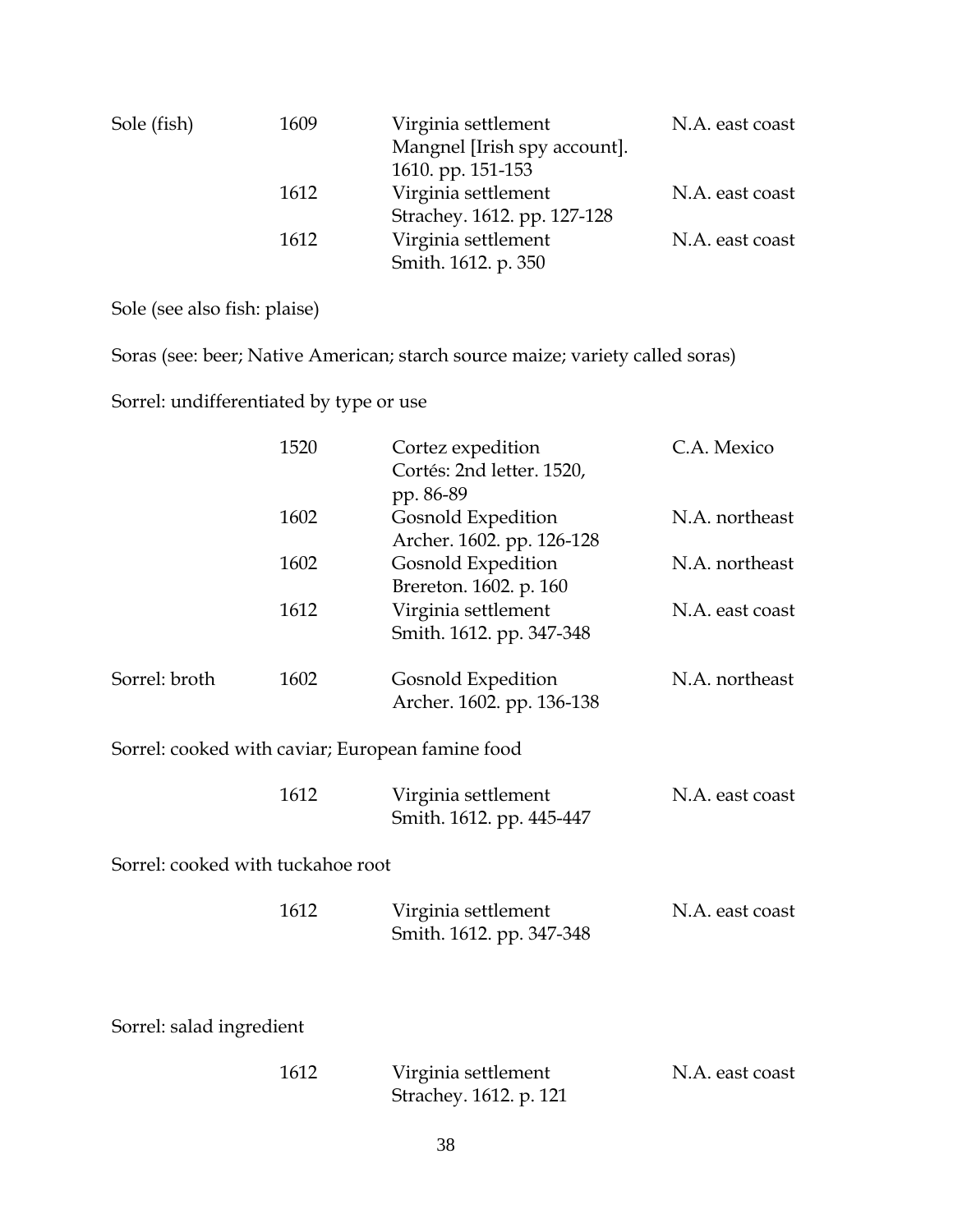| Sorrel: soup                                    | 1602 | Gosnold Expedition<br>Archer. 1602. pp. 136-138                       | N.A. northeast  |
|-------------------------------------------------|------|-----------------------------------------------------------------------|-----------------|
| Soup-broth: unspecified by type or base         |      |                                                                       |                 |
|                                                 | 1612 | Virginia settlement<br>Strachey. 1612. p. 114                         | N.A. east coast |
|                                                 |      | Soup-broth: unspecified by type or base; described as savory or sweet |                 |
|                                                 | 1584 | Barlow expedition<br>Barlow. 1584. pp. 107-109                        | N.A. east coast |
| Soup-broth: ash mixed with bread and water      |      |                                                                       |                 |
|                                                 | 1612 | Virginia settlement<br>Strachey. 1612. pp. 80-81                      | N.A. east coast |
| Soup-broth: borage? seed base                   |      |                                                                       |                 |
|                                                 | 1585 | Virginia settlement<br>Hariot. 1588. pp. 340-341                      | N.A. east coast |
| Soup-broth: chinquapin (chechinquamin) nut base |      |                                                                       |                 |
|                                                 | 1612 | Virginia settlement<br>Strachey. 1612. p. 119                         | N.A. east coast |
|                                                 | 1612 | Virginia settlement<br>Smith. 1612. pp. 346-347                       | N.A. east coast |
| Soup-broth: chestnut base                       |      |                                                                       |                 |
|                                                 | 1612 | Virginia settlement<br>Smith. 1612. pp. 346-347                       | N.A. east coast |
| Soup-broth: fish base                           |      |                                                                       |                 |
| Soup-broth: herb base                           | 1612 | Virginia settlement<br>Strachey. 1612. pp. 80-81                      | N.A. east coast |
|                                                 | 1612 |                                                                       |                 |
|                                                 |      | Virginia settlement                                                   | N.A. east coast |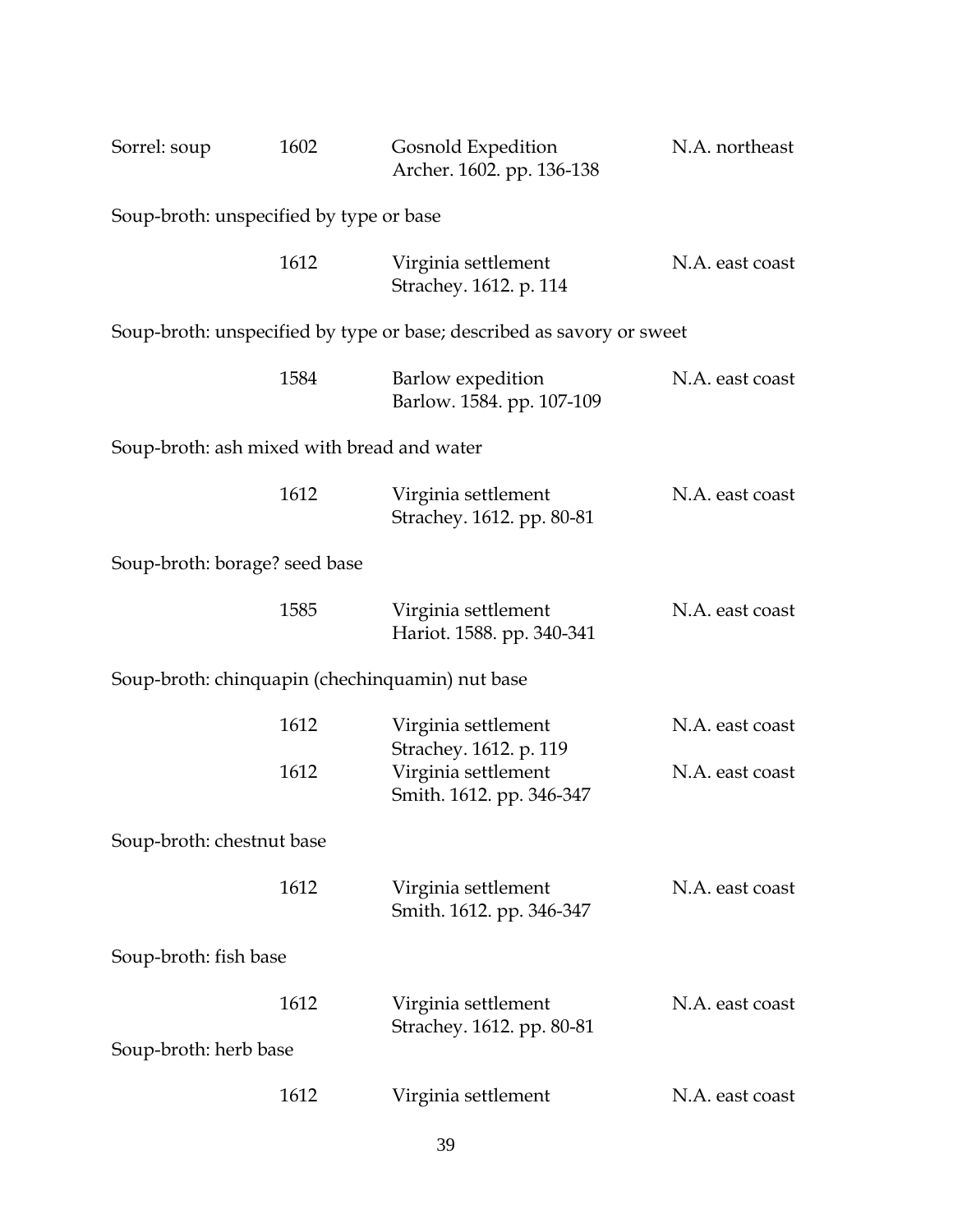|                                                     | 1612    | Strachey. 1612. p. 121<br>Virginia settlement<br>Smith. 1612. p. 347 | N.A. east coast |
|-----------------------------------------------------|---------|----------------------------------------------------------------------|-----------------|
| Soup-broth: lovage base                             |         |                                                                      |                 |
|                                                     | 1602    | Gosnold Expedition<br>Archer. 1602. pp. 136-138                      | N.A. northeast  |
| Soup-broth: maize groat base                        |         |                                                                      |                 |
|                                                     | 1612    | Virginia settlement<br>Strachey. 1612. pp. 80-81                     | N.A. east coast |
|                                                     | 1612    | Virginia settlement<br>Smith. 1612. p. 352                           | N.A. east coast |
| Soup-broth: meat base                               |         |                                                                      |                 |
|                                                     | 1540-42 | Coronado expedition<br>de Castañada. 1596.<br>Part 2, pp. 59-60      | N.A. southwest  |
|                                                     | 1612    | Virginia settlement<br>Strachey. 1612. pp. 80-81                     | N.A. east coast |
| Soup-broth: mussell base                            |         |                                                                      |                 |
|                                                     | 1612    | Virginia settlement<br>Strachey. 1612. pp. 127-128                   | N.A. east coast |
| Soup-broth: oyster base; thickened with maize flour |         |                                                                      |                 |
|                                                     | 1612    | Virginia settlement<br>Strachey. 1612. pp. 127-128                   | N.A. east coast |
| Soup-broth: sorrel base                             |         |                                                                      |                 |
|                                                     | 1602    | Gosnold Expedition<br>Archer. 1602. pp. 136-138                      | N.A. northeast  |

Soup-broth: sunflower seed base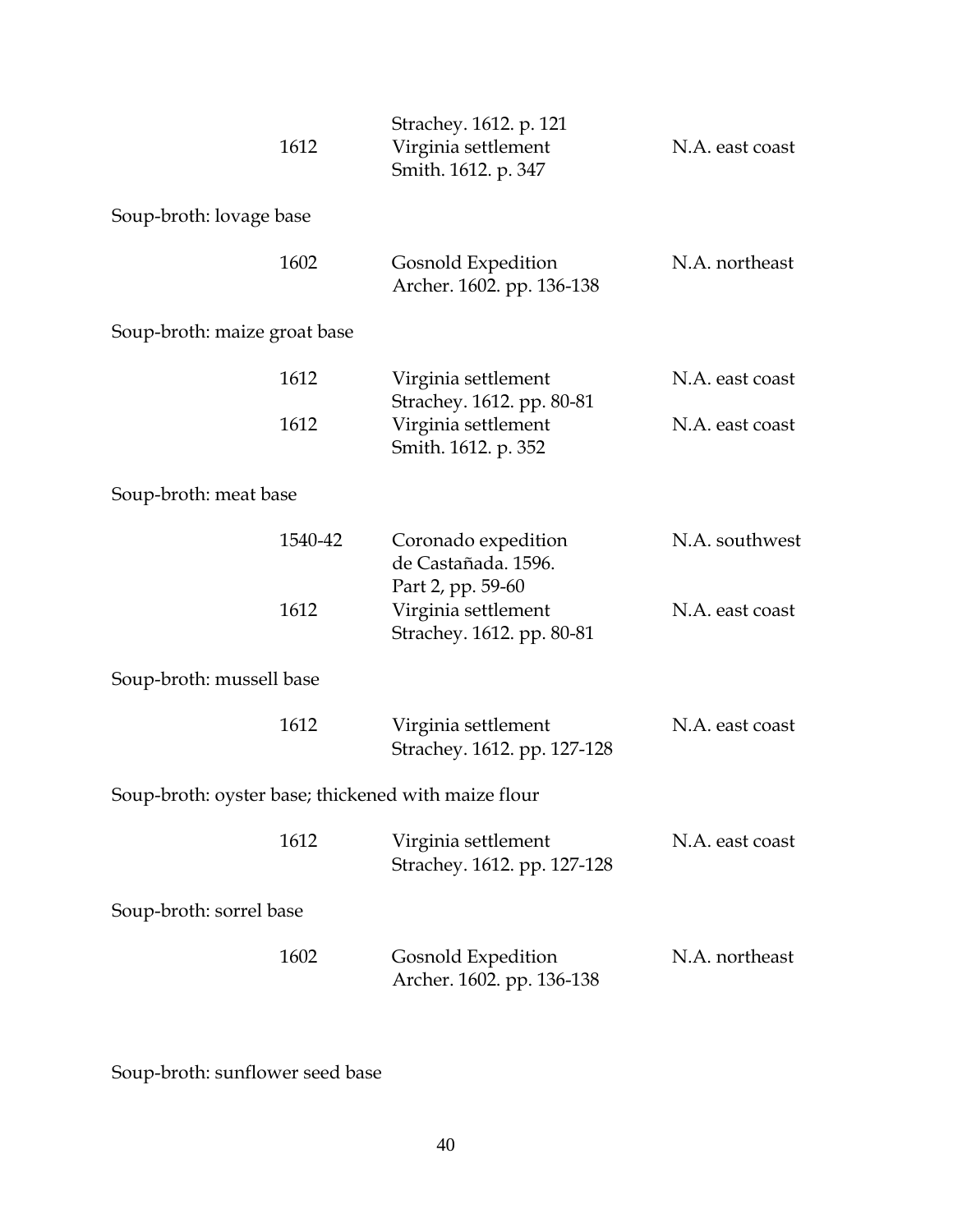Soup (see also broth)

Spanish cucumber (see cucumber: European introduction)

Spanish hen (see chicken)

Spice-herb-flavoring agent: general descriptions; undifferentiated

| 1492        | Columbus: 1st voyage       | Caribbean       |
|-------------|----------------------------|-----------------|
|             | Columbus. 1493.            |                 |
|             | Vol. 1, pp. 6-10           |                 |
| 1497        | Vespucci: 1st voyage       | Caribbean       |
|             | Vespucci. 1504. pp. 3-11   |                 |
| 1519        | Cortez expedition          | C.A. Mexico     |
|             | Bernal Diaz. 1576.         |                 |
|             | pp. 216-217                |                 |
| 1520        | Cortez expedition          | C.A. Mexico     |
|             | Cortés: 2nd letter. 1520,  |                 |
|             | pp. 50-51                  |                 |
| 1524        | Verarzanus expedition      | N.A. east coast |
|             | Hakluyt. 1850. p. 56-71    |                 |
| 1532-34     | F. Pizarro: 3rd expedition | S.A. Peru       |
|             | P. Pizarro. 1571.          |                 |
|             | Vol. 2. pp. 468-471        |                 |
| 1534        | F. Pizarro: 3rd expedition | S.A. Peru       |
|             | Sancho. 1534. pp. 161-162  |                 |
| 1539-42     | DeSoto expedition          | N.A. southeast  |
|             | Fidalgo de Elvas. 1557.    |                 |
|             | Vol. 1, pp. 57-64          |                 |
| mid 16th c. | Early Spanish period       | S.A. Peru       |
|             | de la Vega. 1609-12.       |                 |
|             | 6:6 pp. 327-328            |                 |
| 1562        | Florida settlement         | N.A. southeast  |
|             | Ribault. 1582. pp. 101-108 |                 |
| 1585        | Virginia settlement        | N.A. east coast |
|             | Lane. 1585. pp. 207-209    |                 |
| 1592-93     | New England Settlements.   | N.A. northeast  |
|             | Hayes. 1592-93.            |                 |
|             | pp. 170-172.               |                 |
| 1595        | Raleigh expedition         | S.A. north-east |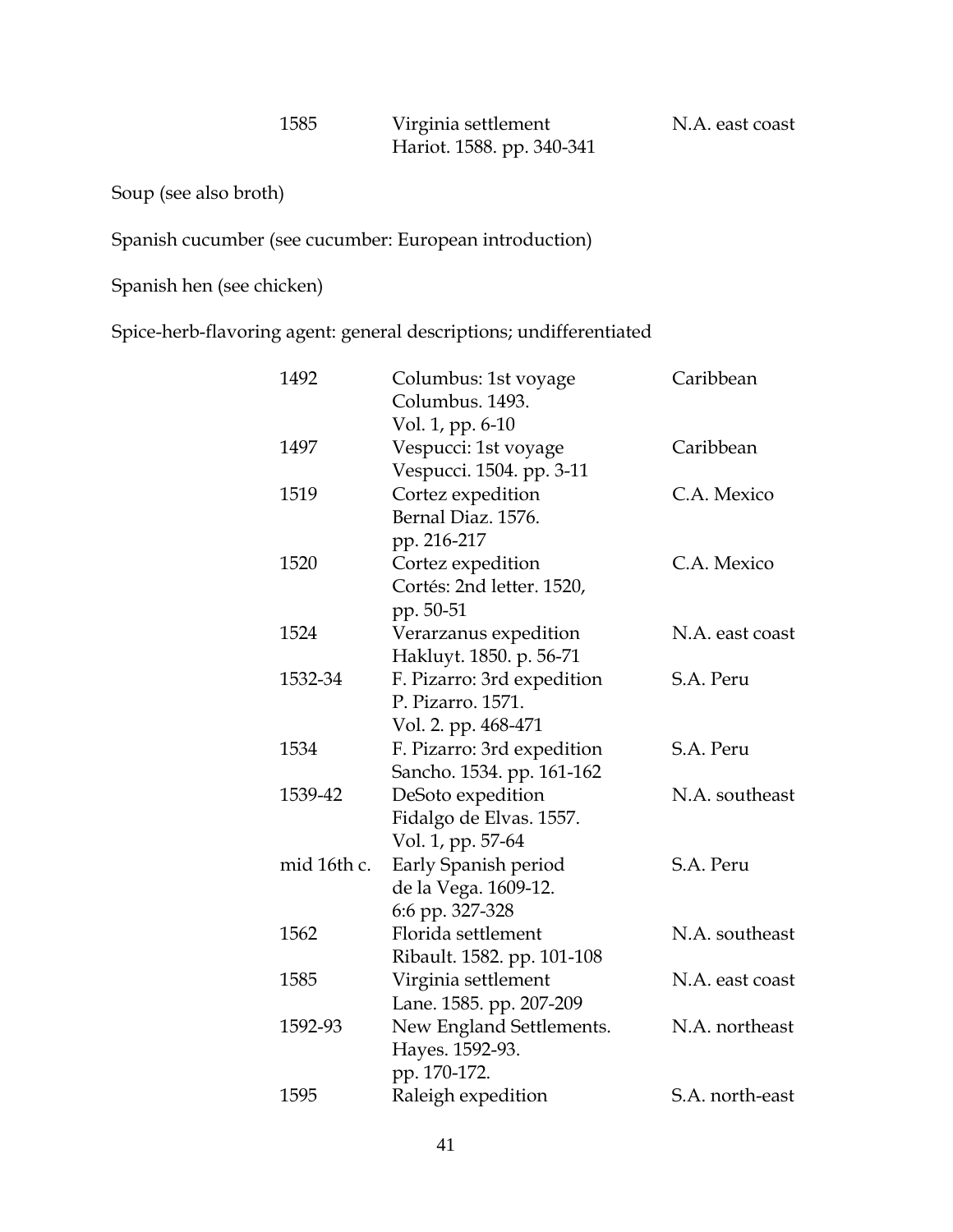|      | Raleigh. 1596. pp. 61-65   |                 |
|------|----------------------------|-----------------|
| 1608 | Newport Expedition         | N.A. east coast |
|      | Perkins. 1608. pp. 159-161 |                 |
| 1612 | Virginia settlement        | N.A. east coast |
|      | Strachey. 1612. p. 121     |                 |
| 1612 | Virginia settlement        | N.A. east coast |
|      | Smith. 1612. p. 347        |                 |

Spice-herb-flavoring agent: unidentified variety; described as "bitter"

|  | mid 16th c. Early Spanish period | S.A. Peru |
|--|----------------------------------|-----------|
|  | de la Vega. 1609-12.             |           |
|  | 6:6 pp. 327-328                  |           |

Spice-herb-flavoring agent: unidentified variety; described as "sweet"

|                                                          | mid 16th c. Early Spanish period<br>de la Vega. 1609-12.<br>6:6 pp. 327-328 | S.A. Peru       |
|----------------------------------------------------------|-----------------------------------------------------------------------------|-----------------|
| Spice-herb-flavoring agent: unidentified variety; boiled |                                                                             |                 |
| 1539-42                                                  | DeSoto expedition<br>Fidalgo de Elvas. 1557.<br>Vol. 1, pp. 57-64           | N.A. southeast  |
|                                                          | mid 16th c. Early Spanish period<br>de la Vega. 1609-12.<br>6:6 pp. 327-328 | S.A. Peru       |
| Spice-herb-flavoring agent: unidentified variety; broth  |                                                                             |                 |
| 1612                                                     | Virginia settlement<br>Strachey. 1612. p. 121                               | N.A. east coast |

Spice-herb-flavoring agent: unidentified variety; stew

|  | mid 16th c. Early Spanish period | S.A. Peru |
|--|----------------------------------|-----------|
|  | de la Vega. 1609-12.             |           |
|  | 8:15 pp. 511-512                 |           |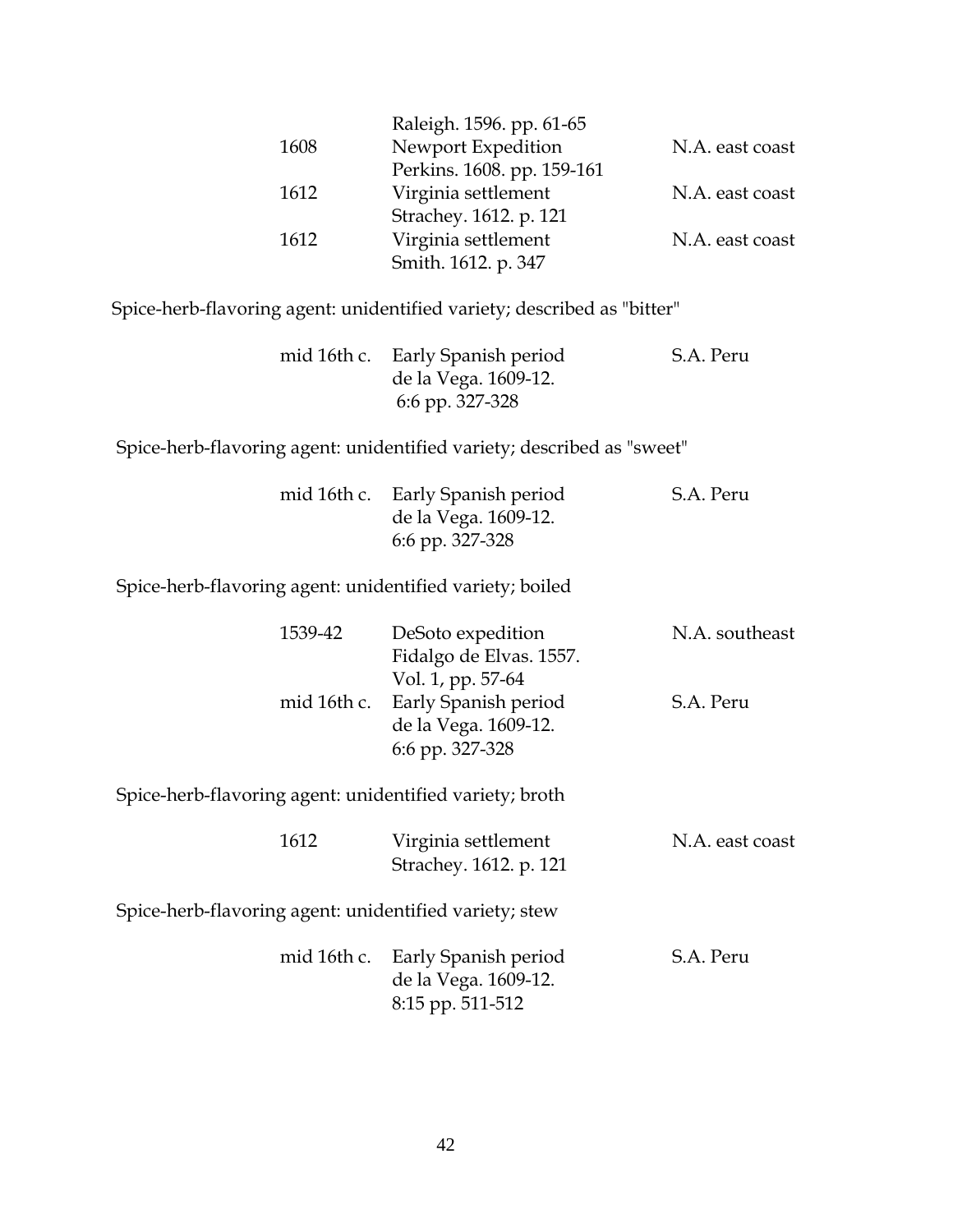Spice-herb-flavoring agent: unidentified variety; sun-dried

|  | mid 16th c. Early Spanish period | S.A. Peru |
|--|----------------------------------|-----------|
|  | de la Vega. 1609-12.             |           |
|  | 6:6 pp. 327-328                  |           |

Spice-herb-flavoring agent: alexander

| 1602 | Gosnold Expedition         | N.A. northeast |
|------|----------------------------|----------------|
|      | Archer. 1602. pp. 126-128; |                |
|      | also pp. 136-138           |                |

Spice-herb-flavoring agent (see also lovage)

Spice-herb-flavoring agent: angelica

| 1605 | Waymouth Expedition       | N.A. northeast |
|------|---------------------------|----------------|
|      | Rosier. 1605. pp. 264-266 |                |

Spice-herb-flavoring agent: anise; European introduction

| mid 16th c. Early Spanish period | S.A. Peru |
|----------------------------------|-----------|
| de la Vega. 1609-12.             |           |
| 9:29 pp. $601-602$               |           |

Spice-herb-flavoring agent: anise: European introduction; cooked with wheat

|  | mid 16th c. Early Spanish period | S.A. Peru |
|--|----------------------------------|-----------|
|  | de la Vega. 1609-12.             |           |
|  | $9:30 \text{ p. }606$            |           |

Spice-herb-flavoring agent: borage?: called called melden in Dutch

| 1585 | Virginia settlement       | N.A. east coast |
|------|---------------------------|-----------------|
|      | Hariot. 1588. pp. 340-341 |                 |

Spice-herb-flavoring agent: borage?: seed; soup or broth

| 1585 | Virginia settlement       | N.A. east coast |
|------|---------------------------|-----------------|
|      | Hariot. 1588. pp. 340-341 |                 |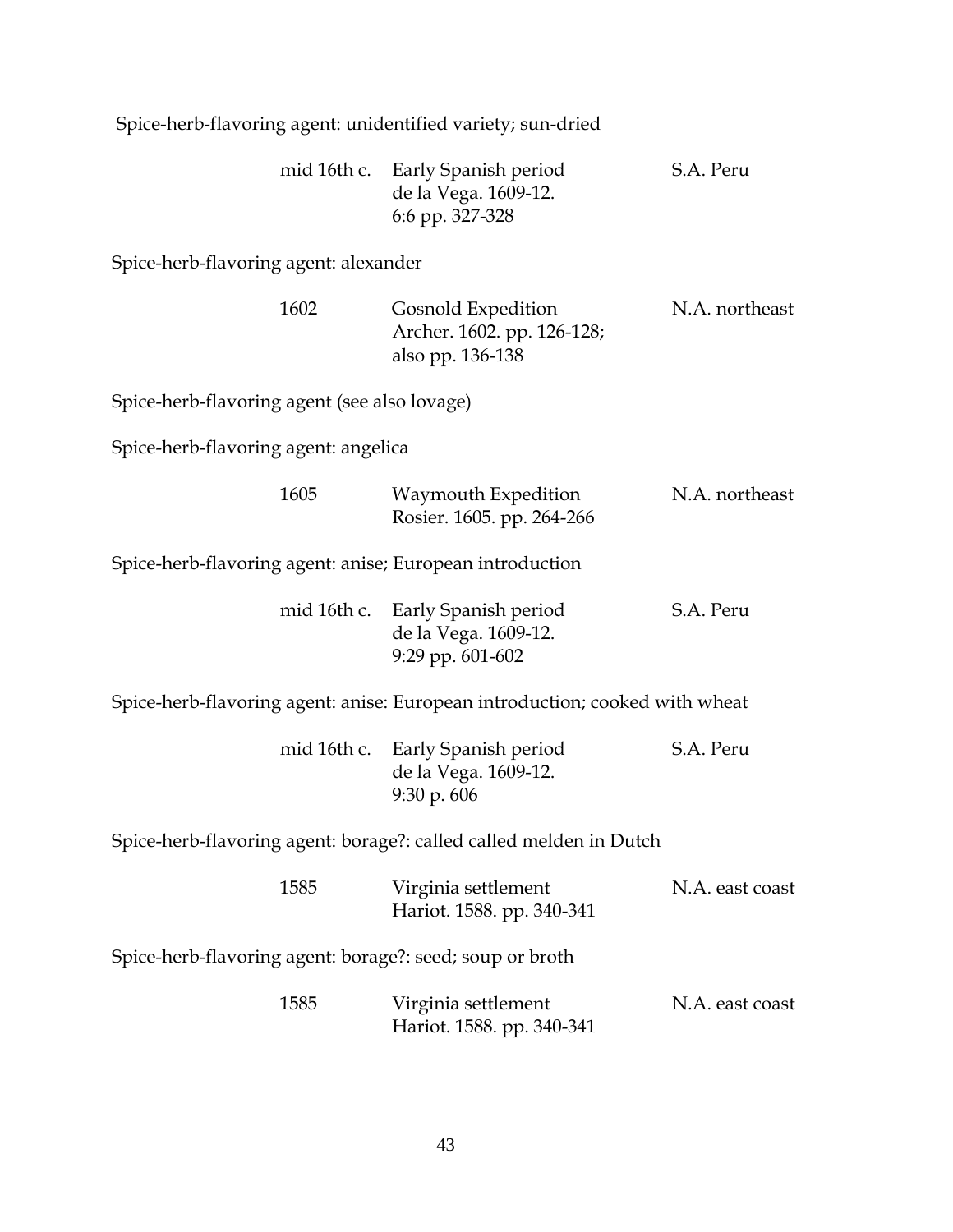Spice-herb-flavoring agent: borage?: stalk; burned; ash condiment

| 1585 | Virginia settlement       | N.A. east coast |
|------|---------------------------|-----------------|
|      | Hariot. 1588. pp. 340-341 |                 |

Spice-herb-flavoring agent: borage?; stalk; burned; ash condiment (see also potash)

Spice-herb-flavoring agent: borage; undifferentiated

| 1520 | Cortez expedition         | C.A. Mexico |
|------|---------------------------|-------------|
|      | Cortés: 2nd letter. 1520, |             |
|      | pp. 86-89                 |             |

Spice-herb-flavoring agent: cacao; seed

| 1519      | Cortez expedition<br>Bernal Diaz. 1576.                       | C.A. Mexico |
|-----------|---------------------------------------------------------------|-------------|
| 1520      | pp. 209-210<br>Cortez expedition<br>Cortés: 2nd letter. 1520, | C.A. Mexico |
| 1526      | p. 79<br>Cortez expedition<br>Cortés: 5th letter. 1526,       | C.A. Mexico |
| 1599-1602 | p. 307<br>Champlain voyage.<br>Champlain. 1603. p. 28         | C.A. Mexico |

Spice-herb-flavoring agent: cacao; honey; prepared from tree pith

| 1599-1602 Champlain voyage. | C.A. Mexico |
|-----------------------------|-------------|
| Champlain. 1603. p. 28      |             |

Spice-herb-flavoring agent: cacao: vinegar

| 1599-1602 Champlain voyage. | C.A. Mexico |
|-----------------------------|-------------|
| Champlain. 1603. p. 28      |             |

Spice-herb-flavoring agent: caraway; European introduction

|  | mid 16th c. Early Spanish period | S.A. Peru |
|--|----------------------------------|-----------|
|  | de la Vega. 1609-12.             |           |
|  | 9:29 pp. $601-602$               |           |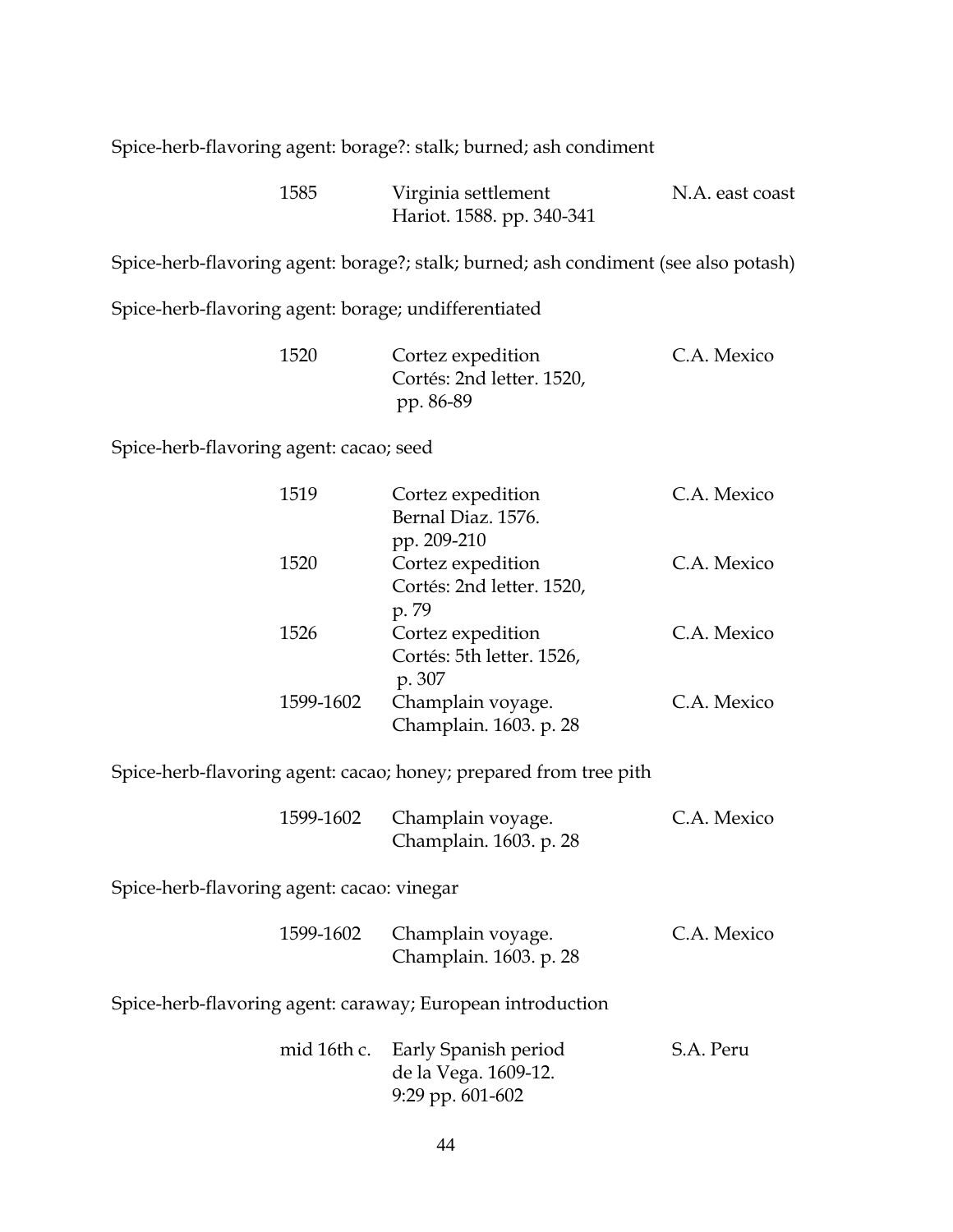Spice-herb-flavoring agent: chicory: European introduction

| 1612 | Virginia settlement       | N.A. east coast |
|------|---------------------------|-----------------|
|      | Strachey. 1612. pp. 38-39 |                 |

Spice-herb-flavoring agent: chili pepper: general descriptions

| 1519 | Cortez expedition         | C.A. Mexico |
|------|---------------------------|-------------|
|      | Bernal Diaz. 1576. p. 135 |             |
| 1526 | Cortez expedition         | C.A. Mexico |
|      | Cortés: 5th letter. 1526, |             |
|      | p. 293                    |             |

Spice-herb-flavoring agent: chili pepper: introduced to Peru by Spanish arriving from Mexico

|  | mid 16th c. Early Spanish period | S.A. Peru |
|--|----------------------------------|-----------|
|  | de la Vega. 1609-12.             |           |
|  | $8:11 \text{ p. }502$            |           |

Spice-herb-flavoring agent: chili pepper (see also pepper)

Spice-herb-flavoring agent: chilimole sauce

| 1521 | Cortez expedition         | C.A. Mexico |
|------|---------------------------|-------------|
|      | Bernal Diaz. 1576. p. 436 |             |

Spice-herb-flavoring agent: chive; native, wild; taste compared by Europeans to wild onions

| 1612 | Virginia settlement | N.A. northeast |
|------|---------------------|----------------|
|      | Strachey. 1612.     |                |
|      | pp. 123-124         |                |

Spice-herb-flavoring agent: chucam

|  | mid 16th c. Early Spanish period | S.A. Peru |
|--|----------------------------------|-----------|
|  | de la Vega. 1609-12.             |           |
|  | 6:20 pp. 357-358                 |           |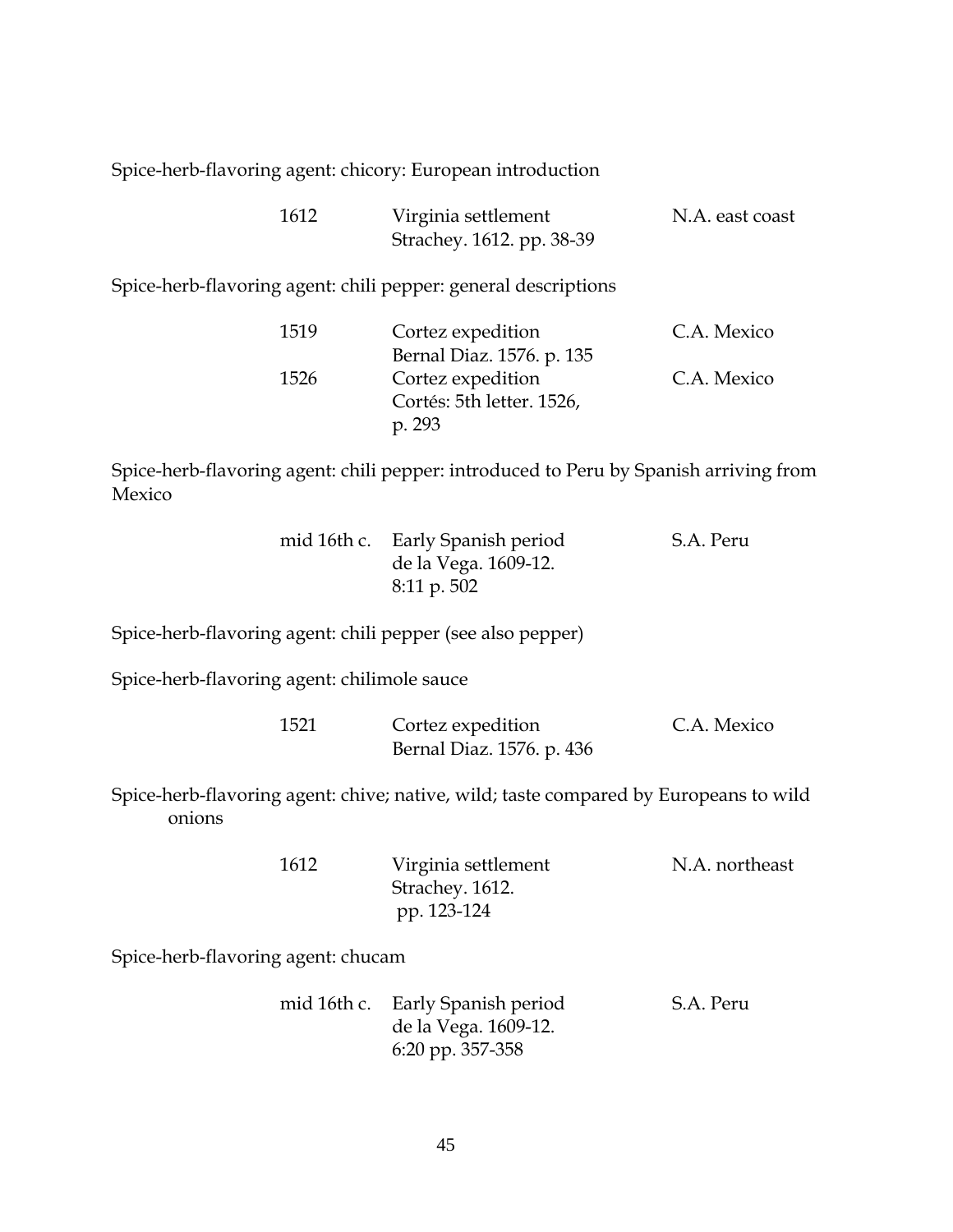Spice-herb-flavoring agent: cress-like

| mid 16th c. Early Spanish period | S.A. Peru |
|----------------------------------|-----------|
| de la Vega. 1609-12.             |           |
| 6:6 pp. 327-328                  |           |

Spice-herb-flavoring agent: cinnamon?

| 1492                                                         |             | Columbus: 1st voyage<br>Columbus. 1493.                               | Caribbean       |
|--------------------------------------------------------------|-------------|-----------------------------------------------------------------------|-----------------|
| 1493-94                                                      |             | Vol. 1, p. 16<br>Columbus: 2nd voyage<br>Columbus. 16th century?      | Caribbean       |
| 1606                                                         |             | Vol. 1. p. 68<br><b>Archer Expedition</b><br>Percy. 1608. pp. 129-131 | Caribbean       |
| Spice-herb-flavoring agent: cinnamon: described as "black"   |             |                                                                       |                 |
| 1584                                                         |             | Barlow expedition<br>Barlow. 1584. pp. 107-109                        | N.A. east coast |
| Spice-herb-flavoring agent: coriander; native, wild          |             |                                                                       |                 |
| 1540-42                                                      |             | Coronado expedition<br>de Castañada. 1596.<br>Part 2, pp. 51-52       | N.A. southwest  |
| Spice-herb-flavoring agent: coriander: European introduction |             |                                                                       |                 |
|                                                              | mid 16th c. | Early Spanish period<br>de la Vega. 1609-12.<br>9:29 pp. 601-602      | S.A. Peru       |
| Spice-herb-flavoring agent: cress-like herb                  |             |                                                                       |                 |
|                                                              | mid 16th c. | Early Spanish period<br>de la Vega. 1609-12.<br>6:6 pp. 327-328       | S.A. Peru       |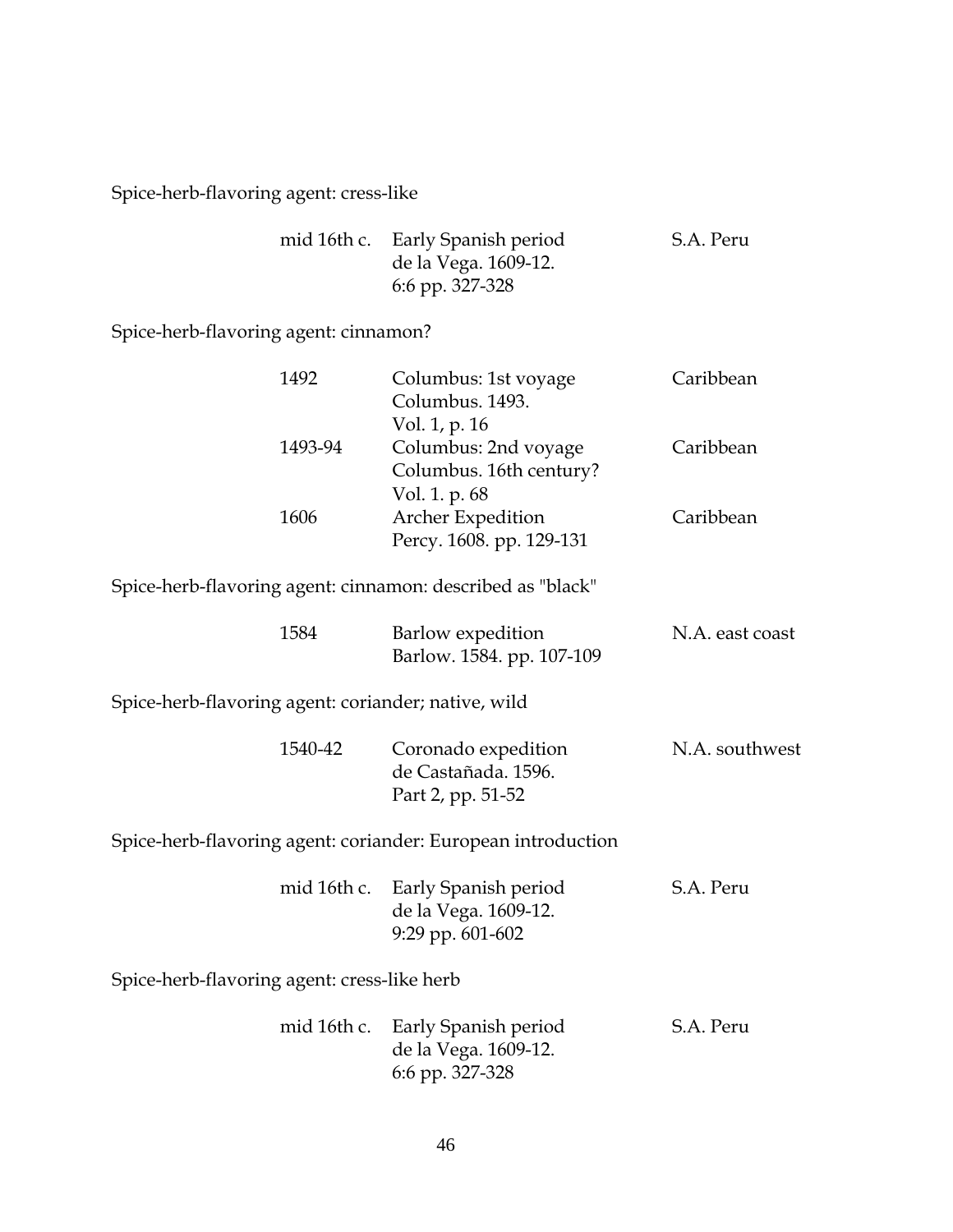Spice-herb-flavoring agent: cress

| 1520 | Cortez expedition         | C.A. Mexico |
|------|---------------------------|-------------|
|      | Cortés: 2nd letter. 1520, |             |
|      | pp. 86-89                 |             |

Spice-herb-flavoring agent: cumin; European introduction

|  | mid 16th c. Early Spanish period | S.A. Peru |
|--|----------------------------------|-----------|
|  | de la Vega. 1609-12.             |           |
|  | 9:29 pp. 601-602                 |           |

Spice-herb-flavoring agent: dog's tongue

| 1539-42 | DeSoto expedition       | N.A. southeast |
|---------|-------------------------|----------------|
|         | Fidalgo de Elvas. 1557. |                |
|         | pp. 193-194             |                |

Spice-herb-flavoring agent: esquine

| 1584    | Barlow expedition            | N.A. east coast |
|---------|------------------------------|-----------------|
|         | Barlow. 1584. pp. 107-109    |                 |
| 1585-86 | Virginia settlement          | N.A. east coast |
|         | Lane. 1586. pp. 256-257      |                 |
| 1585    | Virginia settlement          | N.A. east coast |
|         | Hariot. 1588. p. 328         |                 |
| 1585-86 | Drake expedition             | N.A. southeast  |
|         | Primrose Journal. 1586.      |                 |
|         | pp. 307-308                  |                 |
| 1586    | Florida settlement           | N.A. southeast  |
|         | de Laudonnière. 1586.        |                 |
|         | pp. 195-196                  |                 |
| 1586    | Florida settlement           | N.A. southeast  |
|         | Burgoigon. 1586.             |                 |
|         | pp. 764-765                  |                 |
| 1592-93 | New England Settlements.     | N.A. northeast  |
|         | Hayes. 1592-93. pp. 175-180. |                 |
| 1602    | Gosnold Expedition           | N.A. northeast  |
|         | Archer. 1602. pp. 126-128    |                 |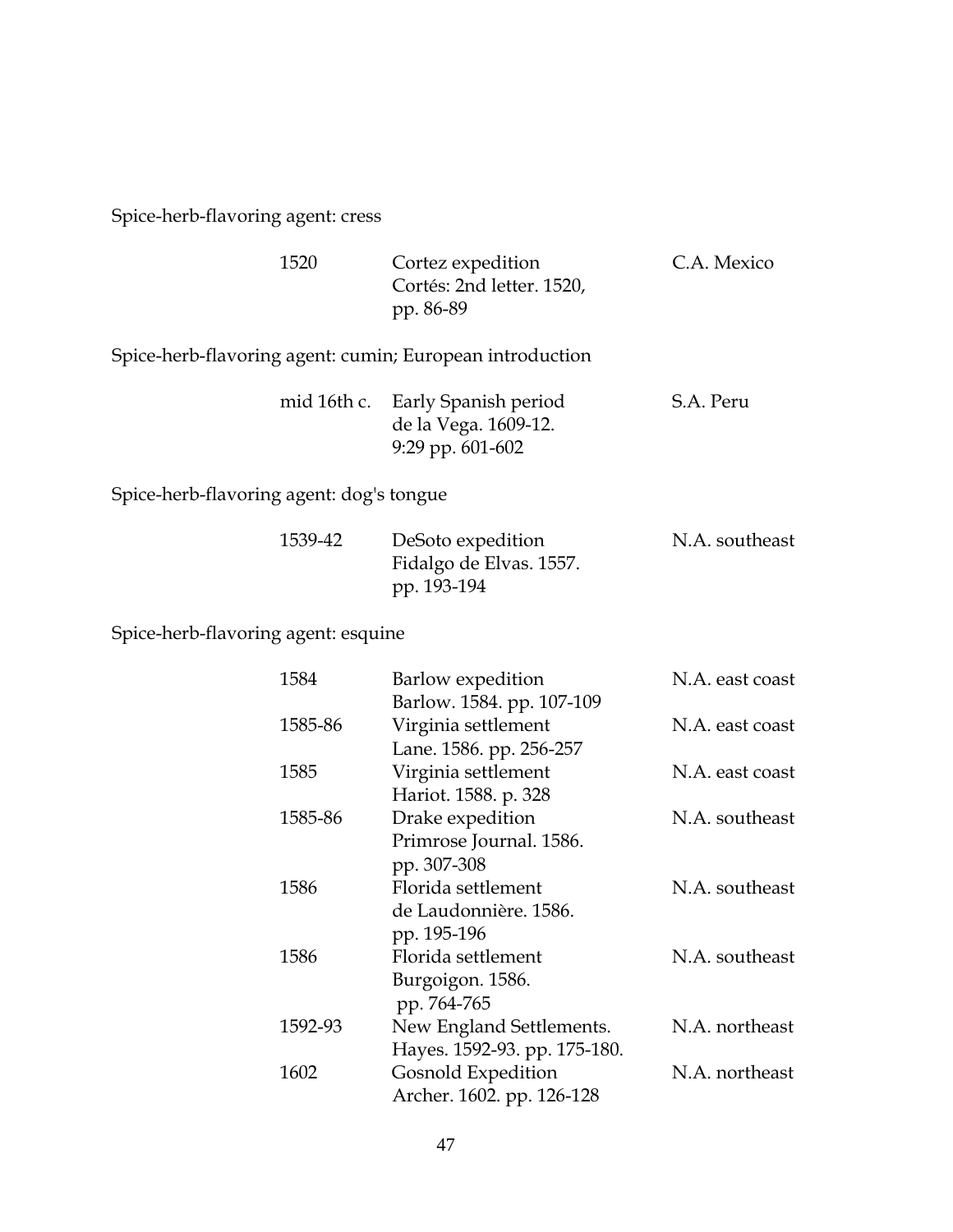| 1602                                                     | Gosnold Expedition<br>Brereton. 1602. pp. 150-152                     | N.A. northeast  |
|----------------------------------------------------------|-----------------------------------------------------------------------|-----------------|
| 1603                                                     | Pringe Expedition<br>Pringe. 1603. pp. 216-220                        | N.A. northeast  |
| 1606                                                     | <b>Archer Expedition</b><br>Percy. 1608a. p. 141                      | N.A. east coast |
| 1607                                                     | Virginia settlement<br>Wingfeild et al. 1607.<br>pp. 78-80            | N.A. east coast |
| 1607                                                     | Virginia settlement<br>Archer. 1607b. pp. 99-102                      | N.A. east coast |
| 1608                                                     | Newport Expedition<br>Perkins. 1608. p. 162                           | N.A. east coast |
| 1612                                                     | Virginia settlement<br>Strachey. 1612. pp. 38-39,<br>also pp. 130-131 | N.A. east coast |
| 1612                                                     | Virginia settlement<br>Smith. 1612. pp. 346-347                       | N.A. east coast |
| Spice-herb-flavoring agent: esquine: leaf; famine food   |                                                                       |                 |
| 1585-86                                                  | Virginia settlement<br>Lane. 1586. p. 272                             | N.A. east coast |
| Spice-herb-flavoring agent: esquine (see also sassafras) |                                                                       |                 |
|                                                          | Spice-herb-flavoring agent: fennel; European introduction             |                 |
| mid 16th c.                                              | Early Spanish period<br>de la Vega. 1609-12.<br>9:29 pp. 601-602      | S.A. Peru       |
| Spice-herb-flavoring agent: garlic: native, wild         |                                                                       |                 |
| 1520                                                     | Cortez expedition<br>Cortés: 2nd letter. 1520,<br>pp. 86-89           | C.A. Mexico     |
| 1606                                                     | Hanham Expedition<br>Purchas. 1614. p. 349                            | N.A. northeast  |
| 1607-1608                                                | Gilbert Expedition<br>Strachey. 1610-1612.<br>pp. 408-409             | N.A. northeast  |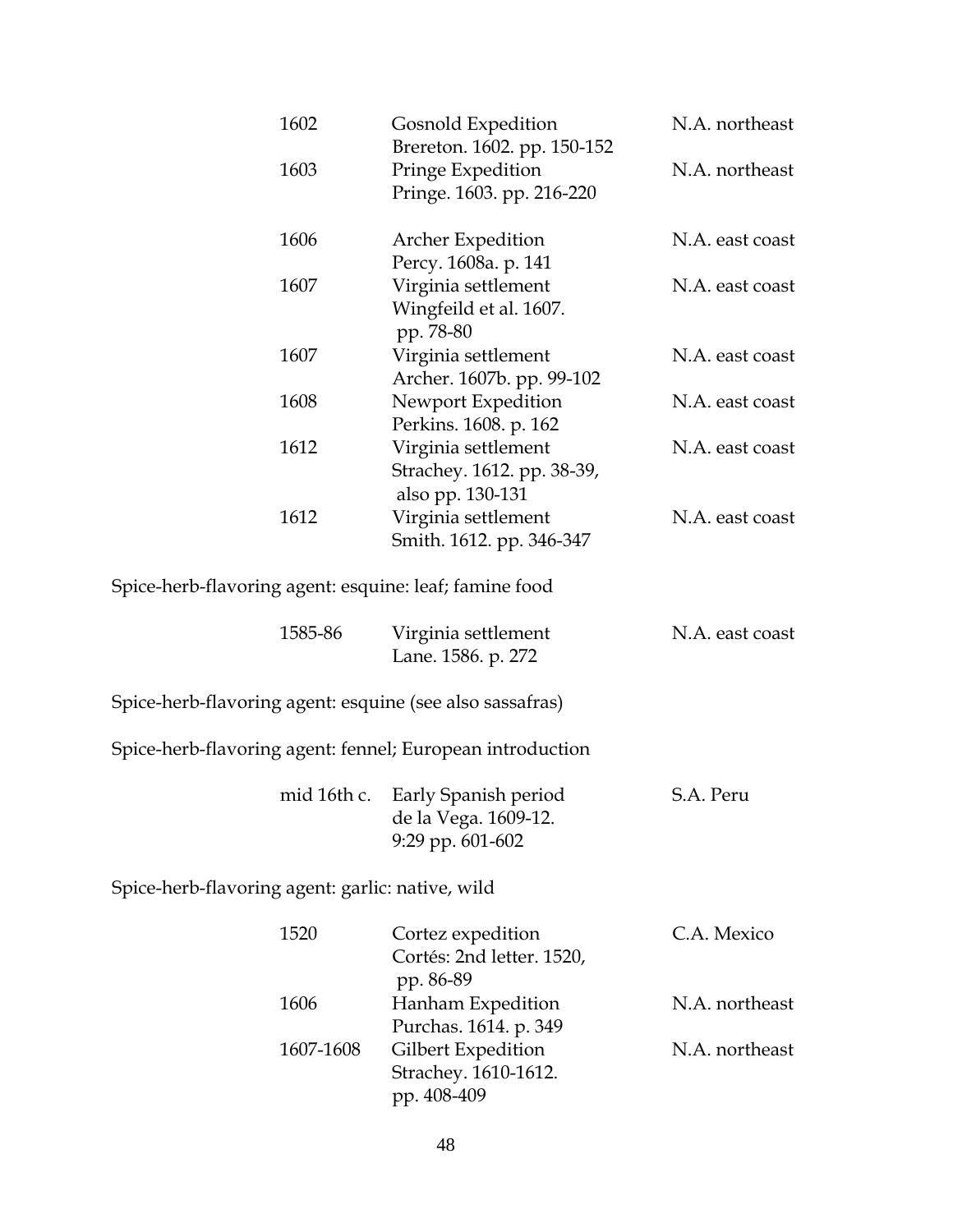Spice-herb-flavoring agent: garlic: domesticated; European introduction

|         | mid 16th c. Early Spanish period | S.A. Peru |
|---------|----------------------------------|-----------|
|         | de la Vega. 1609-12.             |           |
|         | $9:29$ pp. $601-602$             |           |
| 1585-86 | Drake expedition                 | Caribbean |
|         | Bigges. 1589. pp. 228-229        |           |

#### Spice-herb-flavoring agent: ginger: general descriptions

| 1493-94   | Columbus: 2nd voyage      | Caribbean       |
|-----------|---------------------------|-----------------|
|           | Columbus. 16th century?   |                 |
|           | Vol. 1, p. 68             |                 |
| 1584      | Barlow expedition         | N.A. east coast |
|           | Barlow. 1584. pp. 107-109 |                 |
| 1585      | Raleigh expedition        | Caribbean       |
|           | Anonymous Tiger crew      |                 |
|           | member.1585, pp. 178-179  |                 |
| 1599-1602 | Champlain voyage.         | Caribbean       |
|           | Champlain. 1603. pp. 7-12 |                 |
|           |                           |                 |

Spice-herb-flavoring agent: ginger: preserve

|  | 1599-1602 Champlain voyage. | Caribbean |
|--|-----------------------------|-----------|
|  | Champlain. 1603. pp. 7-12   |           |

Spice-herb-flavoring agent: honey: native, wild bees

| 1492 | Columbus: 1st voyage<br>Columbus, 1493.                            | Caribbean   |
|------|--------------------------------------------------------------------|-------------|
| 1519 | Vol. 1, pp. 6-10<br>Cortez expedition<br>Cortés: 1st letter. 1519. | C.A. Mexico |
| 1519 | p. 8<br>Cortez expedition<br>Bernal Diaz. 1576.                    | C.A. Mexico |
| 1520 | pp. 216-217<br>Cortez expedition<br>Cortés: 2nd letter. 1520,      | C.A. Mexico |
| 1526 | pp. 86-89<br>Cortez expedition<br>Cortés: 5th letter. 1526,        | C.A. Mexico |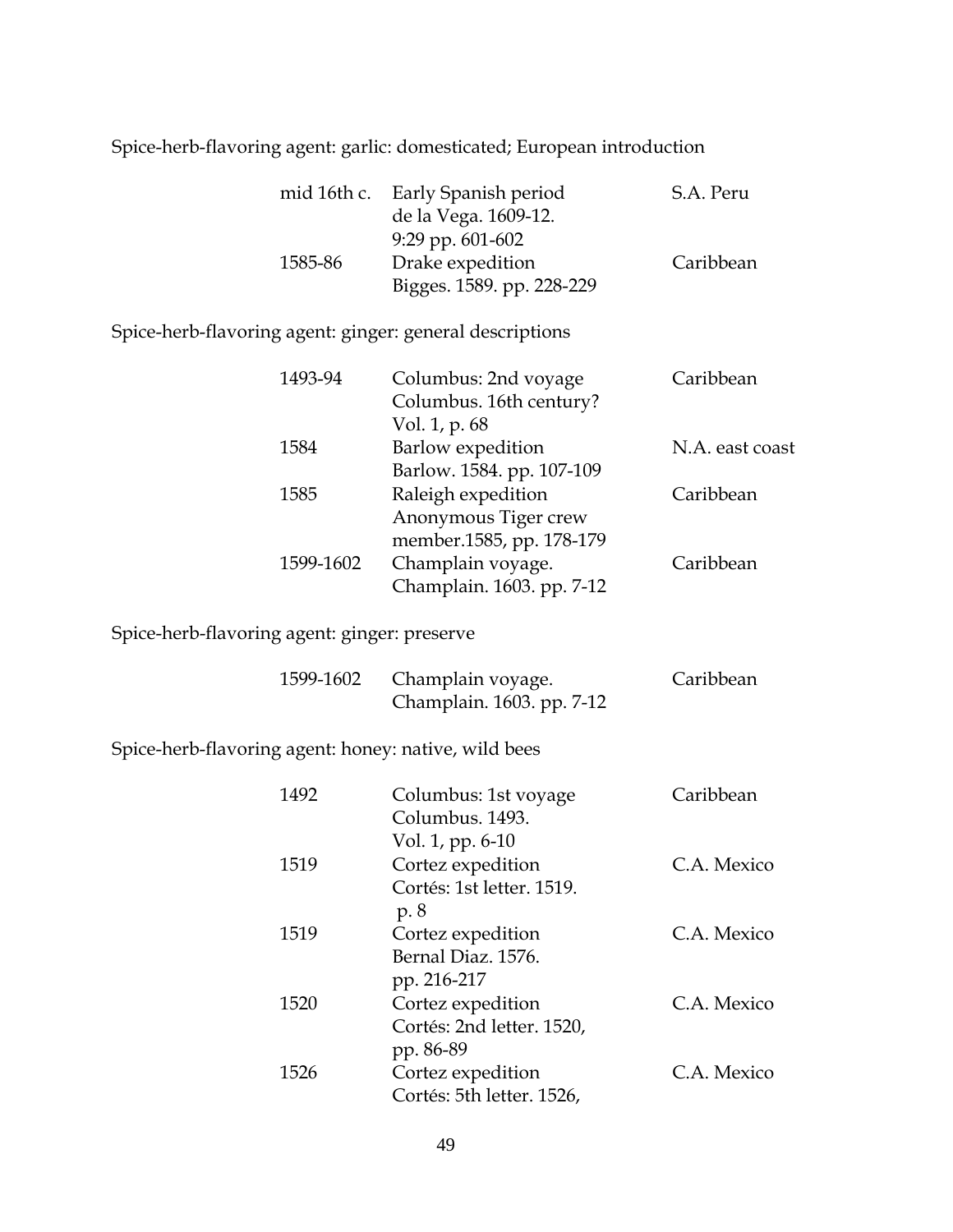|             | p. 307                     |                |
|-------------|----------------------------|----------------|
| 1539-42     | De Soto expedition         | N.A. southeast |
|             | de Oviedo y Valdés. 1546.  |                |
|             | Vol. 2, pp. 110-111        |                |
| mid 16th c. | Early Spanish period       | S.A. Peru      |
|             | de la Vega. 1609-12.       |                |
|             | 8:20 pp. 523-525           |                |
| 1562        | Florida settlement         | N.A. southeast |
|             | Ribault. 1582. pp. 101-108 |                |
| 1599-1602   | Champlain voyage.          | Caribbean      |
|             | Champlain. 1603. pp. 7-12  |                |
|             |                            |                |

Spice-herb-flavoring agent: honey: domesticated bees; European introduction

| 1495 | Columbus expedition        | Caribbean |
|------|----------------------------|-----------|
|      | Columbus memorandum. 1495. |           |
|      | Vol. 1. pp. 84-86          |           |

Spice-herb-flavoring agent: honeysuckle

| 1602 | Gosnold Expedition        | N.A. northeast |
|------|---------------------------|----------------|
|      | Archer. 1602. pp. 126-128 |                |

Spice-herb-flavoring agent: lavander; European introduciton

|  | mid 16th c. Early Spanish period | S.A. Peru |
|--|----------------------------------|-----------|
|  | de la Vega. 1609-12.             |           |
|  | 9:29 pp. $601-602$               |           |

Spice-herb-flavoring agent: leaf; described as having "clove smell"

| 1493-94 | Columbus: 2nd voyage    | Caribbean |
|---------|-------------------------|-----------|
|         | Columbus. 16th century? |           |
|         | Vol. 1. p. 24           |           |

Spice-herb-flavoring agent: lentisk; misidentified by Europeans

| 1493-94 | Columbus: 2nd voyage    | Caribbean      |
|---------|-------------------------|----------------|
|         | Columbus. 16th century? |                |
|         | Vol. 1. p. 68           |                |
| 1586    | Florida settlement      | N.A. southeast |
|         | de Laudonnière. 1586.   |                |
|         | pp. 195-196             |                |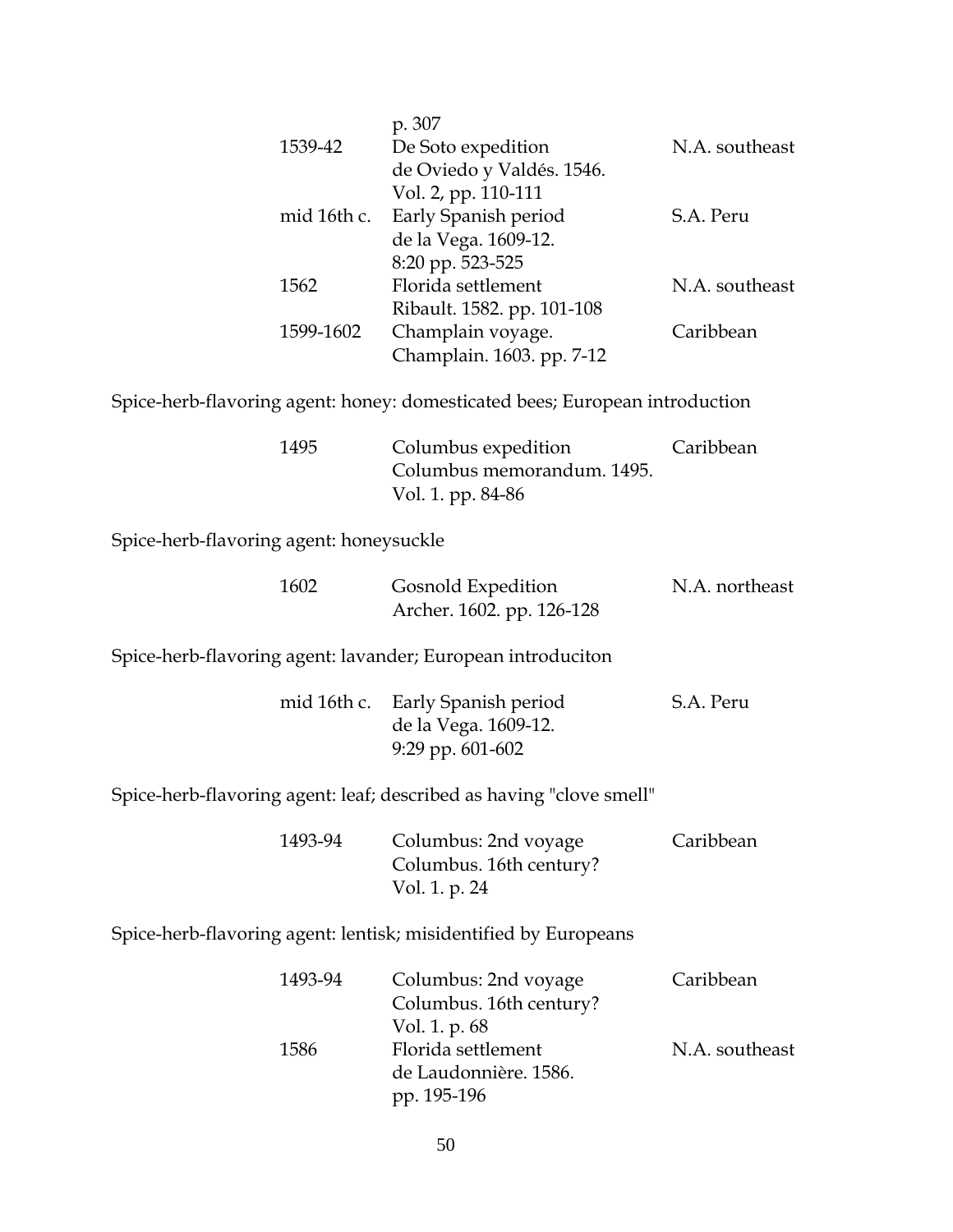| Spice-herb-flavoring agent: licorice; European introduction |                                                                              |                 |
|-------------------------------------------------------------|------------------------------------------------------------------------------|-----------------|
| 1607                                                        | Virginia settlement<br>Archer. 1607. pp. 99-102                              | N.A. east coast |
| Spice-herb-flavoring agent: lovage                          |                                                                              |                 |
| 1602                                                        | Gosnold Expedition<br>Archer. 1602. pp. 126-128                              | N.A. northeast  |
| Spice-herb-flavoring agent: lovage; broth or soup           |                                                                              |                 |
| 1602                                                        | Gosnold Expedition<br>Archer. 1602. pp. 136-138                              | N.A. northeast  |
| Spice-herb-flavoring agent: maguey: honey                   |                                                                              |                 |
|                                                             | mid 16th c. Early Spanish period<br>de la Vega. 1609-12.<br>8:12 pp. 504-505 | S.A. Peru       |
| Spice-herb-flavoring agent: maguey: sugar                   |                                                                              |                 |
| 1520                                                        | Cortez expedition<br>Cortés: 2nd letter. 1520,<br>pp. 86-89                  | C.A. Mexico     |
| Spice-herb-flavoring agent: maguey: vinegar                 |                                                                              |                 |
|                                                             | mid 16th c. Early Spanish period<br>de la Vega. 1609-12.<br>8:12 pp. 504-505 | S.A. Peru       |
| Spice-herb-flavoring agent: maize; cane sweetener; honey    |                                                                              |                 |
| 1532-34                                                     | F. Pizarro: 3rd expedition<br>P. Pizarro. 1571.<br>Vol. 2. pp. 468-471       | S.A. Peru       |
| mid 16th c.                                                 | Early Spanish period<br>de la Vega. 1609-12.                                 | S.A. Peru       |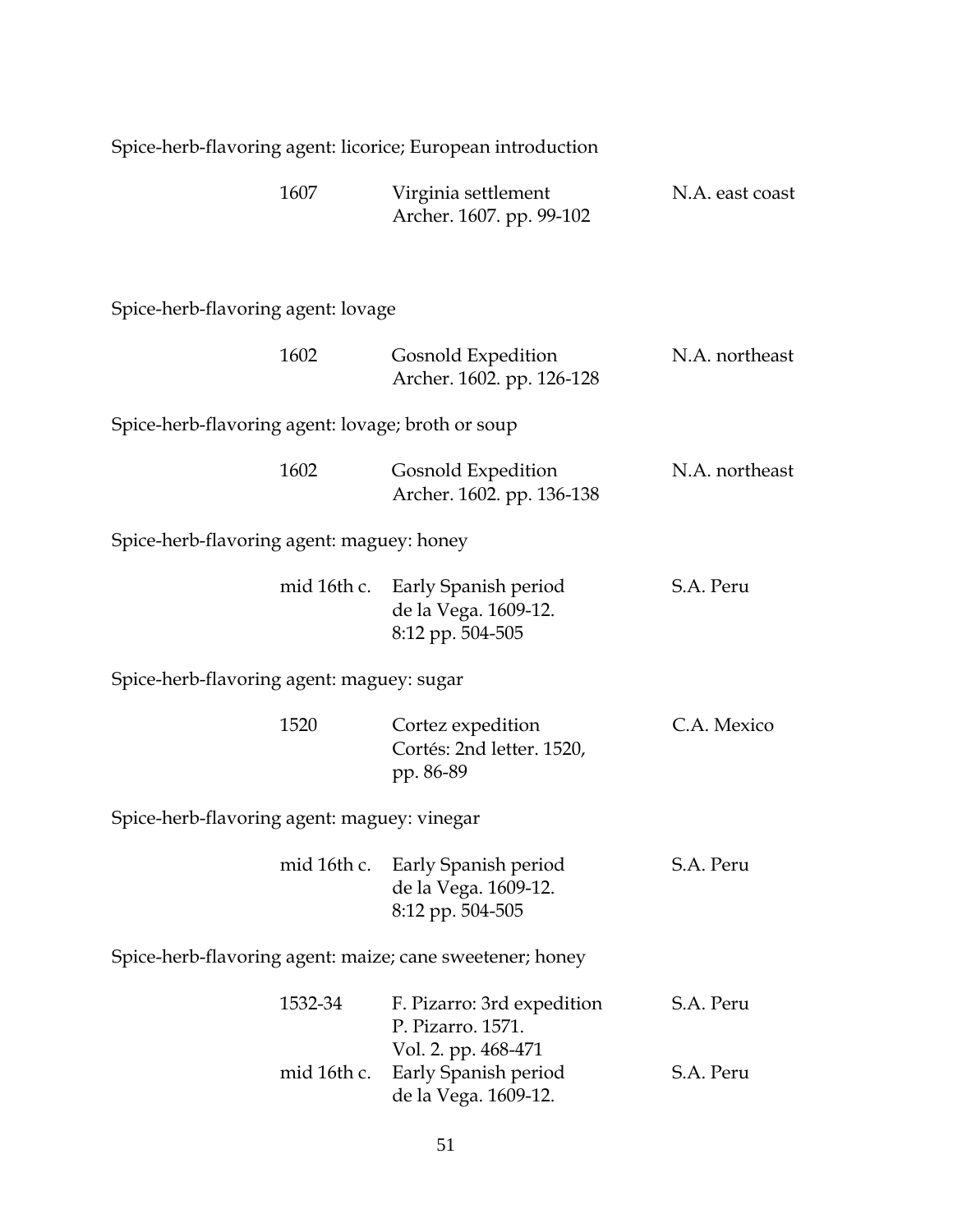8:9 pp. 498-499

Spice-herb-flavoring agent: maize: sugar

| 1585 | Virginia settlement | N.A. east coast         |  |
|------|---------------------|-------------------------|--|
|      |                     | Lane. 1585. pp. 207-209 |  |

Spice-herb-flavoring agent: maize: syrup?

| 1532-34 | F. Pizarro: 3rd expedition | S.A. Peru |
|---------|----------------------------|-----------|
|         | P. Pizarro. 1571.          |           |
|         | Vol. 2. pp. 468-471        |           |

Spice-herb-flavoring agent: marjoram; native, wild

| 1540-42 | Coronado expedition | N.A. southwest |
|---------|---------------------|----------------|
|         | de Castañada. 1596. |                |
|         | Part 1, p. 43       |                |

Spice-herb-flavoring agent: marjoram: European introduction

|  | mid 16th c. Early Spanish period | S.A. Peru |
|--|----------------------------------|-----------|
|  | de la Vega. 1609-12.             |           |
|  | 9:29 pp. $601-602$               |           |

Spice-herb-flavoring agent: mastik; misidentified by Europeans

| 1493-94 | Columbus: 2nd voyage    | Caribbean      |
|---------|-------------------------|----------------|
|         | Columbus. 16th century? |                |
|         | Vol. 1. p. 68           |                |
| 1586    | Florida settlement      | N.A. southeast |
|         | de Laudonnière. 1586.   |                |
|         | pp. 195-196             |                |

Spice-herb-flavoring agent: melden

| 1585 | Virginia settlement | N.A. east coast           |  |
|------|---------------------|---------------------------|--|
|      |                     | Hariot. 1588. pp. 340-341 |  |

Spice-herb-flavoring agent: melden (see also borage?)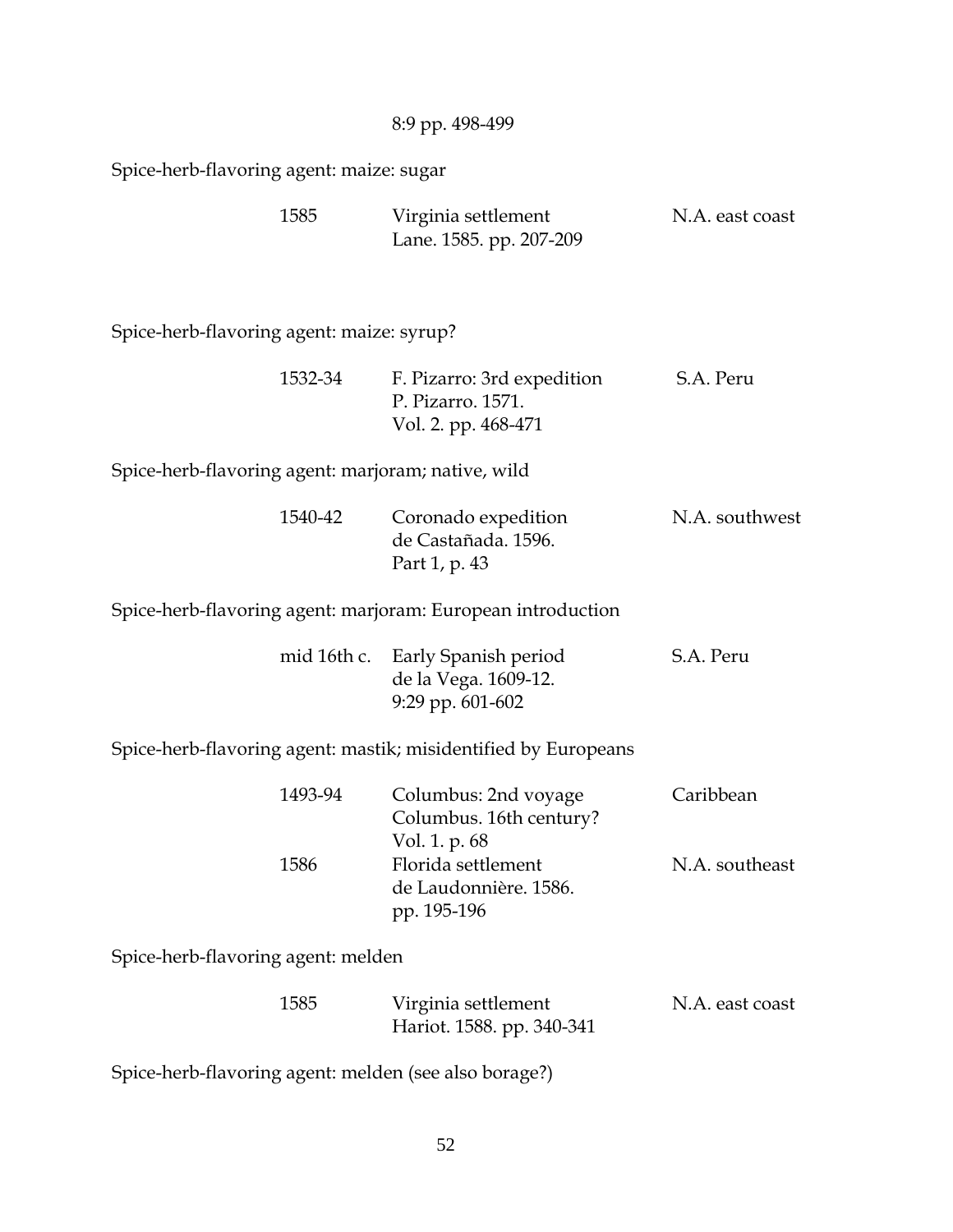Spice-herb-flavoring agent: mint; European introduction

|  | mid 16th c. Early Spanish period | S.A. Peru |
|--|----------------------------------|-----------|
|  | de la Vega. 1609-12.             |           |
|  | 9:29 pp. $601-602$               |           |

Spice-herb-flavoring agent: molasses

|                                         | 1599-1602 Champlain voyage. | Caribbean |
|-----------------------------------------|-----------------------------|-----------|
|                                         | Champlain. 1603. pp. 7-12   |           |
| Spice-herb-flavoring agent: muli; syrup |                             |           |
|                                         |                             |           |

|  | mid 16th c. Early Spanish period | S.A. Peru |
|--|----------------------------------|-----------|
|  | de la Vega. 1609-12.             |           |
|  | $8:12 \text{ p. }504$            |           |

Spice-herb-flavoring agent: mustard: European introduction

|  | mid 16th c. Early Spanish period | S.A. Peru |
|--|----------------------------------|-----------|
|  | de la Vega. 1609-12.             |           |
|  | 9:29 pp. $601-602$               |           |

Spice-herb-flavoring agent: mustard: European introduction; served to Native Americans

| 1602 | Gosnold Expedition          | N.A. northeast |
|------|-----------------------------|----------------|
|      | Archer. 1602. pp. 134-135   |                |
| 1602 | Gosnold Expedition          | N.A. northeast |
|      | Brereton. 1602. pp. 154-158 |                |

Spice-herb-flavoring agent: nutmeg

| 1493-94 | Columbus: 2nd voyage    | Caribbean |
|---------|-------------------------|-----------|
|         | Columbus. 16th century? |           |
|         | Vol. 1, p. 68           |           |

Spice-herb-flavoring agent: parsley: native, wild

| 1582 | American summary           | N.A. east coast |
|------|----------------------------|-----------------|
|      | Hakluyt. 1582. pp. 139-141 |                 |

Spice-herb-flavoring agent: parsley: domesticated; European introduction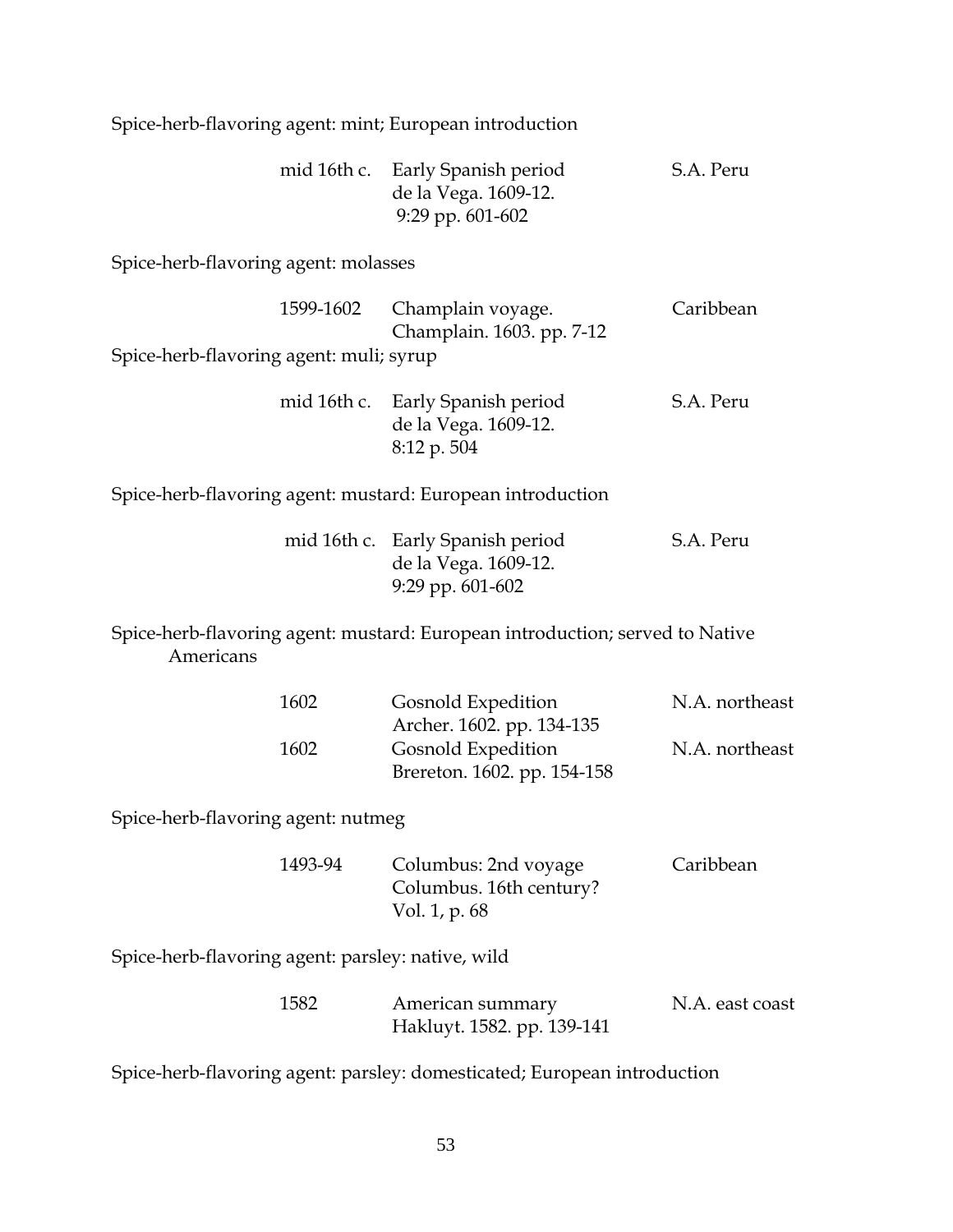|      | mid 16th c. Early Spanish period | S.A. Peru       |
|------|----------------------------------|-----------------|
|      | de la Vega. 1609-12.             |                 |
|      | 9:29 pp. $601-602$               |                 |
| 1612 | Virginia settlement              | N.A. east coast |
|      | Strachey. 1612. pp. 38-39        |                 |

Spice-herb-flavoring agent: pennyroyal: native, wild

| 1540-42 | Coronado expedition              | N.A. southwest |
|---------|----------------------------------|----------------|
|         | de Castañada. 1596.              |                |
|         | Part 2, pp. 51-52                |                |
|         | mid 16th c. Early Spanish period | S.A. Peru      |
|         | de la Vega. 1609-12.             |                |
|         | $9:29$ pp. $601-602$             |                |

Spice-herb-flavoring agent: pepper; general descriptions; undifferentiated types

| 1493-94    | Columbus: 2nd voyage       | Caribbean      |
|------------|----------------------------|----------------|
|            | Columbus. 16th century?    |                |
|            | Vol. 1, pp. 68-69          |                |
| 1519       | Cortez expedition          | C.A. Mexico    |
|            | Bernal Diaz. 1576.         |                |
|            | pp. 178-179                |                |
| 1526       | Cortez expedition          | C.A. Mexico    |
|            | Cortés: 5th letter. 1526,  |                |
|            | pp. 336-337                |                |
| mid 16th c | Early Spanish period       | S.A. Peru      |
|            | de la Vega. 1609-12.       |                |
|            | 6:11 p. 336                |                |
| 1562       | Florida settlement         | N.A. southeast |
|            | Ribault. 1582. pp. 101-108 |                |
|            |                            |                |

Spice-herb-flavoring agent: pepper; pimiento

| 1532-34 | F. Pizarro: 3rd expedition       | S.A. Peru |
|---------|----------------------------------|-----------|
|         | P. Pizarro. 1571.                |           |
|         | Vol. 1. pp. 196-197              |           |
|         | mid 16th c. Early Spanish period | S.A. Peru |
|         | de la Vega. 1609-12.             |           |
|         | 6:24 pp. 366-367, also           |           |
|         | 7:1 pp. 401-402                  |           |

Spice-herb-flavoring agent: pepper; pimiento; variety called chinchi uchu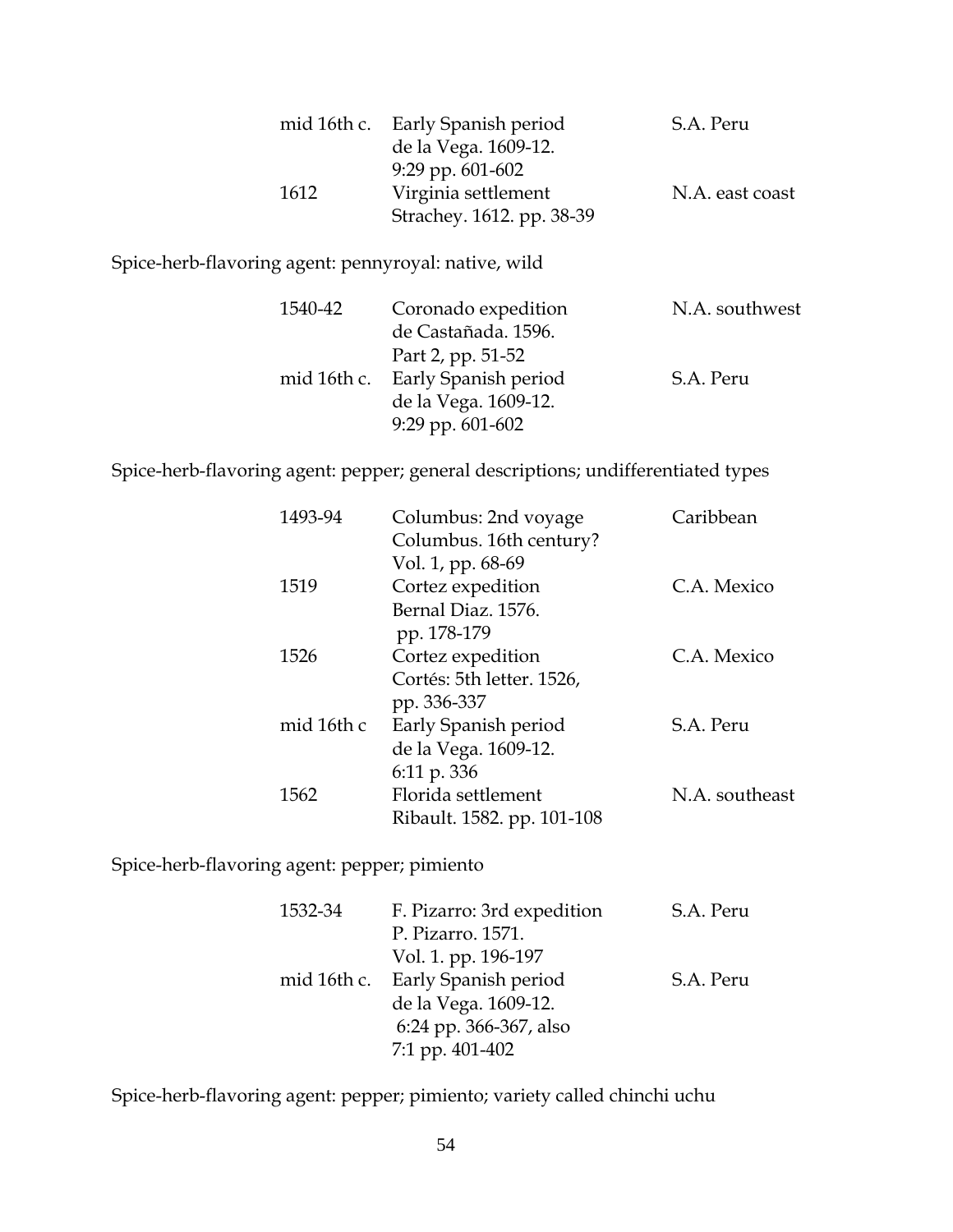|  | mid 16th c. Early Spanish period | S.A. Peru |
|--|----------------------------------|-----------|
|  | de la Vega. 1609-12.             |           |
|  | 8:12 pp. 504-505                 |           |

Spice-herb-flavoring agent: pepper; pimiento; variety called rocot uchu; red type; exported to Spain

|  | mid 16th c. Early Spanish period | S.A. Peru |
|--|----------------------------------|-----------|
|  | de la Vega. 1609-12.             |           |
|  | 8:12 pp. 504-505                 |           |

Spice-herb-flavoring agent: pepper (see also chili)

Spice-herb-flavoring agent: pimiento (see pepper; pimiento)

Spice-herb-flavoring agent: poppy seed; European introduction

| mid 16th c. Early Spanish period | S.A. Peru |
|----------------------------------|-----------|
| de la Vega. 1609-12.             |           |
| 9:29 pp. $601-602$               |           |

Spice-herb-flavoring agent: potash; prepared from borage ash

| 1585 | Virginia settlement       | N.A. east coast |
|------|---------------------------|-----------------|
|      | Hariot. 1588. pp. 340-341 |                 |

Spice-herb-flavoring agent: purslane: native, wild

|  | mid 16th c. Early Spanish period | S.A. Peru |
|--|----------------------------------|-----------|
|  | de la Vega. 1609-12.             |           |
|  | 9:29 pp. $601-602$               |           |

Spice-herb-flavoring agent: purslane: native, wild; prepared as salad

| 1612 | Virginia settlement    | N.A. east coast |
|------|------------------------|-----------------|
|      | Strachey. 1612. p. 121 |                 |

Spice-herb-flavoring agent: rocket; European introduction

| mid 16th c. Early Spanish period | S.A. Peru |
|----------------------------------|-----------|
| de la Vega. 1609-12.             |           |
| 9:29 pp. $601-602$               |           |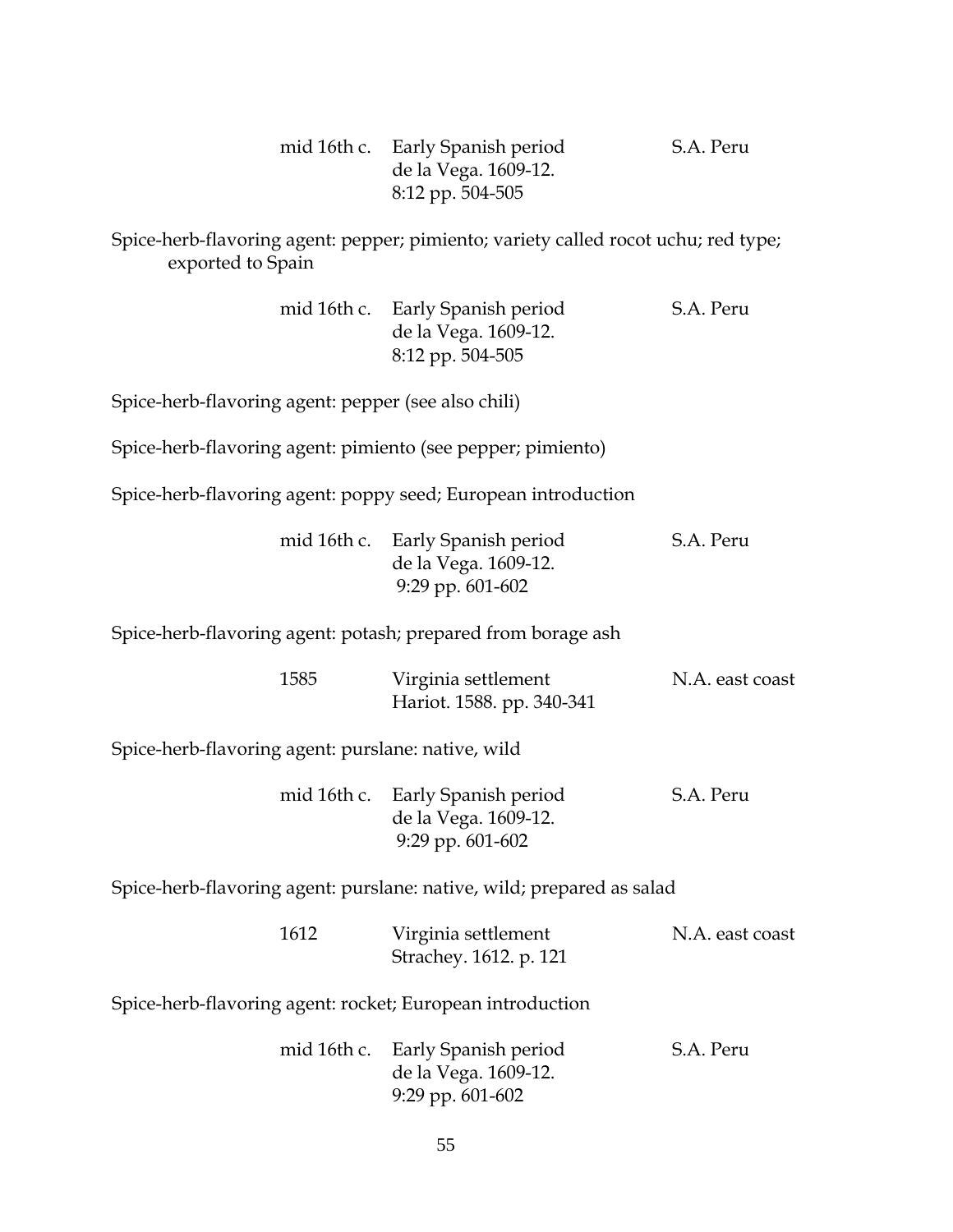## Spice-herb-flavoring agent: sage; native, wild

| 1519 | Cortez expedition   | C.A. Mexico    |
|------|---------------------|----------------|
|      | Bernal Diaz. 1576.  |                |
|      | pp. 216-217         |                |
| 1540 | Coronado expedition | N.A. southwest |
|      | de Mendoza. 1540b.  |                |
|      | pp. 158-159         |                |

## Spice-herb-flavoring agent: salt

| 1519    | Cortez expedition<br>Bernal Diaz. 1576.                                        | C.A. Mexico    |
|---------|--------------------------------------------------------------------------------|----------------|
| 1520    | pp. 178-179<br>Cortez expedition<br>Cortés: 2nd letter. 1520,                  | C.A. Mexico    |
|         | pp. 69-70                                                                      |                |
| 1526    | Cortez expedition<br>Cortés: 5th letter. 1526,<br>pp. 336-337                  | C.A. Mexico    |
| 1532    | F. Pizarro: 3rd expedition<br>Xeres. 1534. pp. 28-30                           | S.A. Peru      |
| 1532-34 | F. Pizarro: 3rd expedition<br>P. Pizarro. 1571.                                | S.A. Peru      |
| 1539-42 | Vol. 1. pp. 196-197<br>DeSoto expedition<br>de Elvas. 1557.                    | N.A. southeast |
| 1539-42 | Vol. 1 pp. 34-37<br>DeSoto expedition<br>de Biedma. 1544.<br>Vol. 2, pp. 35-37 | N.A. southeast |
| 1539-42 | De Soto expedition<br>de Oviedo y Valdés. 1546.<br>Vol. 2, pp. 99              | N.A. southeast |
| 1540-42 | Coronado expedition<br>Translado de las Nuevas.                                | N.A. southwest |
| 1540-42 | 16th century? p. 102<br>Coronado expedition<br>de Cardenasa? 16th century?     | N.A. southwest |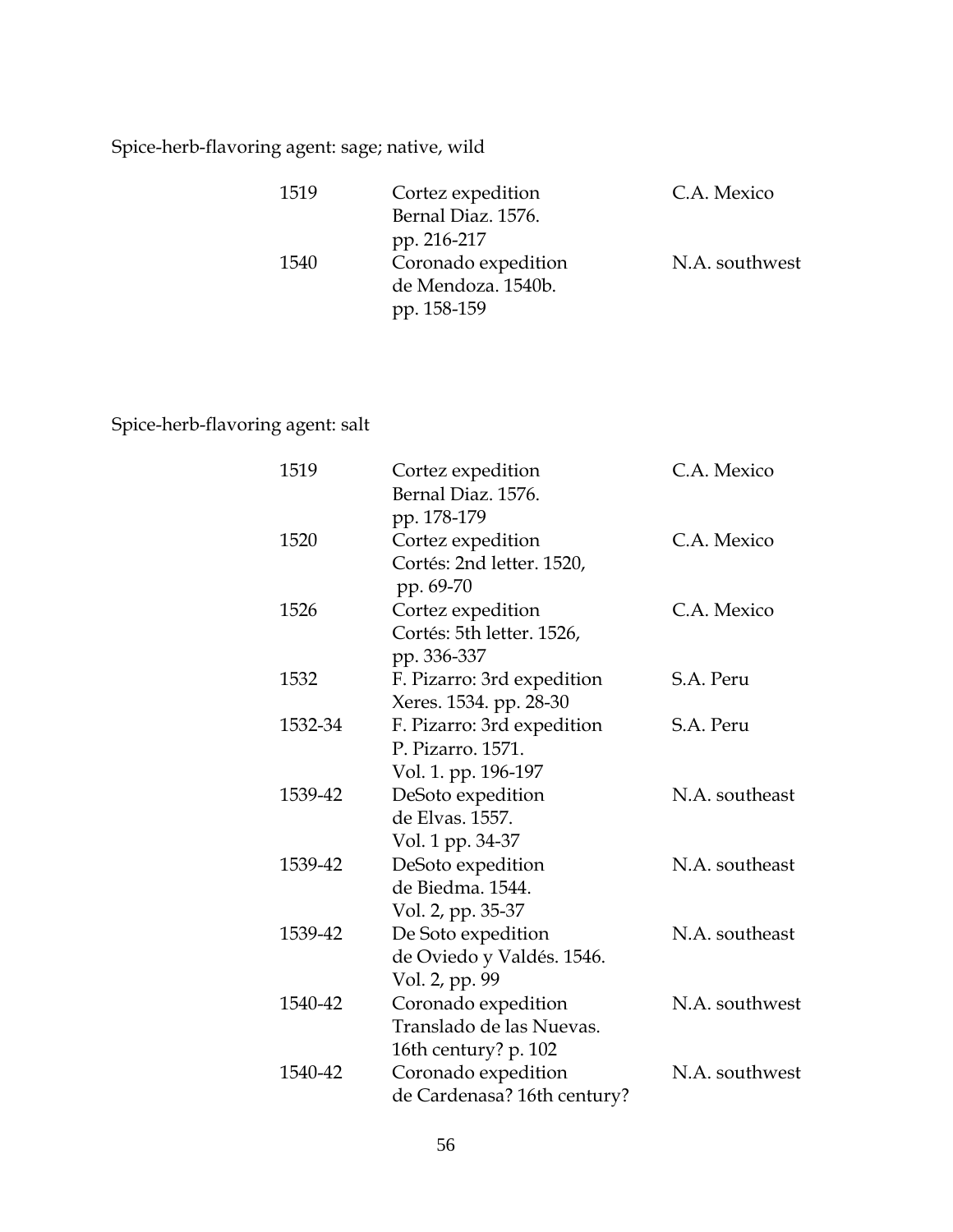|                                                                     | 1540        | p. 181<br>Coronado expedition<br>de Mendoza. 1540a,                   | N.A. southwest  |
|---------------------------------------------------------------------|-------------|-----------------------------------------------------------------------|-----------------|
|                                                                     | 1540        | pp. 83-84<br>Coronado expedition<br>de Mendoza, 1540b.<br>pp. 158-159 | N.A. southwest  |
|                                                                     | 1540        | Coronado expedition<br>Coronado. 1540a.<br>pp. 94-95                  | N.A. southwest  |
|                                                                     | 1540        | Coronado expedition<br>Coronado. 1540b.<br>pp. 171-173                | N.A. southwest  |
|                                                                     | mid 16th c. | Early Spanish period<br>de la Vega. 1609-12.<br>5:14 p. 271           | S.A. Peru       |
|                                                                     | 1587        | White expedition<br>White. 1587.<br>pp. 522-524                       | Caribbean       |
|                                                                     | 1592-93     | New England Settlements.<br>Hayes. 1592-93.<br>pp. 170-172.           | N.A. northeast  |
|                                                                     | 1599-1602   | Champlain voyage.<br>Champlain. 1603.<br>pp. 28-29                    | C.A. Mexico     |
|                                                                     | 1612        | Virginia settlement<br>Smith. 1612. p. 353                            | N.A. east coast |
| $\mathsf{C}_{\mathsf{miso}}$ bound flower against second illegation |             |                                                                       |                 |

# Spice-herb-flavoring agent: sasparilla

|  | mid 16th c. Early Spanish period | S.A. Peru |
|--|----------------------------------|-----------|
|  | de la Vega. 1609-12.             |           |
|  | 8:15 pp. 511-512                 |           |

Spice-herb-flavoring agent: sassafras

| 1584    | Barlow expedition         | N.A. east coast |
|---------|---------------------------|-----------------|
|         | Barlow. 1584. pp. 107-109 |                 |
| 1585-86 | Virginia settlement       | N.A. east coast |
|         | Lane. 1586. pp. 256-257   |                 |
| 1585    | Virginia settlement       | N.A. east coast |
|         | Hariot. 1588. p. 328      |                 |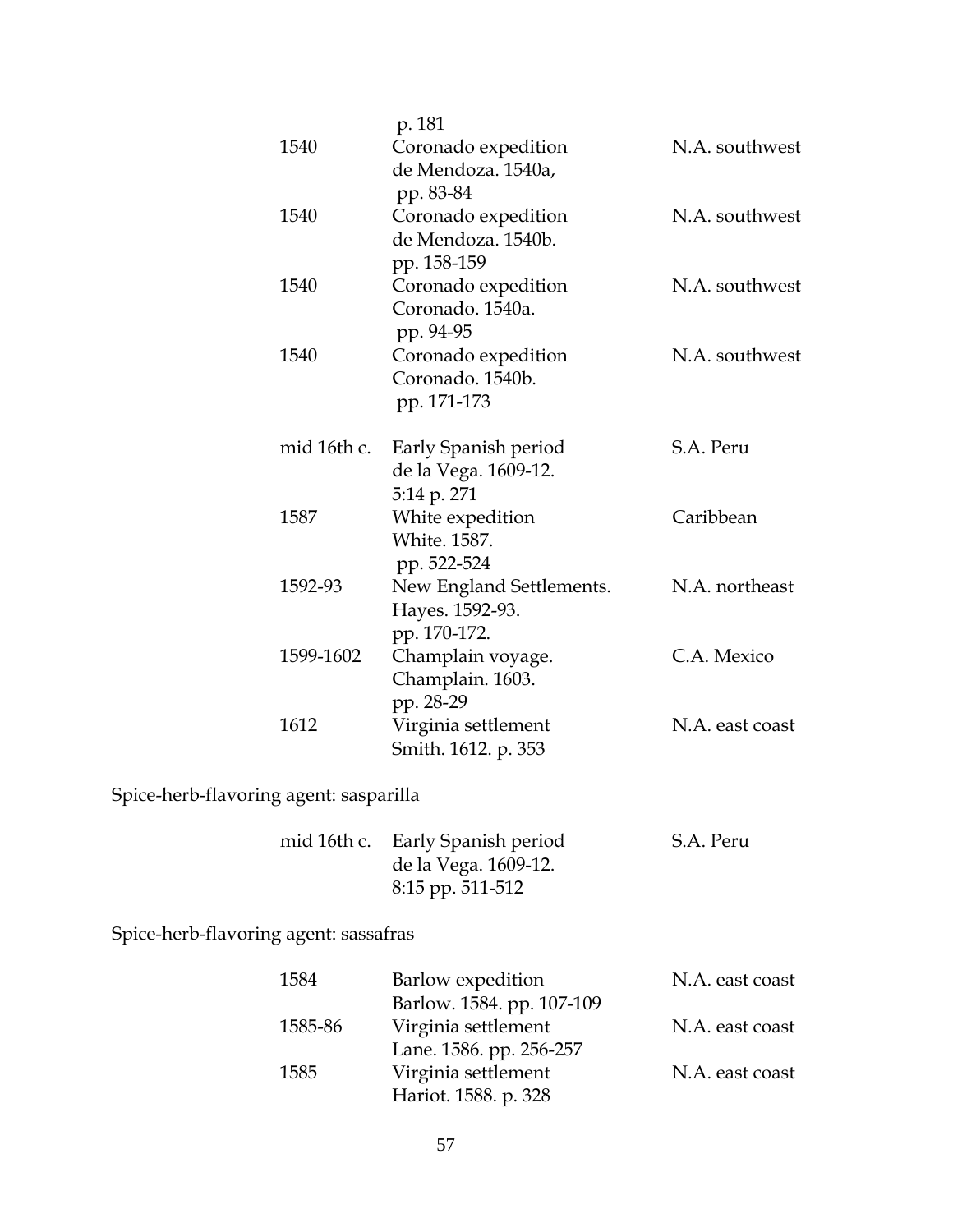| 1585-86 | Drake expedition<br>Primrose Journal. 1586.<br>pp. 307-308            | N.A. southeast  |
|---------|-----------------------------------------------------------------------|-----------------|
| 1586    | Florida settlement<br>de Laudonnière. 1586.<br>pp. 195-196            | N.A. southeast  |
| 1586    | Florida settlement<br>Burgoigon. 1586.<br>pp. 764-765                 | N.A. southeast  |
| 1592-93 | New England Settlements.<br>Hayes. 1592-93. pp. 175-180.              | N.A. northeast  |
| 1602    | <b>Gosnold Expedition</b><br>Archer. 1602. pp. 126-128                | N.A. northeast  |
| 1602    | <b>Gosnold Expedition</b><br>Brereton. 1602. pp. 150-152              | N.A. northeast  |
| 1603    | Pringe Expedition<br>Pringe. 1603. pp. 216-220                        | N.A. northeast  |
| 1606    | Archer Expedition<br>Percy. 1608a. p. 141                             | N.A. east coast |
| 1607    | Virginia settlement<br>Wingfeild et al. 1607.<br>pp. 78-80            | N.A. east coast |
| 1607    | Virginia settlement<br>Archer. 1607b. pp. 99-102                      | N.A. east coast |
| 1608    | Newport Expedition<br>Perkins. 1608. p. 162                           | N.A. east coast |
| 1612    | Virginia settlement<br>Strachey. 1612. pp. 38-39,<br>also pp. 130-131 | N.A. east coast |
| 1612    | Virginia settlement<br>Smith. 1612. pp. 346-347                       | N.A. east coast |

Spice-herb-flavoring agent: sassafras: leaf; famine food

| 1585-86 | Virginia settlement | N.A. east coast |
|---------|---------------------|-----------------|
|         | Lane. 1586. p. 272  |                 |

Spice-herb-flavoring agent: sedum; identified as famine food

| 1519 | Cortez expedition      | C.A. Mexico |
|------|------------------------|-------------|
|      | de Sahaun. 1555. p. 79 |             |

Spice-herb-flavoring agent: sesame; European introduction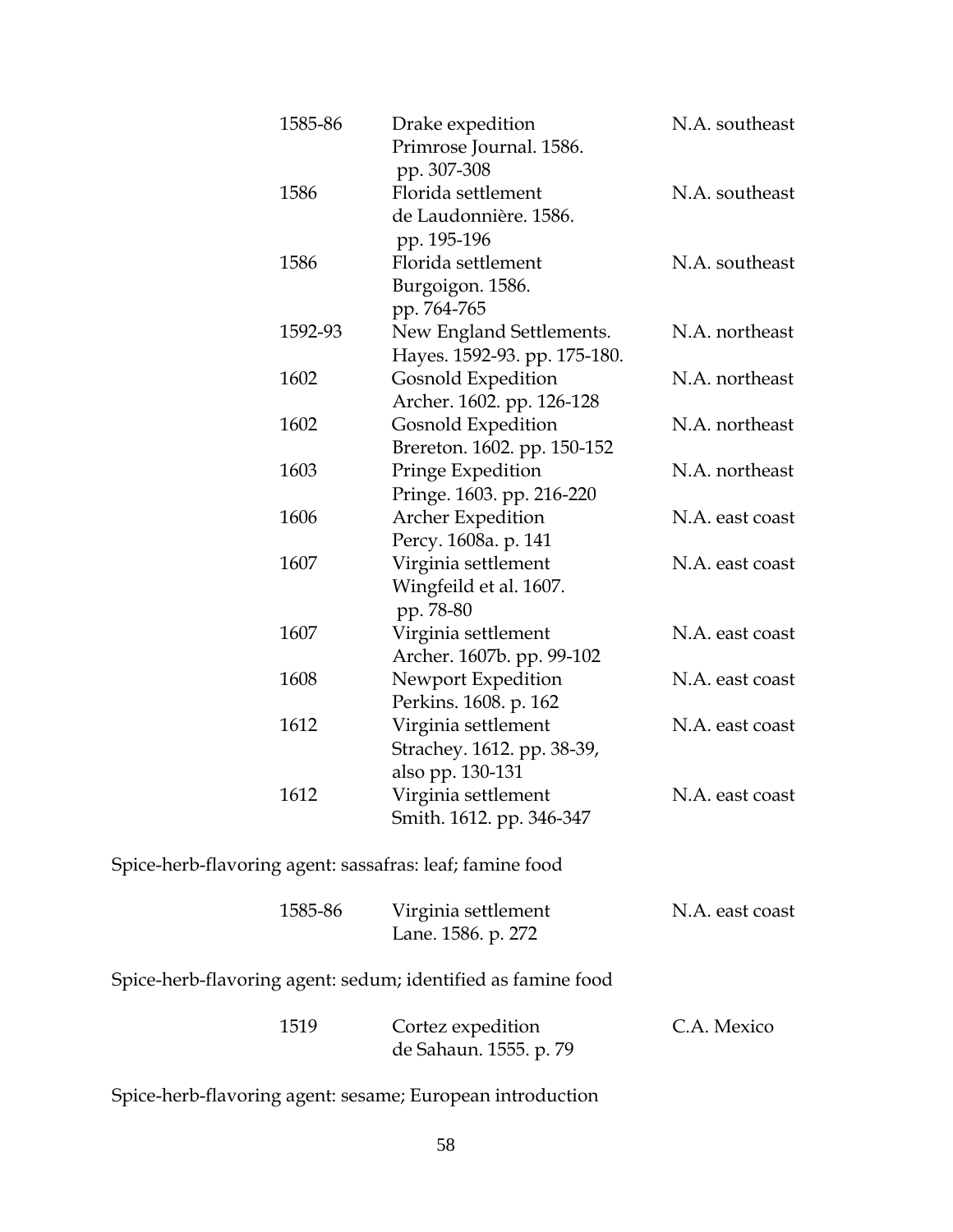| mid 16th c. Early Spanish period | S.A. Peru |
|----------------------------------|-----------|
| de la Vega. 1609-12.             |           |
| 9:29 pp. $601-602$               |           |

Spice-herb-flavoring agent: sorrel: undifferentiated by type or use

| 1520 | Cortez expedition         | C.A. Mexico     |
|------|---------------------------|-----------------|
|      | Cortés: 2nd letter. 1520, |                 |
|      | pp. 86-89                 |                 |
| 1602 | Gosnold Expedition        | N.A. northeast  |
|      | Archer. 1602. pp. 126-128 |                 |
| 1602 | Gosnold Expedition        | N.A. northeast  |
|      | Brereton. 1602. p. 160    |                 |
| 1612 | Virginia settlement       | N.A. east coast |
|      | Smith. 1612. pp. 347-348  |                 |

Spice-herb-flavoring agent: sorrel: broth

| 1602 | Gosnold Expedition        | N.A. northeast |
|------|---------------------------|----------------|
|      | Archer. 1602. pp. 136-138 |                |

Spice-herb-flavoring agent: sorrel: cooked with caviar; European famine food

| 1612 | Virginia settlement      | N.A. east coast |
|------|--------------------------|-----------------|
|      | Smith. 1612. pp. 445-447 |                 |

Spice-herb-flavoring agent: sorrel: cooked with tuckahoe root

| 1612 | Virginia settlement      | N.A. east coast |
|------|--------------------------|-----------------|
|      | Smith. 1612. pp. 347-348 |                 |

Spice-herb-flavoring agent: sorrel: salad ingredient

| 1612 | Virginia settlement    | N.A. east coast |
|------|------------------------|-----------------|
|      | Strachey. 1612. p. 121 |                 |

Spice-herb-flavoring agent: sorrel: soup

| 1602 | Gosnold Expedition        | N.A. northeast |
|------|---------------------------|----------------|
|      | Archer. 1602. pp. 136-138 |                |

Spice-herb-flavoring agent: sugar; American; maguey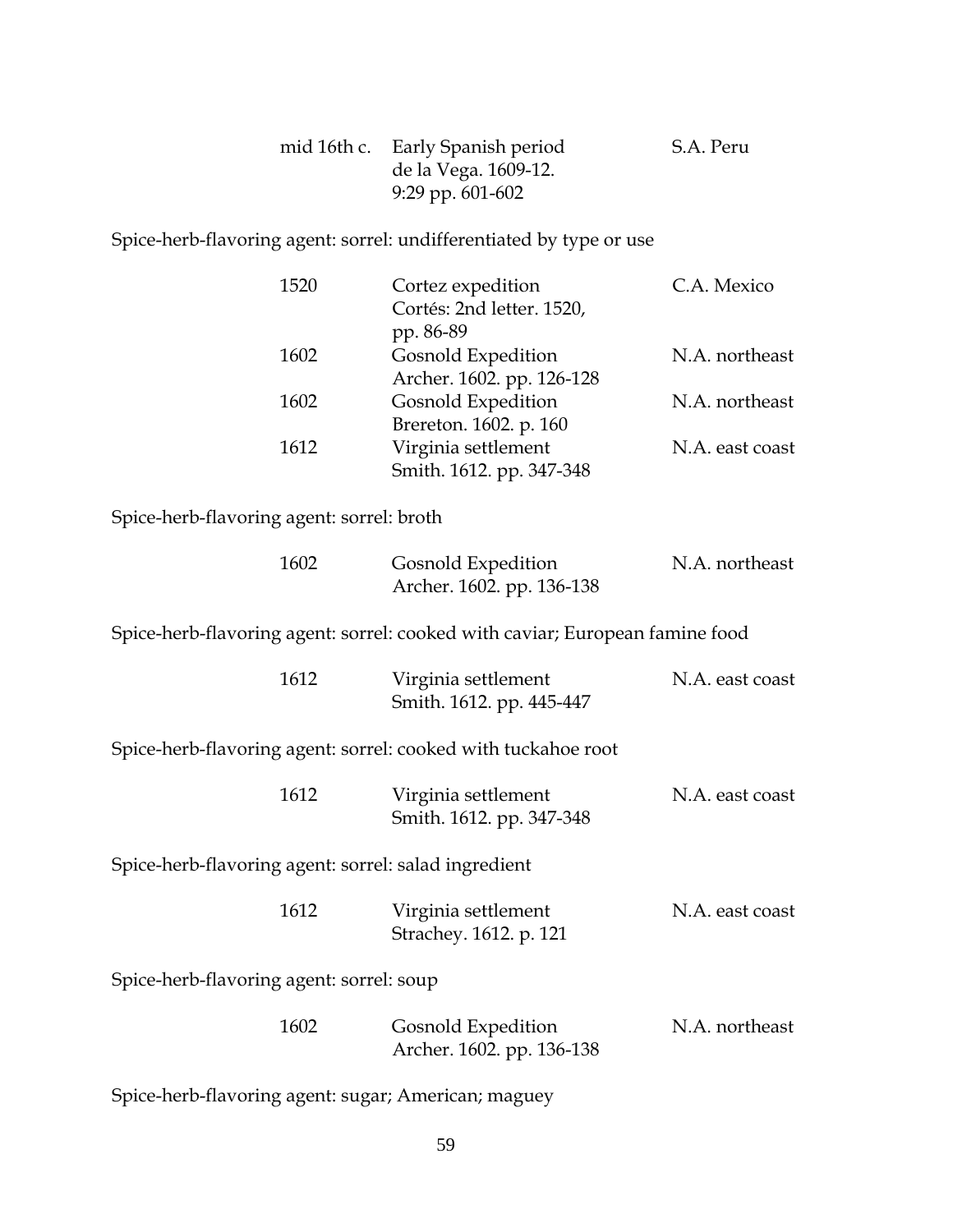| 1520 | Cortez expedition         | C.A. Mexico |
|------|---------------------------|-------------|
|      | Cortés: 2nd letter. 1520, |             |
|      | pp. 86-89                 |             |

Spice-herb-flavoring agent: sugar; American; maize

| 1585 | Virginia settlement | N.A. east coast         |  |
|------|---------------------|-------------------------|--|
|      |                     | Lane. 1585. pp. 207-209 |  |

Spice-herb-flavoring agent: sugar; European introduction; refined sugar?

| 1495 | Columbus expedition     | Caribbean |
|------|-------------------------|-----------|
|      | Columbus memorandum.    |           |
|      | 1495. Vol. 1. pp. 84-86 |           |

Spice-herb-flavoring agent: sugar; European introduction; refined sugar?; mixed with native pear

|  | mid 16th c. Early Spanish period | S.A. Peru |
|--|----------------------------------|-----------|
|  | de la Vega. 1609-12.             |           |
|  | $8:11 \text{ p. }503$            |           |

Spice-herb-flavoring agent: sugar cane: European introduction

| 1495        | Columbus expedition       | Caribbean       |
|-------------|---------------------------|-----------------|
|             | Columbus memorandum.      |                 |
|             | 1495. Vol. 1. pp. 82-86   |                 |
| mid 16th c. | Early Spanish period      | S.A. Peru       |
|             | de la Vega. 1609-12.      |                 |
|             | 9:28 pp. 600-601          |                 |
| 1563        | Portuguese settlement     | S.A. Brazil     |
|             | Hakluyt. 1582. pp. 9-10   |                 |
| 1585        | Raleigh expedition        | Caribbean       |
|             | Anonymous Tiger crew      |                 |
|             | member. 1585, pp. 178-179 |                 |
| 1585        | Virginia settlement       | N.A. east coast |
|             | Hariot. 1588. p. 336      |                 |
| 1585-86     | Drake expedition          | Caribbean       |
|             | Bigges. 1589. pp. 228-229 |                 |
| 1599-1602   | Champlain voyage.         | Caribbean       |
|             | Champlain. 1603. pp. 7-12 |                 |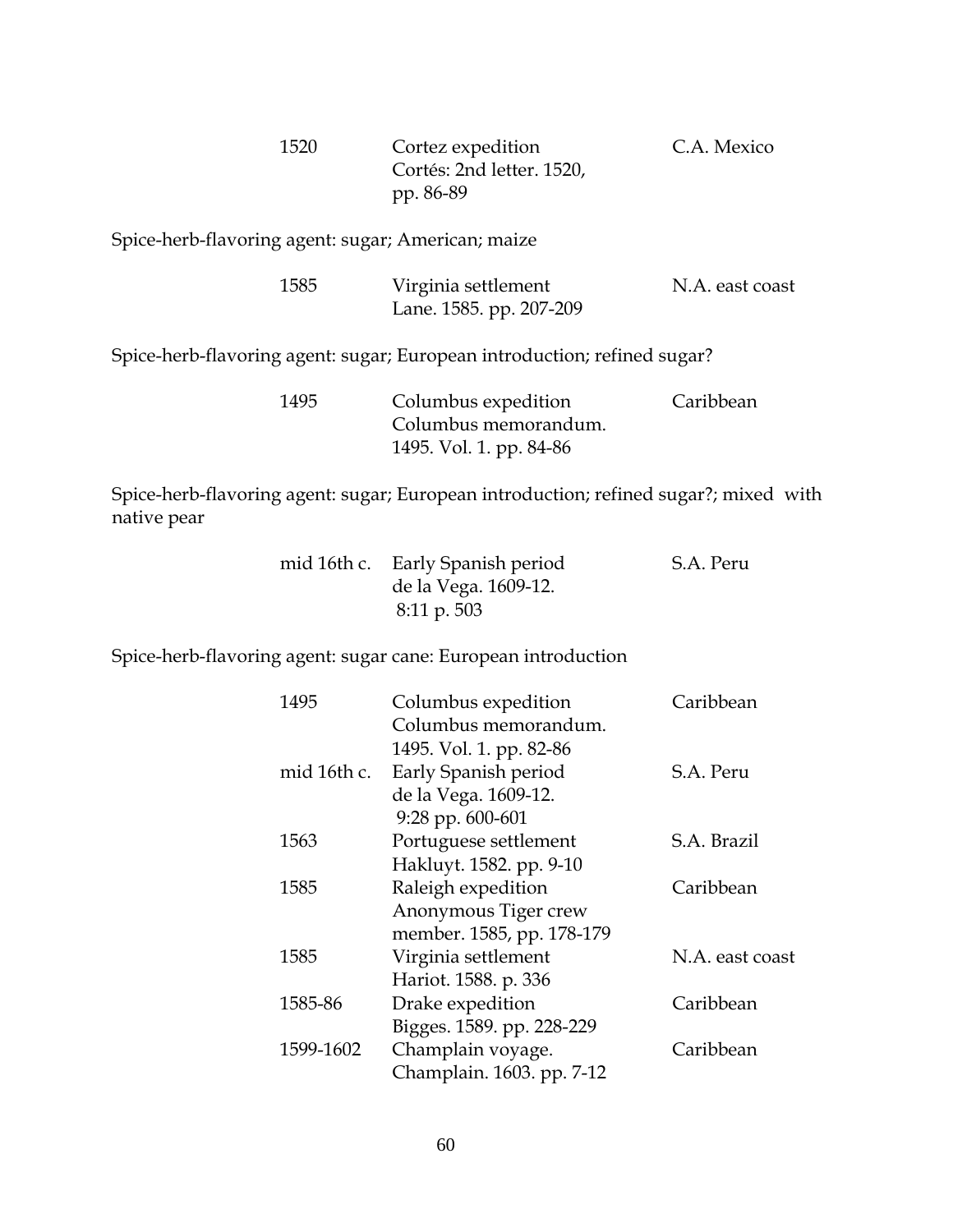Spice-herb-flavoring agent: sugar cane: European introduction; test planting report

| 1607 | Virginia settlement       | N.A. east coast |
|------|---------------------------|-----------------|
|      | Archer. 1607b. pp. 99-102 |                 |
| 1612 | Virginia settlement       | N.A. east coast |
|      | Strachey. 1612. pp. 38-39 |                 |

Spice-herb-flavoring agent: sunchu; identified as famine food

|  | mid 16th c. Early Spanish period | S.A. Peru |
|--|----------------------------------|-----------|
|  | de la Vega. 1609-12.             |           |
|  | 8:15 pp. 511-512                 |           |

Spice-herb-flavoring agent: syrup; maize cane

| 1532-34 | F. Pizarro: 3rd expedition | S.A. Peru |
|---------|----------------------------|-----------|
|         | P. Pizarro. 1571.          |           |
|         | Vol. 2. pp. 468-471        |           |

Spice-herb-flavoring agent: tansy

| 1602 | Gosnold Expedition        | N.A. northeast |
|------|---------------------------|----------------|
|      | Archer. 1602. pp. 126-128 |                |
|      |                           |                |

Spice-herb-flavoring agent: uchu (see pepper: pimiento)

| mid 16th c. Early Spanish period | S.A. Peru |
|----------------------------------|-----------|
| de la Vega. 1609-12.             |           |
| 8:12 pp. 504-505                 |           |

Spice-herb-flavoring agent: vinegar; unidentified by type and source

| 1608 | Virginia settlement          | N.A. east coast |
|------|------------------------------|-----------------|
|      | Wingfield. 1608. pp. 214-217 |                 |

Spice-herb-flavoring agent: vinegar; cacao

| 1599-1602 Champlain voyage | C.A. Mexico |
|----------------------------|-------------|
| Champlain. 1603. p. 28     |             |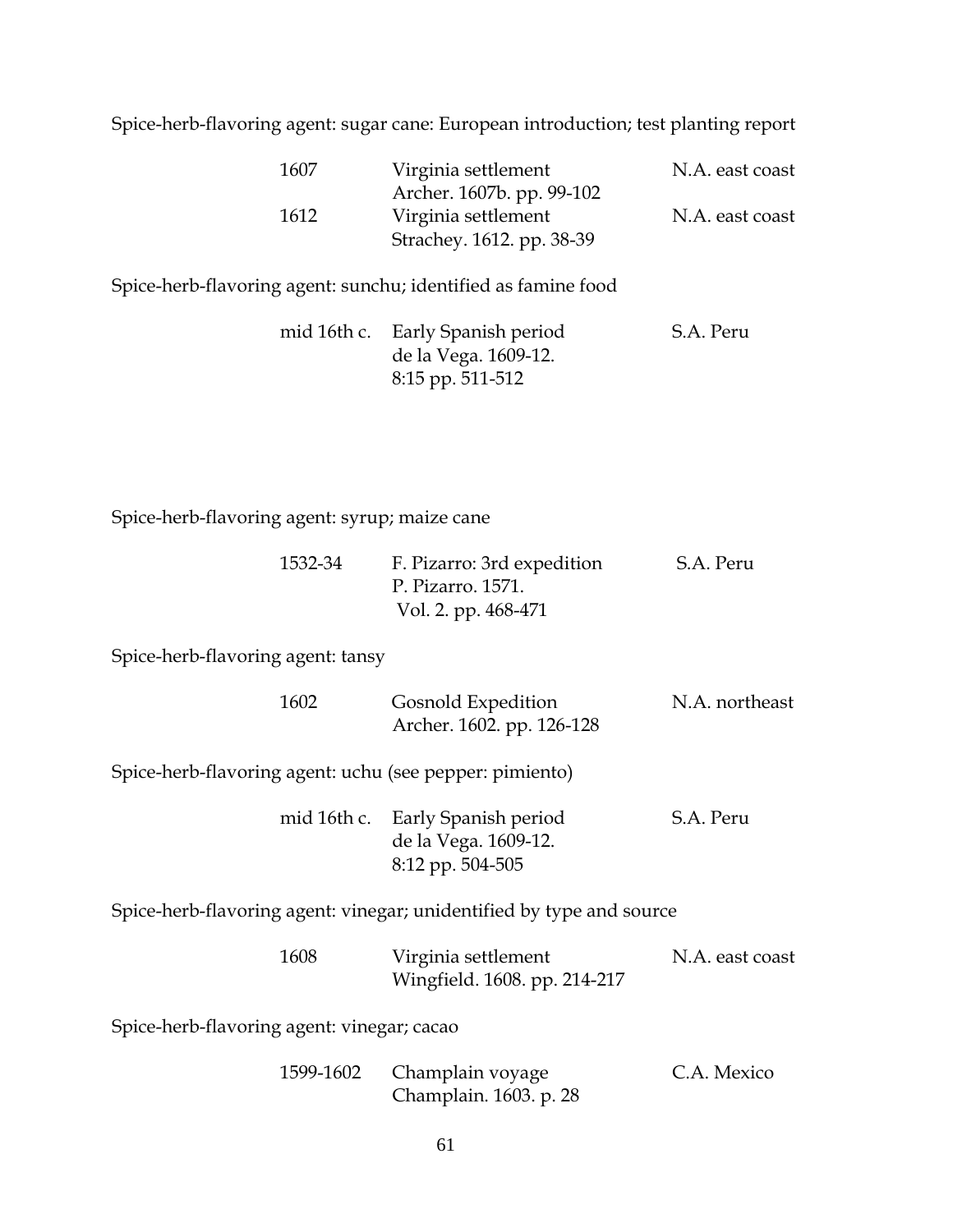Spice-herb-flavoring agent: vinegar; grape (*Vitis vinifera*); European introduction

| 1585-86 | Drake expedition          | Caribbean |
|---------|---------------------------|-----------|
|         | Bigges. 1589. pp. 246-247 |           |

Spice-herb-flavoring agent: vinegar; maguey

|  | mid 16th c. Early Spanish period | S.A. Peru |
|--|----------------------------------|-----------|
|  | de la Vega. 1609-12.             |           |
|  | 8:12, pp. 504-505                |           |

Spice-herb-flavoring agent: vinegar; maize

| 1532-34 | F. Pizarro: 3rd expedition<br>P. Pizarro. 1571.<br>Vol. 2. pp. 468-471       | S.A. Peru |
|---------|------------------------------------------------------------------------------|-----------|
|         | mid 16th c. Early Spanish period<br>de la Vega. 1609-12.<br>8:9, pp. 498-499 | S.A. Peru |

Spice-herb-flavoring agent: violet: flower used as salad ingredient

| 1612 | Virginia settlement    | N.A. east coast |
|------|------------------------|-----------------|
|      | Strachey. 1612. p. 121 |                 |

Spice-herb-flavoring agent: weysak

| 1606 | <b>Archer Expedition</b> | N.A. east coast |
|------|--------------------------|-----------------|
|      | Percy. 1608. p. 146      |                 |

Spice-herb-flavoring agent (see also sweetener)

Spider: general description; undifferentiated by type

| 1493-94 | Columbus: 2nd voyage    | Caribbean |
|---------|-------------------------|-----------|
|         | Columbus. 16th century? |           |
|         | Vol. 1, pp. 68-69       |           |

Spinach: native, wild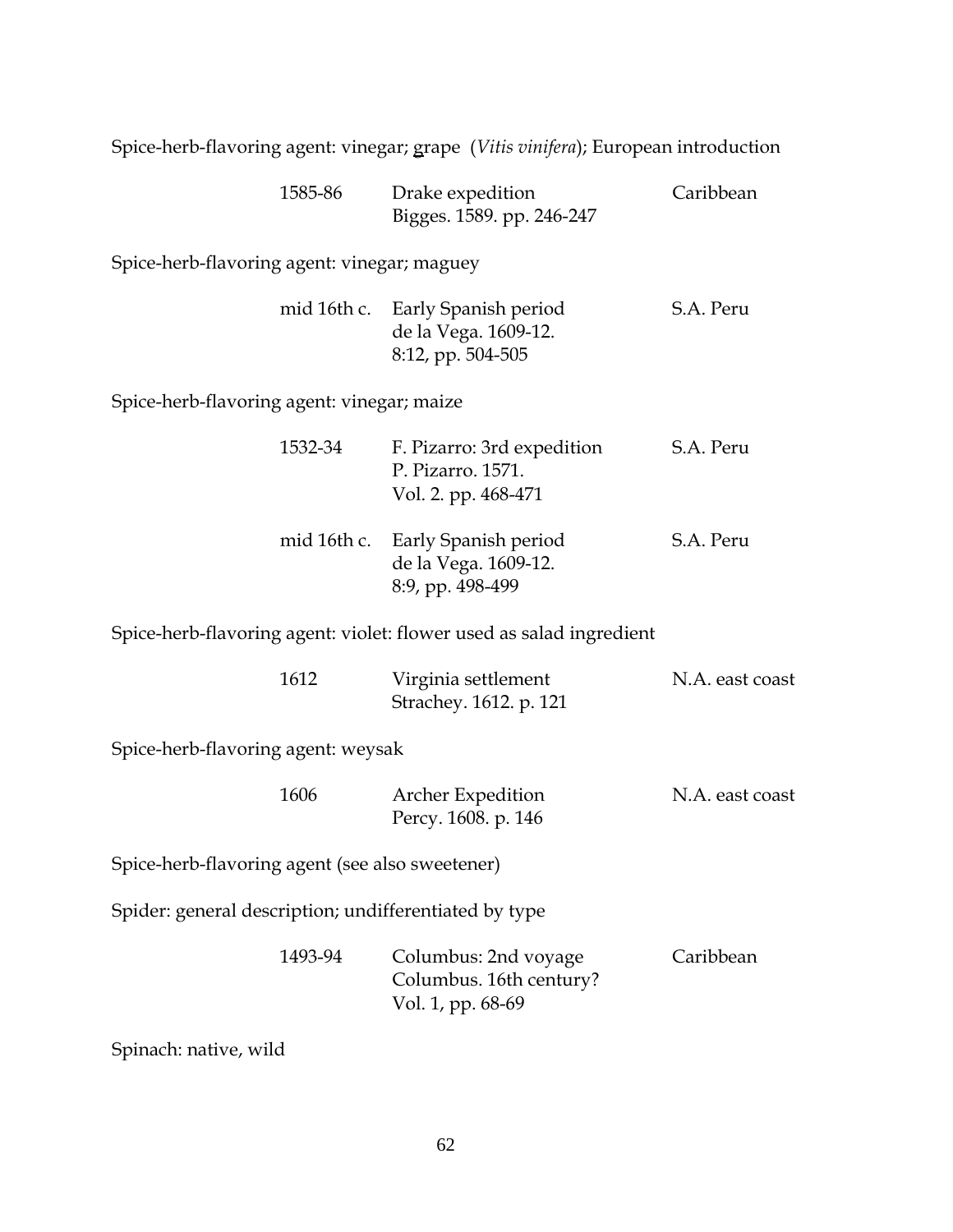| 1539-42 | De Soto expedition        | N.A. southeast |
|---------|---------------------------|----------------|
|         | de Oviedo y Valdés. 1546. |                |
|         | Vol. 2, p. 95             |                |

Spinach: native, wild (see also blite)

Spinach: domesticated; European introduction

|  | mid 16th c. Early Spanish period | S.A. Peru |
|--|----------------------------------|-----------|
|  | de la Vega. 1609-12.             |           |
|  | 9:29 pp. $601-602$               |           |

Squash: undifferentiated by type or use

|                                    | 1519 | Cortez expedition<br>de Sahaun. 1555. p. 57                      | C.A. Mexico     |
|------------------------------------|------|------------------------------------------------------------------|-----------------|
|                                    | 1540 | Coronado expedition<br>de Mendoza. 1540a, pp. 83-84              | N.A. southwest  |
| Squash: macock                     | 1612 | Virginia settlement<br>Strachey. 1612.<br>pp. 79-80, also p. 121 | N.A. east coast |
|                                    |      | Squirrel: unidentified variety; meat eaten by Native Americans   |                 |
|                                    | 1612 | Virginia settlement<br>Strachey. 1612.<br>pp. 79-80, also p. 124 | N.A. east coast |
|                                    |      | Squirrel: unidentified variety; meat eaten by Europeans          |                 |
|                                    | 1608 | Virginia settlement<br>Wingfield. 1608. pp. 219-223              | N.A. east coast |
|                                    | 1612 | Virginia settlement<br>Strachey. 1612. p. 124                    | N.A. east coast |
| Squirrel: black and white squirrel |      |                                                                  |                 |
|                                    | 1612 | Virginia settlement<br>Strachey. 1612. p. 124                    | N.A. east coast |
|                                    | 1612 | Virginia settlement                                              | N.A. east coast |

Smith. 1612. pp. 348-349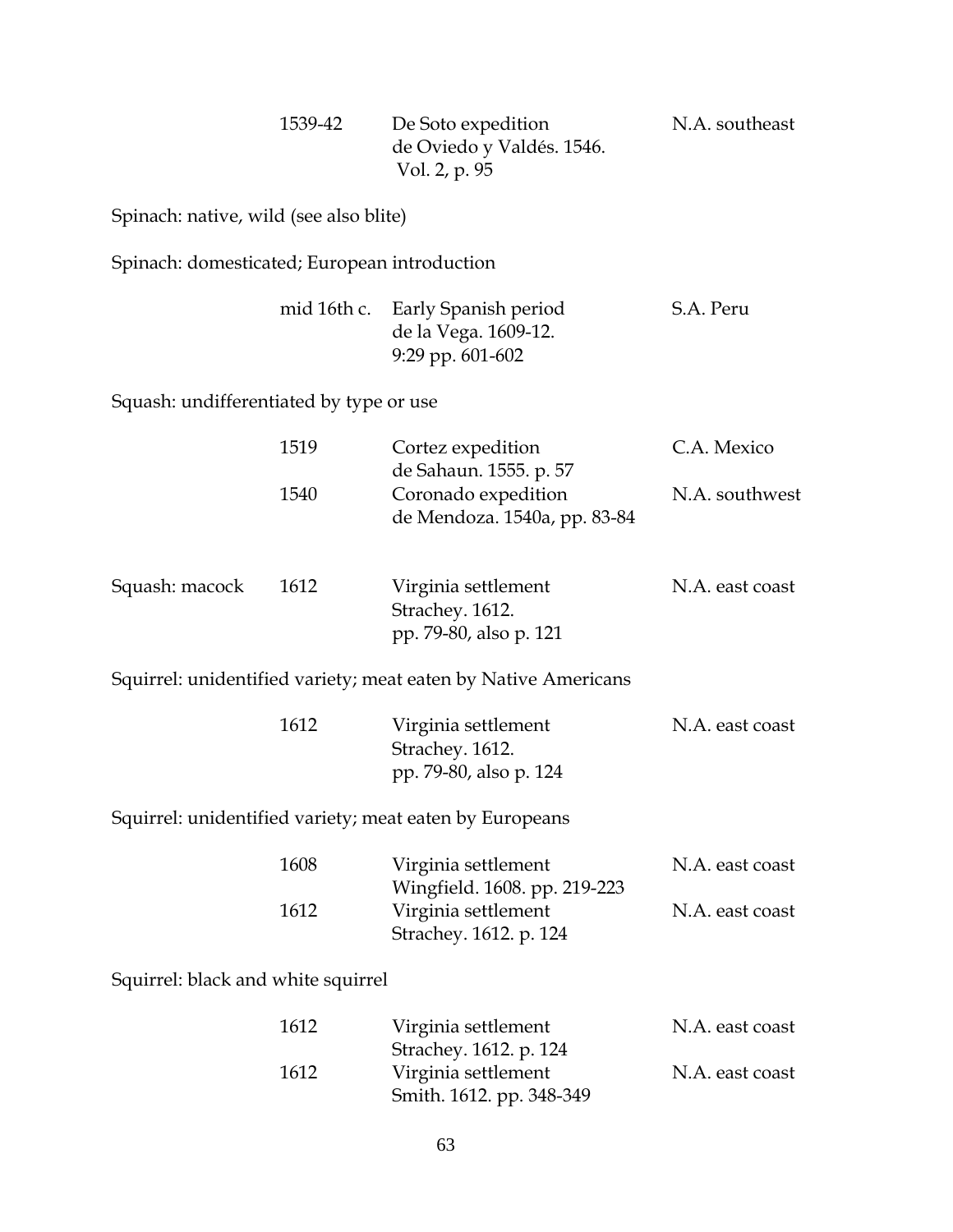# Squirrel: flying squirrel

|                                                     | 1585        | Virginia settlement<br>Hariot. 1588. p. 356                               | N.A. east coast |
|-----------------------------------------------------|-------------|---------------------------------------------------------------------------|-----------------|
|                                                     | 1612        | Virginia settlement<br>Strachey. 1612. p. 124                             | N.A. east coast |
|                                                     | 1612        | Virginia settlement<br>Smith. 1612. pp. 348-349                           | N.A. east coast |
| Squirrel: fox squirrel                              |             |                                                                           |                 |
|                                                     | 1585        | Virginia settlement<br>Hariot. 1588. p. 356                               | N.A. east coast |
| Squirrel: grey squirrel                             |             |                                                                           |                 |
|                                                     | 1585        | Virginia settlement<br>Hariot. 1588. p. 356                               | N.A. east coast |
|                                                     | 1612        | Virginia settlement<br>Strachey. 1612. p. 124                             | N.A. east coast |
|                                                     | 1612        | Virginia settlement<br>Smith. 1612. pp. 348-349                           | N.A. east coast |
| Stalk: maize; described as containing "sweet juice" |             |                                                                           |                 |
|                                                     | 1612        | Virginia settlement                                                       | N.A. east coast |
|                                                     | 1612        | Strachey. 1612. pp. 118-119<br>Virginia settlement<br>Smith. 1612. p. 350 | N.A. east coast |
| Stalk: maize; eaten as famine food                  |             |                                                                           |                 |
|                                                     | 1539-42     | DeSoto expedition<br>de Elvas. 1557.<br>Vol. 1 pp. 34-37                  | Caribbean       |
| Stalk: maize; used to manufacture sugar             |             |                                                                           |                 |
|                                                     | 1585        | Virginia settlement<br>Lane. 1585. pp. 207-209                            | N.A. east coast |
| Stew: herb stew                                     | mid 16th c. | Early Spanish period                                                      | S.A. Peru       |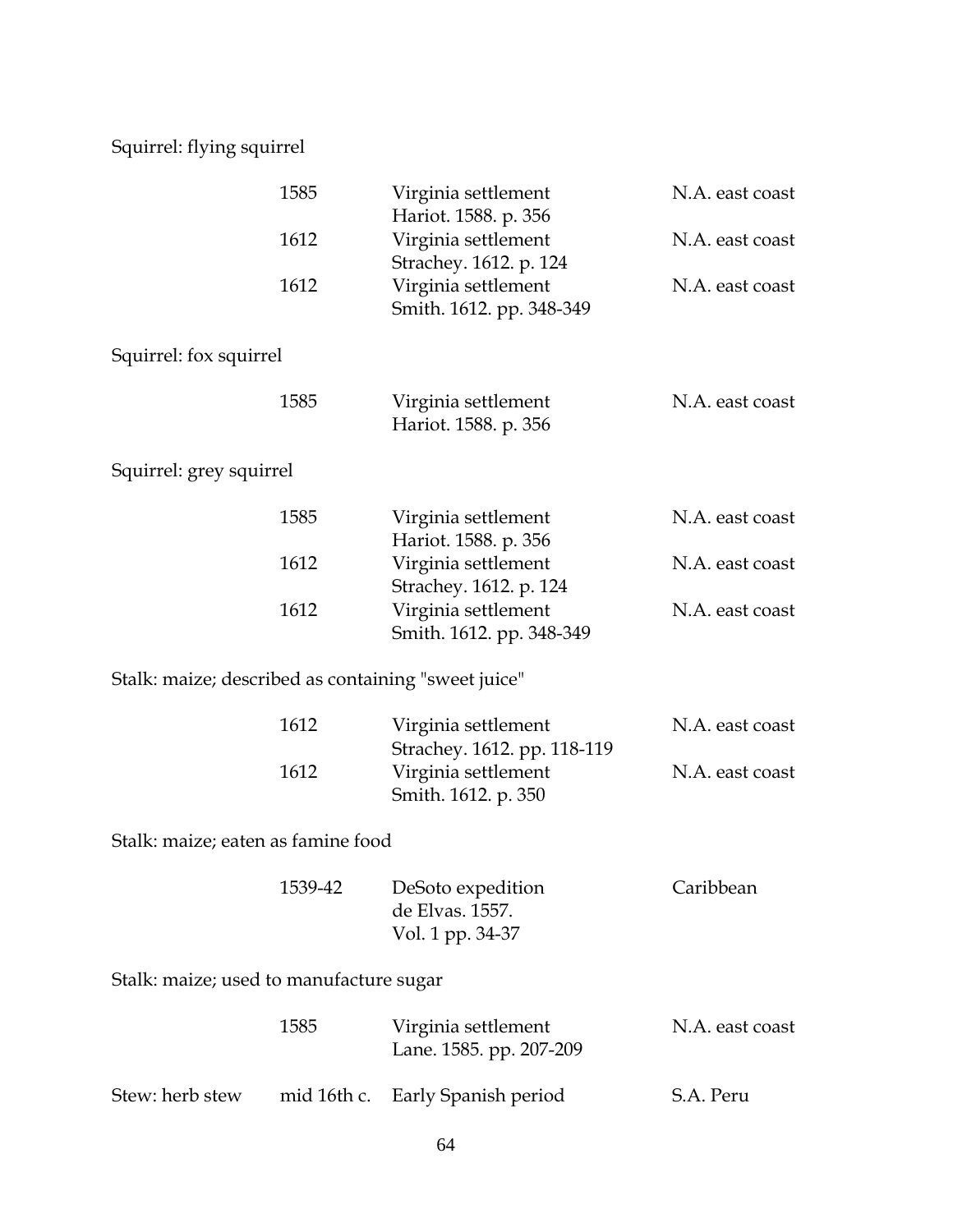| de la Vega. 1609-12. |
|----------------------|
| 8:15 pp. 511-512     |

Stew: oca root stew

|  | mid 16th c. Early Spanish period | S.A. Peru |
|--|----------------------------------|-----------|
|  | de la Vega. 1609-12.             |           |
|  | $8:10$ pp. 500-501               |           |

### Stew: potato stew

|          | mid 16th c. | Early Spanish period<br>de la Vega. 1609-12.<br>8:10 pp. 500-501 | S.A. Peru       |
|----------|-------------|------------------------------------------------------------------|-----------------|
| Stingray | 1612        | Virginia settlement<br>Strachey. 1612.<br>pp. 127-128            | N.A. east coast |
|          | 1612        | Virginia settlement<br>Smith. 1612. p. 350                       | N.A. east coast |

Stingray (see also ray)

| Stockdove |  | 1585                      | Virginia settlement | N.A. east coast |
|-----------|--|---------------------------|---------------------|-----------------|
|           |  | Hariot. 1588. pp. 358-359 |                     |                 |

Stockdove (see also mourning dove)

| Strawberry | 1539-42 | DeSoto expedition         | N.A. southeast  |
|------------|---------|---------------------------|-----------------|
|            |         | Fidalgo de Elvas. 1557.   |                 |
|            |         | pp. 193-194               |                 |
|            | 1539-42 | De Soto expedition        | N.A. southeast  |
|            |         | de Oviedo y Valdés. 1546. |                 |
|            |         | Vol. 2, pp. 96-97         |                 |
|            | 1582    | American summary          | N.A. east coast |
|            |         | Hakluyt. 1582.            |                 |
|            |         | pp. 139-141               |                 |
|            | 1585    | Virginia settlement       | N.A. east coast |
|            |         | Hariot. 1588.             |                 |
|            |         | pp. 352-353               |                 |
|            | 1602    | Gosnold Expedition        | N.A. northeast  |
|            |         | Archer. 1602.             |                 |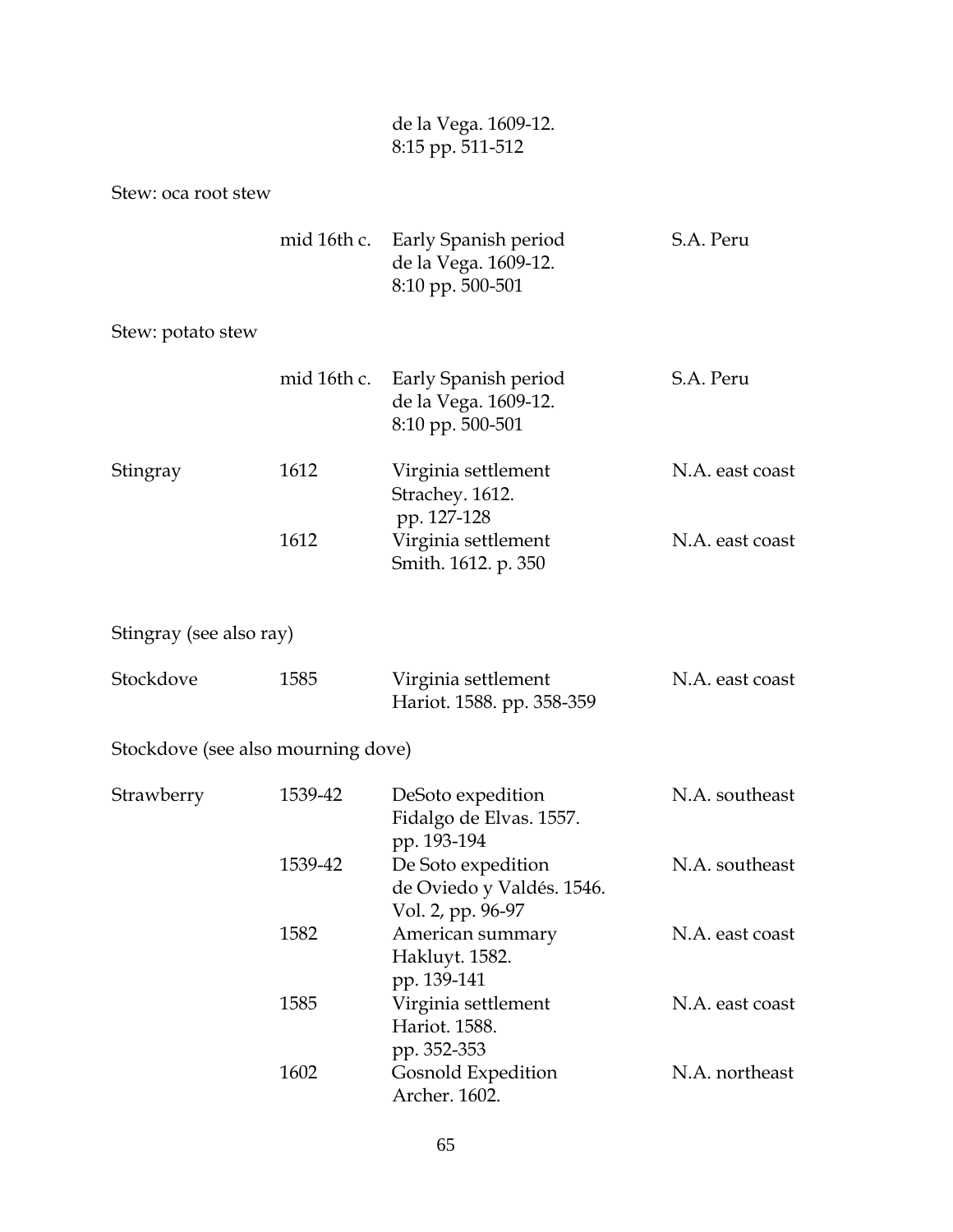|                           | pp. 117-118            |                 |
|---------------------------|------------------------|-----------------|
| 1602                      | Gosnold Expedition     | N.A. northeast  |
|                           | Brereton. 1602.        |                 |
|                           | pp. 148-150            |                 |
| 1603                      | Pringe Expedition      | N.A. northeast  |
|                           | Pringe. 1603.          |                 |
|                           | pp. 223-224            |                 |
| 1605                      | Waymouth Expedition    | N.A. northeast  |
|                           | Rosier. 1605.          |                 |
|                           | pp. 258-260            |                 |
| 1606                      | Archer Expedition      | N.A. east coast |
|                           | Percy. 1608a.          |                 |
|                           | pp. 134-135            |                 |
| 1607-08                   | Gilbert Expedition     | N.A. northeast  |
|                           | Strachey. 1610-1612.   |                 |
|                           | pp. 400-401            |                 |
| 1607                      | Davies [Davis] Voyage  | N.A. northeast  |
|                           | Davies [Davis]. 1607.  |                 |
|                           | pp. 419-420            |                 |
| 1607                      | Virginia settlement    | N.A. east coast |
|                           | Archer. 1607a.         |                 |
|                           | pp. 82-86              |                 |
| 1607                      | Virginia settlement    | N.A. east coast |
|                           | Archer. 1607b.         |                 |
|                           | pp. 99-102             |                 |
| 1608                      | Newport Expedition     | N.A. east coast |
|                           | Perkins. 1608.         |                 |
|                           | pp. 159-161            |                 |
| 1608                      | Virginia settlement    | N.A. east coast |
|                           | Smith. 1608. p. 170    |                 |
| 1612                      | Virginia settlement    | N.A. east coast |
|                           | Strachey. 1612.        |                 |
|                           | pp. 79-80, also p. 121 |                 |
| 1612                      | Virginia settlement    | N.A. east coast |
|                           | Smith. 1612. p. 347    |                 |
|                           |                        |                 |
| Strawberry: white variety |                        |                 |
| 1602                      | Gosnold Expedition     | N.A. northeast  |
|                           | Brereton. 1602.        |                 |
|                           | pp. 148-150            |                 |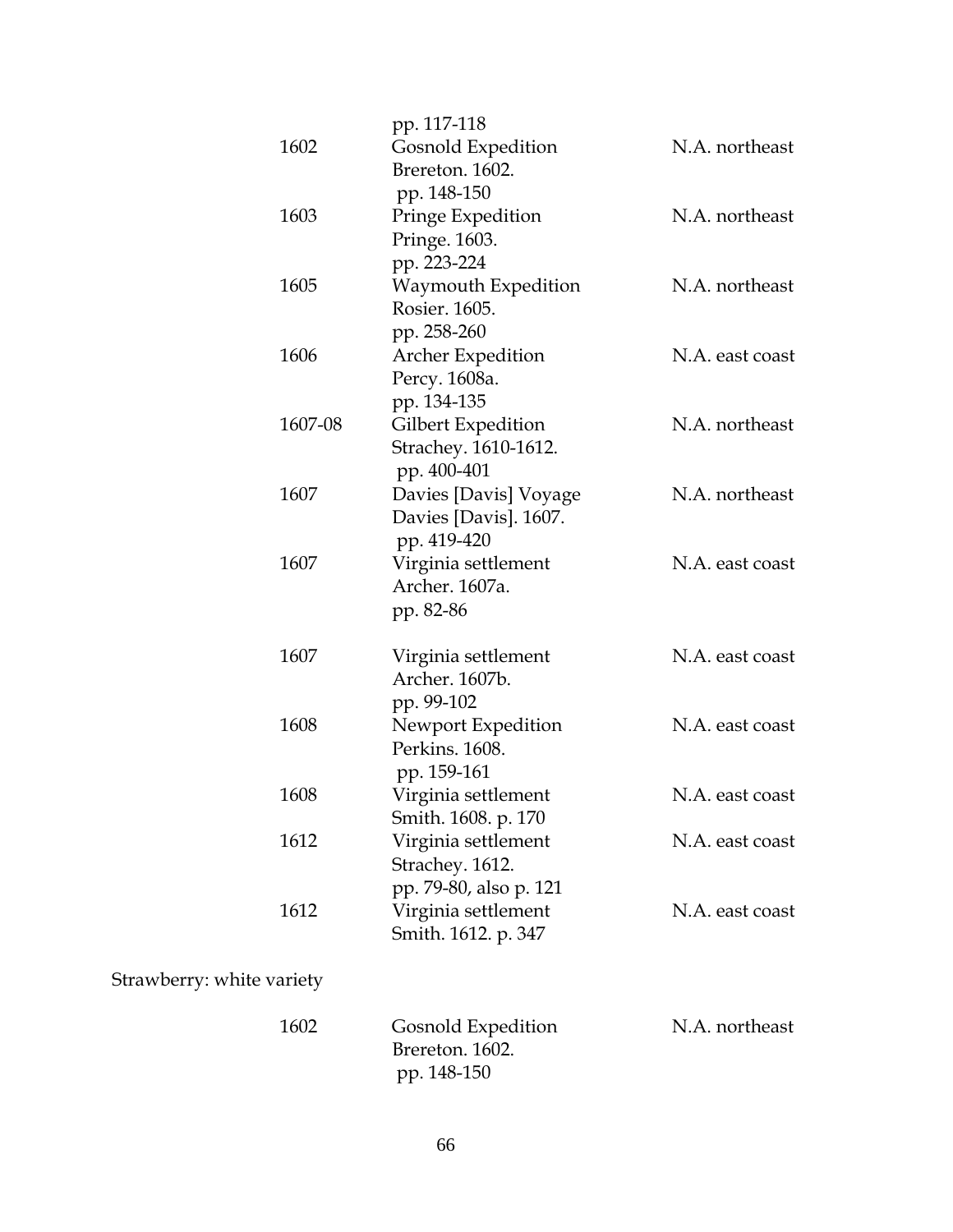| Sturgeon | 1607 | Virginia settlement<br>Wingfeild et al. 1607.<br>pp. 78-80 | N.A. east coast |
|----------|------|------------------------------------------------------------|-----------------|
|          | 1607 | Virginia settlement<br>Archer. 1607b.<br>pp. 99-102        | N.A. east coast |
|          | 1612 | Virginia settlement<br>Strachey. 1612.<br>pp. 127-128      | N.A. east coast |
|          | 1612 | Virginia settlement<br>Smith. 1612. p. 340                 | N.A. east coast |

Sturgeon: caviar; European famine food

| 1608 | Virginia settlement | N.A. east coast |
|------|---------------------|-----------------|
|      | Smith. 1608.        |                 |
|      | pp. 172-174         |                 |
| 1612 | Virginia settlement | N.A. east coast |
|      | Smith. 1612.        |                 |
|      | pp. 384-385         |                 |

Suchi (fish): name of local fish variety at lake Titicaca

|                              | mid 16th c. | Early Spanish period<br>de la Vega. 1609-12.<br>8:22 pp. 529-530       | S.A. Peru       |
|------------------------------|-------------|------------------------------------------------------------------------|-----------------|
| Suet: fallow deer            | 1608        | Virginia settlement<br>Smith. 1608. p. 188                             | N.A. east coast |
|                              | 1612        | Virginia settlement<br>Strachey. 1612. p. 115                          | N.A. east coast |
|                              | 1612        | Virginia settlement<br>Smith. 1612. pp. 346-347                        | N.A. east coast |
| Sugar: European introduction |             |                                                                        |                 |
|                              | 1495        | Columbus expedition<br>Columbus memorandum.<br>1495. Vol. 1. pp. 84-86 | Caribbean       |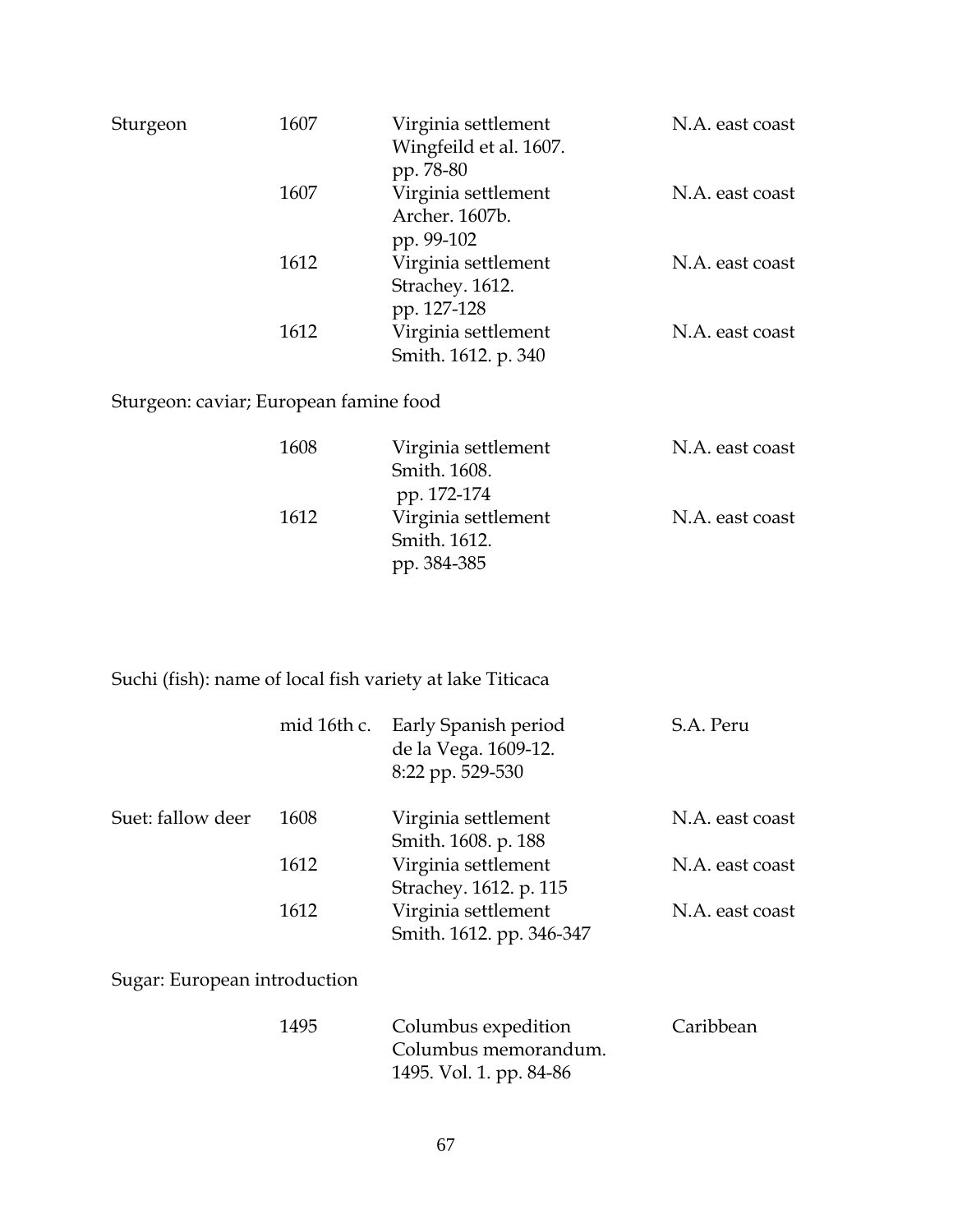Sugar: European introduction; mixed with native pear

|  | mid 16th c. Early Spanish period | S.A. Peru |
|--|----------------------------------|-----------|
|  | de la Vega. 1609-12.             |           |
|  | $8:11 \text{ p. }503$            |           |

#### Sugar candy: imported from Europe; served to Native Americans

| 1605 | Waymouth Expedition  | N.A. northeast |
|------|----------------------|----------------|
|      | Rosier. 1605. p. 272 |                |

Sugar cane: European introduction

| 1495        | Columbus expedition<br>Columbus memorandum.<br>1495. Vol. 1. pp. 82-84     | Caribbean       |
|-------------|----------------------------------------------------------------------------|-----------------|
| mid 16th c. | Early Spanish period<br>de la Vega. 1609-12.<br>9:28 pp. 600-601           | S.A. Peru       |
| 1563        | Portuguese settlement<br>Hakluyt. 1582. pp. 9-10                           | S.A. Brazil     |
| 1585        | Raleigh expedition<br>Anonymous Tiger crew<br>member. 1585,<br>pp. 178-179 | Caribbean       |
| 1585        | Virginia settlement<br>Hariot. 1588. p. 336                                | N.A. east coast |
| 1585-86     | Drake expedition<br>Bigges. 1589. pp. 228-229                              | Caribbean       |
| 1599-1602   | Champlain voyage.<br>Champlain. 1603. pp. 7-12                             | Caribbean       |

Sugar cane: European introduction; test planting planned

| 1607 | Virginia settlement       | N.A. east coast |
|------|---------------------------|-----------------|
|      | Archer. 1607b. pp. 99-102 |                 |
| 1612 | Virginia settlement       | N.A. east coast |
|      | Strachey. 1612. pp. 38-39 |                 |

Sunflower: general descriptions; undifferentiated

| 1519 | Cortez expedition      | C.A. Mexico |
|------|------------------------|-------------|
|      | de Sahaun. 1555. p. 33 |             |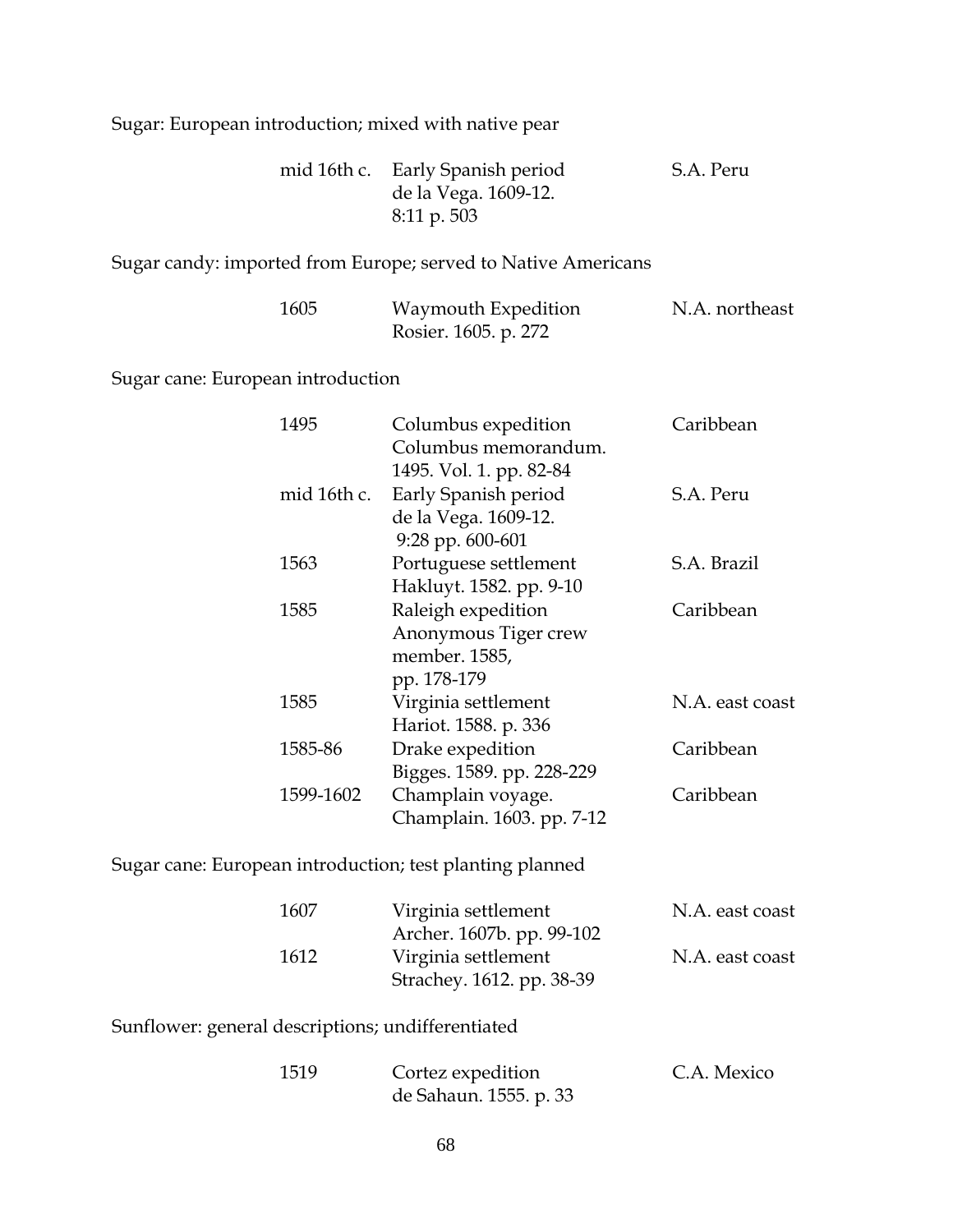|                                       | 1585 | Virginia settlement<br>Hariot. 1588. pp. 340-341                      | N.A. east coast   |
|---------------------------------------|------|-----------------------------------------------------------------------|-------------------|
| Sunflower: seed; bread                |      |                                                                       |                   |
|                                       | 1585 | Virginia settlement<br>Hariot. 1588. pp. 340-341                      | N.A. east coast   |
| Sunflower: seed; soup                 |      |                                                                       |                   |
|                                       | 1585 | Virginia settlement<br>Hariot. 1588. pp. 340-341                      | N.A. east coast   |
| Surrin (see sorrel)                   |      |                                                                       |                   |
| Swallow (see fowl: barn swallow)      |      |                                                                       |                   |
| Swan                                  | 1587 | White voyage<br>White. 1587. pp. 522-524                              | Caribbean         |
|                                       | 1587 | White voyage<br>White. 1587. pp. 522-524                              | Caribbean         |
|                                       | 1608 | Newport Expedition<br>Perkins. 1608. pp. 159-161                      | N.A. east coast   |
|                                       | 1608 | Virginia settlement<br>Wingfield. 1608. pp. 219-223                   | N.A. east coast   |
|                                       | 1609 | Virginia settlement<br>Mangnel [Irish spy account].                   | N.A. east coast   |
|                                       | 1612 | 1610. pp. 151-153<br>Virginia settlement<br>Strachey. 1612. pp. 79-80 | N.A. east coast   |
|                                       | 1612 | Virginia settlement<br>Smith. 1612. pp. 387-388                       | N.A. east coast   |
| Sweet meat (see conserves, preserves) |      |                                                                       |                   |
| Sweet potato                          | 1519 | Magellan expedition<br>$Pi(0.264)$ 1525 np 5.0                        | S.A. coast Brazil |

|      | Pigafetta. 1525, pp. 5-9         |             |
|------|----------------------------------|-------------|
| 1519 | Cortez expedition                | C.A. Mexico |
|      | de Sahaun. 1555. pp. 19-20       |             |
|      | mid 16th c. Early Spanish period | S.A. Peru   |
|      | de la Vega. 1609-12.             |             |
|      | $8:10 \text{ p. } 501$           |             |
|      |                                  |             |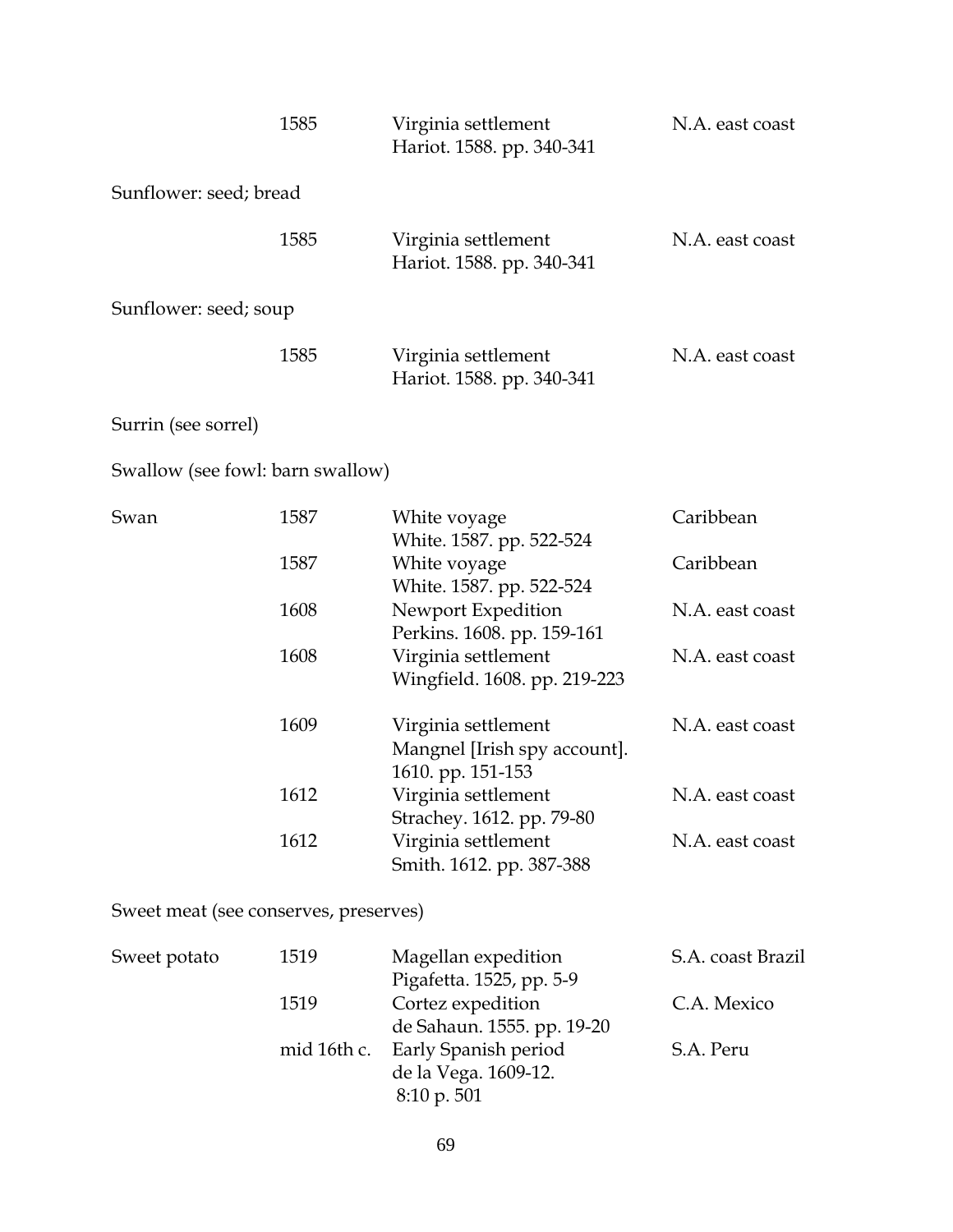|                                 | 1599-1602   | Champlain voyage.<br>Champlain. 1603. p. 32                            | C.A. Mexico     |
|---------------------------------|-------------|------------------------------------------------------------------------|-----------------|
| Sweet potato: beer 1595         |             | Raleigh expedition<br>Raleigh. 1596. pp. 61-65                         | S.A. north-east |
| Sweet potato: exported to Spain |             |                                                                        |                 |
|                                 | mid 16th c. | Early Spanish period<br>de la Vega. 1609-12.<br>8:10 p. 501            | S.A. Peru       |
|                                 |             | Sweetener: honey; native, wild bees; general descriptions              |                 |
|                                 | 1492        | Columbus: 1st voyage<br>Columbus. 1493.<br>Vol. 1, pp. 6-10            | Caribbean       |
|                                 | 1519        | Cortez expedition<br>Cortés: 1st letter. 1519.<br>p. 8                 | C.A. Mexico     |
|                                 | 1519        | Cortez expedition<br>Bernal Diaz. 1576.<br>pp. 216-217                 | C.A. Mexico     |
|                                 | 1520        | Cortez expedition<br>Cortés: 2nd letter. 1520,<br>pp. 86-89            | C.A. Mexico     |
|                                 | 1526        | Cortez expedition<br>Cortés: 5th letter. 1526,<br>p. 307               | C.A. Mexico     |
|                                 | 1539-42     | De Soto expedition<br>de Oviedo y Valdés. 1546.<br>Vol. 2, pp. 110-111 | N.A. southeast  |
|                                 | mid 16th c. | Early Spanish period<br>de la Vega. 1609-12.<br>8:20 pp. 523-525       | S.A. Peru       |
|                                 | 1562        | Florida settlement<br>Ribault. 1582. pp. 101-108                       | N.A. southeast  |
|                                 | 1599-1602   | Champlain voyage.<br>Champlain. 1603. pp. 7-12                         | Caribbean       |

Sweetener: honey; native, wild bees; turned to sugar at high elevations and in cold climates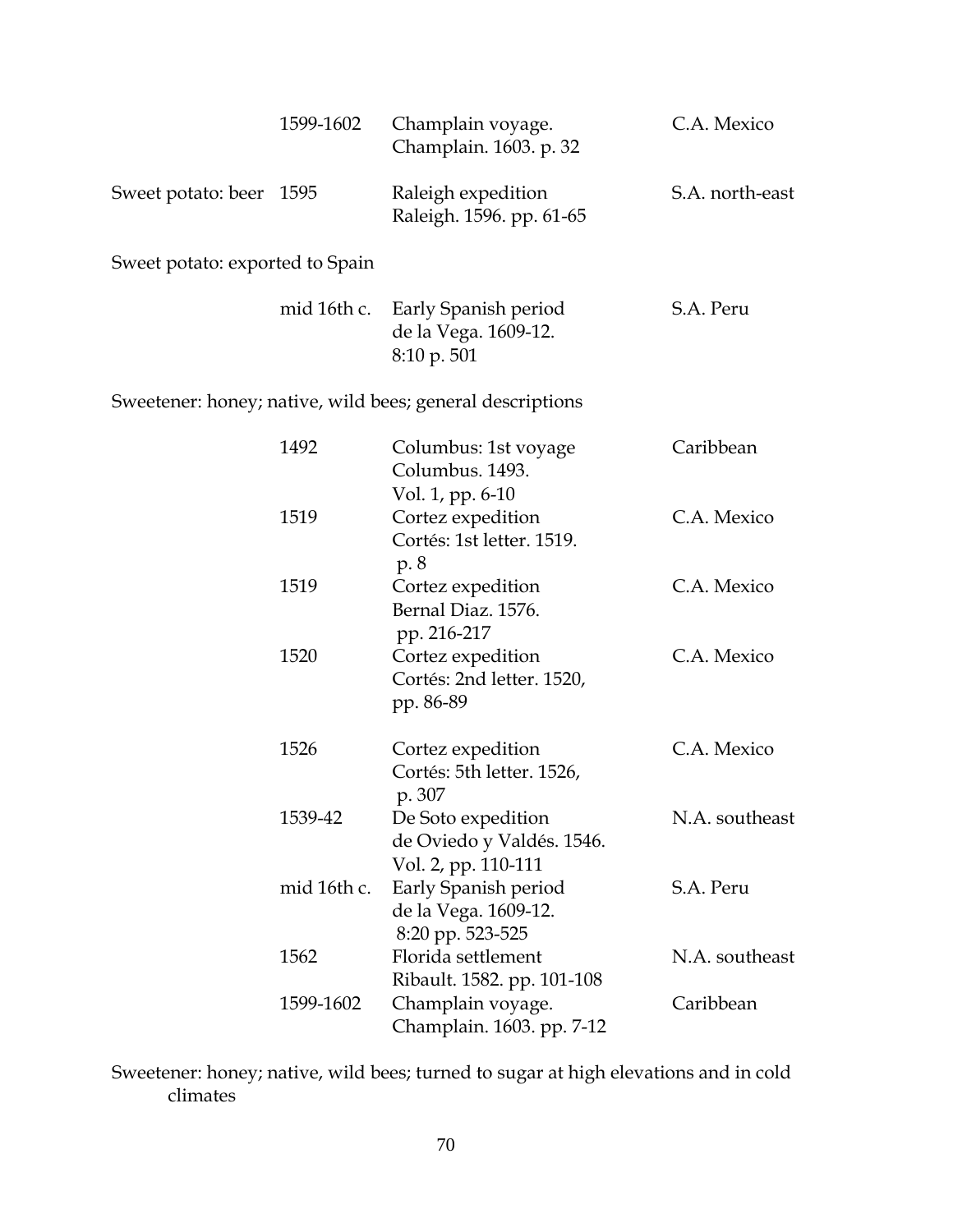|                                              |             | mid 16th c. Early Spanish period<br>de la Vega. 1609-12.<br>8:20 pp. 523-525 | S.A. Peru       |
|----------------------------------------------|-------------|------------------------------------------------------------------------------|-----------------|
|                                              |             | Sweetener: honey; domesticated bees; European introduction                   |                 |
|                                              | 1495        | Columbus expedition<br>Columbus memorandum.<br>1495. Vol. 1. pp. 84-86       | Caribbean       |
|                                              |             | Sweetener: honey paste; prepared using honey from native bees                |                 |
|                                              | 1519        | Cortez expedition<br>Bernal Diaz. 1576.<br>pp. 216-217                       | C.A. Mexico     |
| Sweetener: molasses                          |             |                                                                              |                 |
|                                              | 1599-1602   | Champlain voyage.<br>Champlain. 1603.<br>pp. 7-12                            | Caribbean       |
| Sweetener: sugar; European introduction      |             |                                                                              |                 |
|                                              | 1495        | Columbus expedition<br>Columbus memorandum.<br>1495. Vol. 1. pp. 84-86       | Caribbean       |
| Sweetener: sugar cane; European introduction |             |                                                                              |                 |
|                                              | 1495        | Columbus expedition<br>Columbus memorandum.<br>1495. Vol. 1. pp. 82-84       | Caribbean       |
|                                              | mid 16th c. | Early Spanish period<br>de la Vega. 1609-12.<br>9:28 pp. 600-601             | S.A. Peru       |
|                                              | 1563        | Portuguese settlement<br>Hakluyt. 1582. pp. 9-10                             | S.A. Brazil     |
|                                              | 1585        | Raleigh expedition<br>Anonymous Tiger crew<br>member. 1585, pp. 178-179      | Caribbean       |
|                                              | 1585        | Virginia settlement                                                          | N.A. east coast |